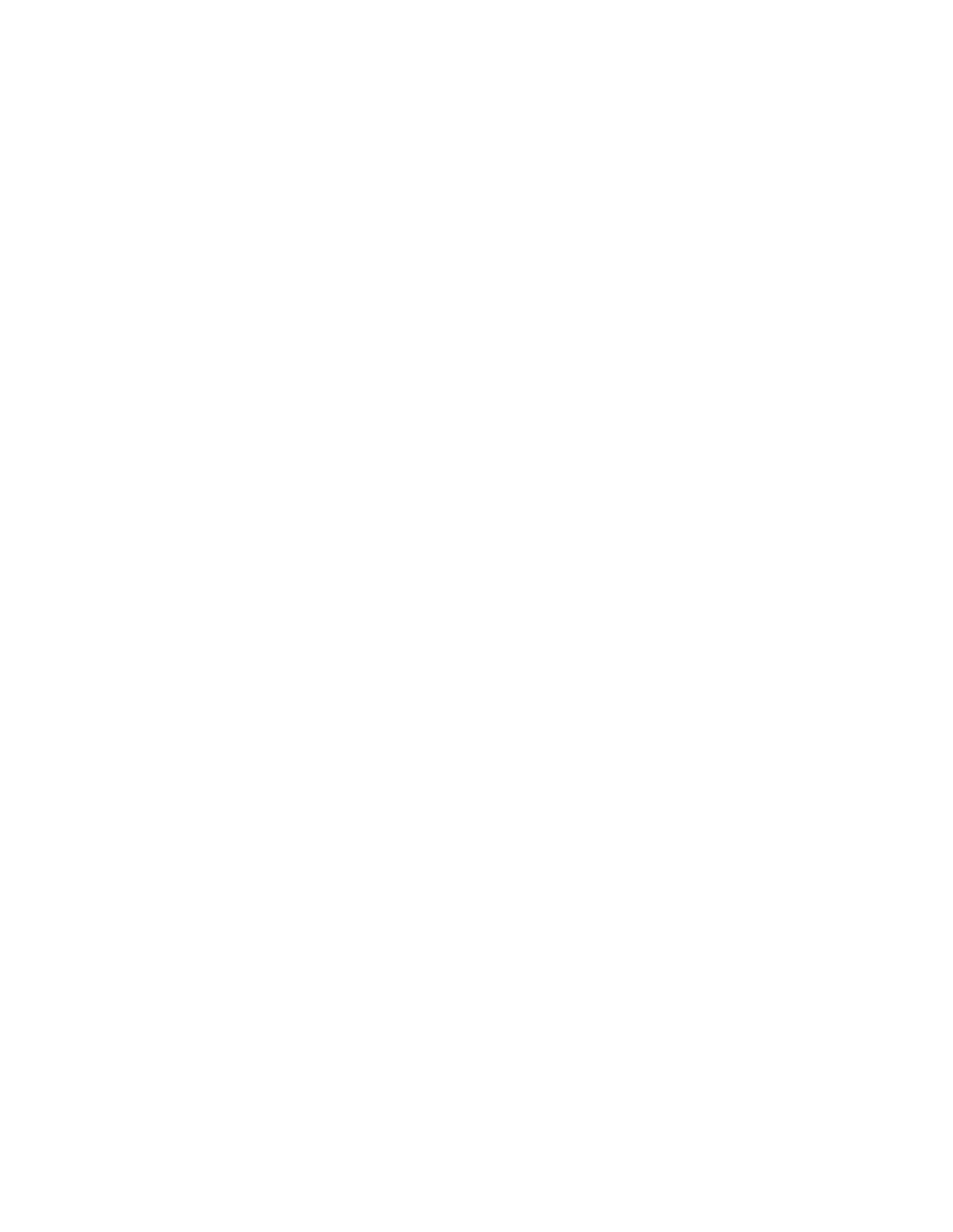#### **School Volunteers (Long Term)**

 .alS pOb~. t appl}• t .. h!peronc~ for 11 I tnp l r 0th! :· sh • '.crr.1 volunteer activities.) **Community Relations** 

The Board of Education recognizes that the use of volunteers strengthens school/community relations through positive participation, builds an understanding of school programs among interested citizens, and can assist district employees in providing nore individualized and euriched opportunities in instruction. The Board encourages

**SUBJECT: Principles of Diversity** *unities in insurfaction***. The Board encourage.<br>Volunteers from all backgrounds and age groups who are willing to share their time,** training, experience or personal characteristics to benefit the students of the district.

The Otselic Valley Central School District commits to those we serve – students, staff, and communities—by understanding, anticipating, and responding to their needs.

We believe this service vision requires us to understand, anticipate, and respond to the needs of our increasingly diverse regional population. In order to achieve this goal, we commit to increasing the diversity of our organization because a diverse staff is essential to our success. Therefore, we will create an organization that:

Persons wishing to volunteer must contact the Superimendent or Building Principal or other individualy designated syalve hurrominent of multilal trust and respect and redundeer<br>complete a volunteer application form. The application form shall require the volunteer applicant to dicalose aStrivies to haise indopte's knowledge, skill, and lopportunity. the applicant to provide references and authorization for a reference check. After the application is delicwedness teachers and estudents to pursue equity and excellence.

Principal, the application will be then forward to the Superintendent for his/her final<br>evaluation. Fellowing apple.by example. Superintendent, volunteers will be placed on the list of approved volunteers. It should be noted that the Superintendent will retain the right to approve or reject any volunteer applications submitted for consideration.

The person to whom the volunteer is assigned shall make volunteers aware of their expected duties and obligation under school rules, relevant district policies and Fir**st Reading** and any appli**gast 29, 2016** volunteers are required to act in accordance 1 *isa reading*:<br>Second Readinglicies, @ctober 24, 2016 Adoption Date: November 14, 2016

2009 3110

Community Relations

#### **SUBJECT: SCHOOL SPONSORED MEDIA**

The Principal of each building is responsible for the preparation of news releases concerning the activities within that building, and for reviewing them with the Superintendent prior to release. Copies of all final news releases will be sent to the Superintendent's Office.

In addition, a periodic newsletter may be prepared and mailed to each resident of the School District. Included in the newsletter will be information regarding school activities, a monthly calendar and other items of interest to the community. The Board accepts the funding obligation for the necessary staff and production costs.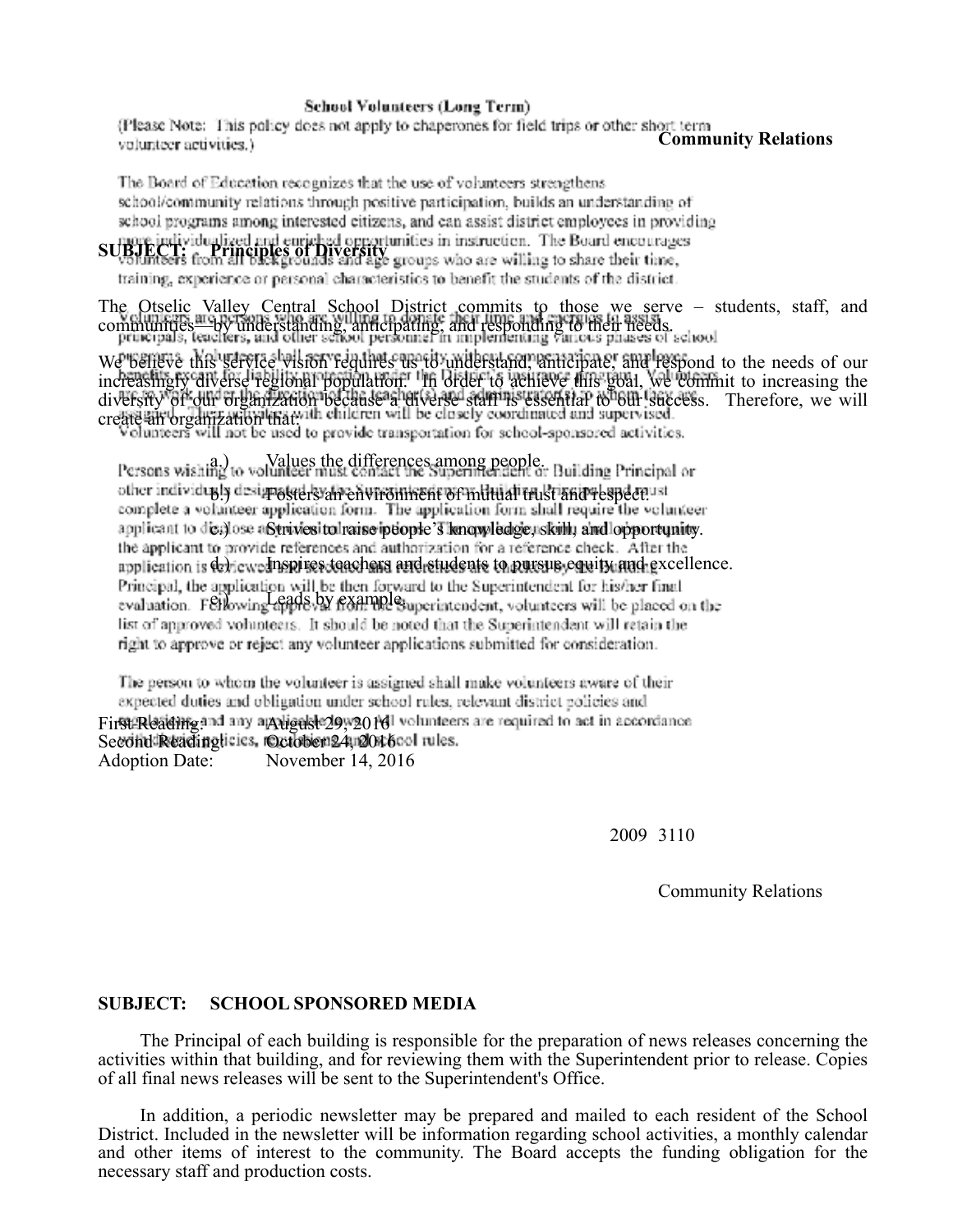As the official spokesperson, the Superintendent or his/her designee shall issue all news releases concerning the District. All statements of the Board will be released through the Office of the Superintendent and/or the District Clerk.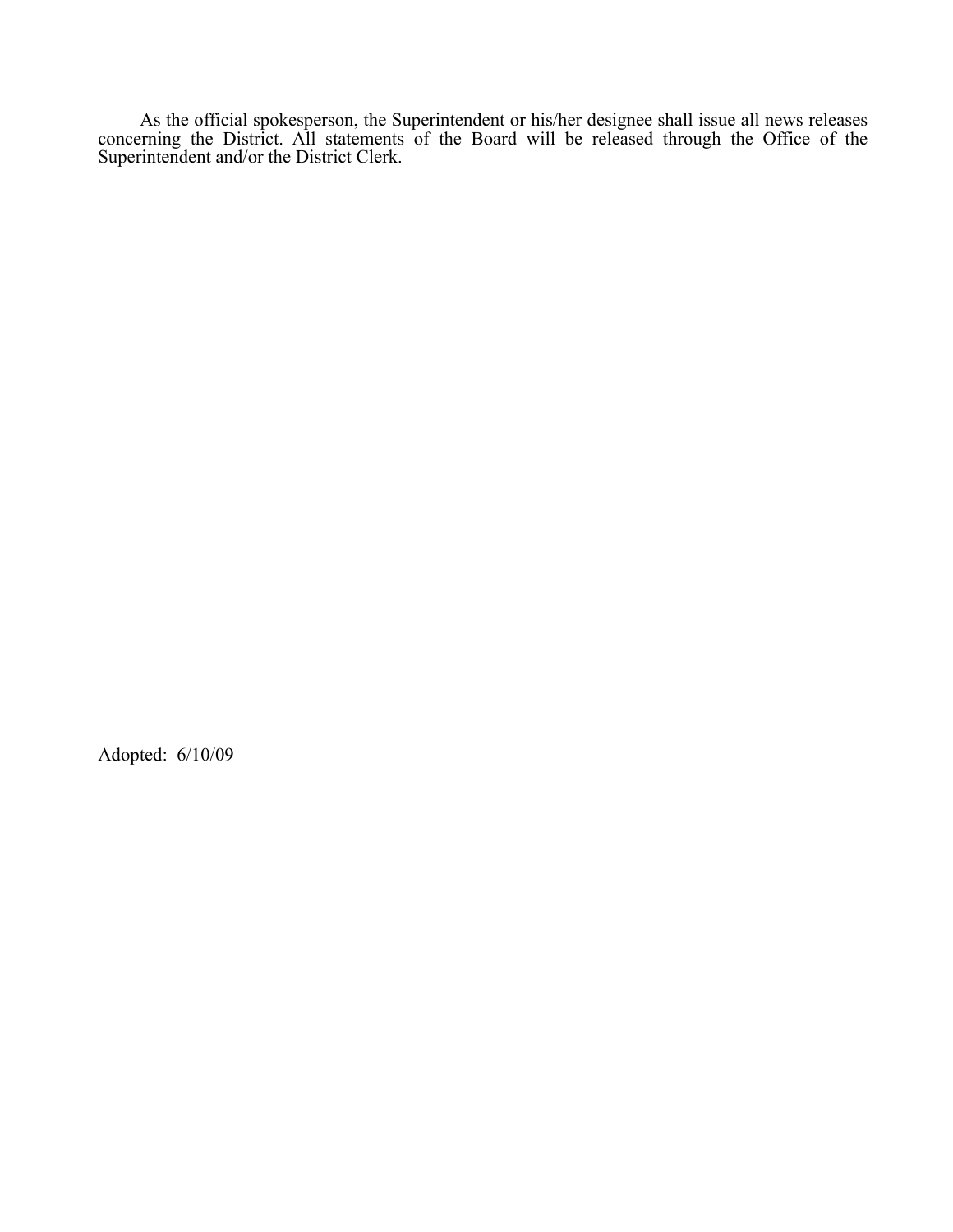Community Relations

#### <span id="page-4-0"></span>**SUBJECT: SENIOR CITIZENS**

 with Education Law and/or regulations of the Commissioner of Education. Such programs include The Board of Education will consider school related programs for senior citizens in accordance special use of school buildings or school buses, school lunches and partial tax exemptions.

> Education Law Sections  $1501-b(1)(a)$ ,  $1501-b(1)(b)$ , and 1709(22) Real Property Tax Law Section 467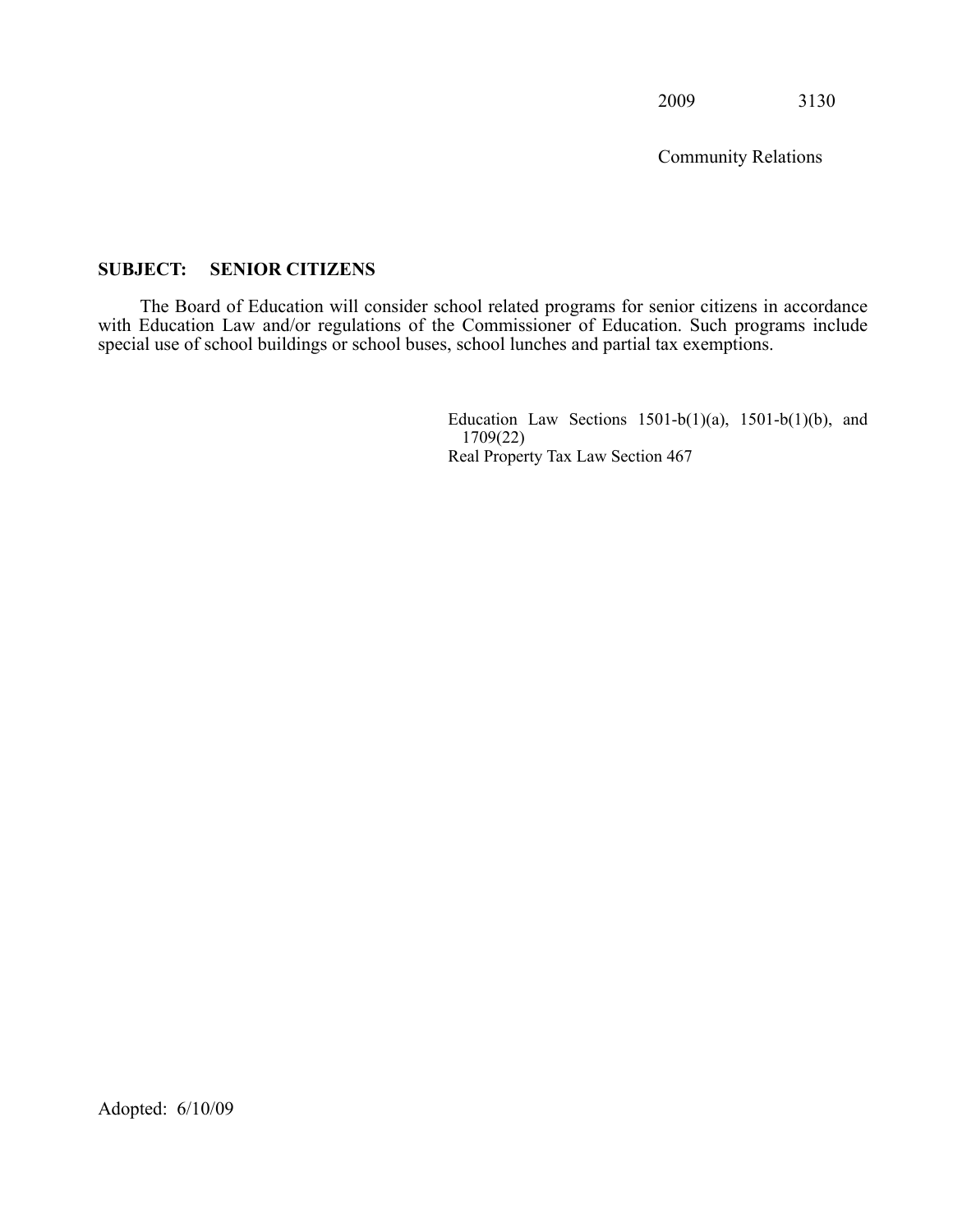Community Relations

#### <span id="page-5-0"></span>**SUBJECT: FLAG DISPLAY**

 In keeping with State Education Law and Executive Law, the Board of Education accepts its duty to display the United States flag upon or near each public school building during school hours, weather permitting, and such other times as the statutes may require or the Board may direct.

 When ordered by the President, Governor, or local official, to commemorate a tragic event or the death of an outstanding individual, the flag shall be flown at half-staff. The Superintendent's approval shall be required for the flag to be flown at half-staff upon any other occasion.

 where the Board of Education meetings are conducted, as well as displayed in all rooms used for The flag shall be displayed in every assembly room (i.e., the auditorium) including the room instruction.

> Education Law Sections 418 and 419 Executive Law Sections 402 and 403 8 New York Code of Rules and Regulations (NYCRR) Sections 108.1-108.3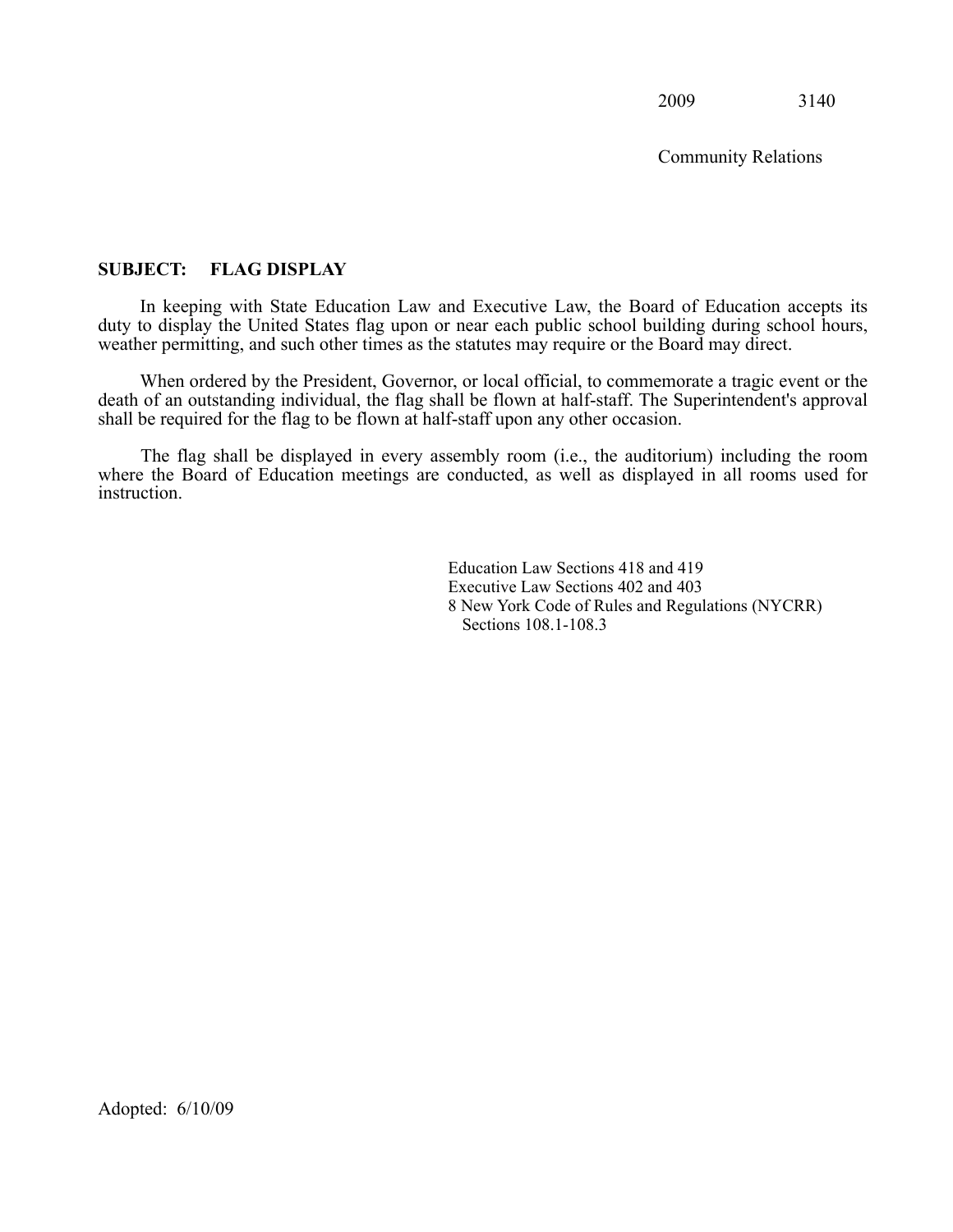Community Relations

#### <span id="page-6-0"></span> **SUBJECT: VISITORS TO THE SCHOOL**

 All visitors shall be required to report to the Main Office upon arrival at school and state their business. Visitations to classrooms for any purpose require permission in advance from the Building Principal in order to allow teachers the opportunity to arrange their schedules to accommodate such requests.

 When individual Board members visit the schools, they must abide by the regulations and procedures developed by the administration regarding school visits.

> Education Law Section 2801 Penal Law Sections 140.10 and 240.35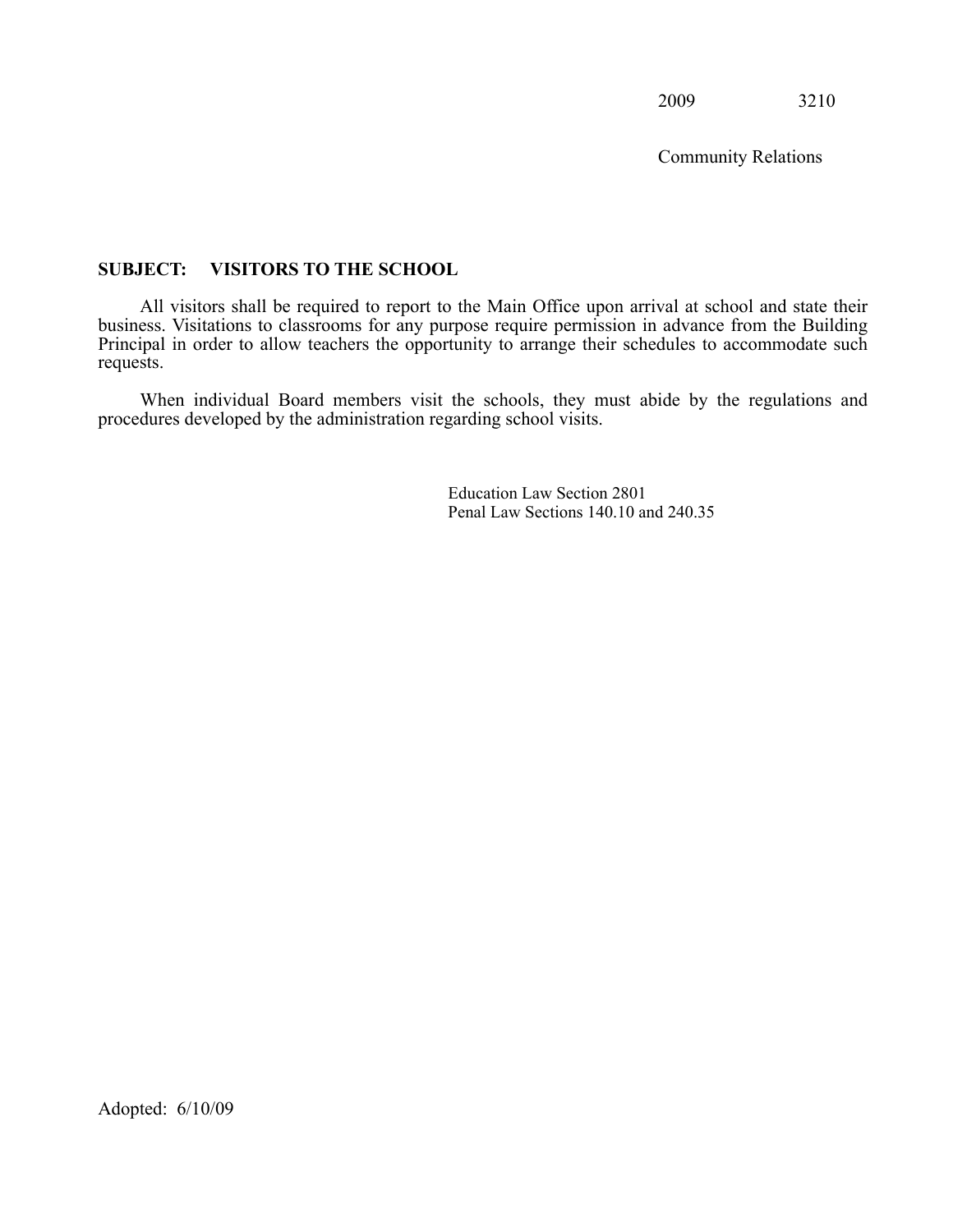Community Relations

#### <span id="page-7-0"></span>**SUBJECT: PUBLIC EXPRESSION AT MEETINGS**

 All meetings of the Board shall be conducted in public, and the public has the right to attend all such meetings. Public expression at such meetings shall be encouraged and a specific portion of the agenda shall provide for this privilege of the floor. At its discretion, the Board may invite visitors to its meetings to participate in the Board's discussion of matters on the agenda.

 The Board of Education reserves the right to enter into executive session as specified in Policy #1730 -- Executive Sessions.

NOTE: Refer also to Policy #1730 -- Executive Sessions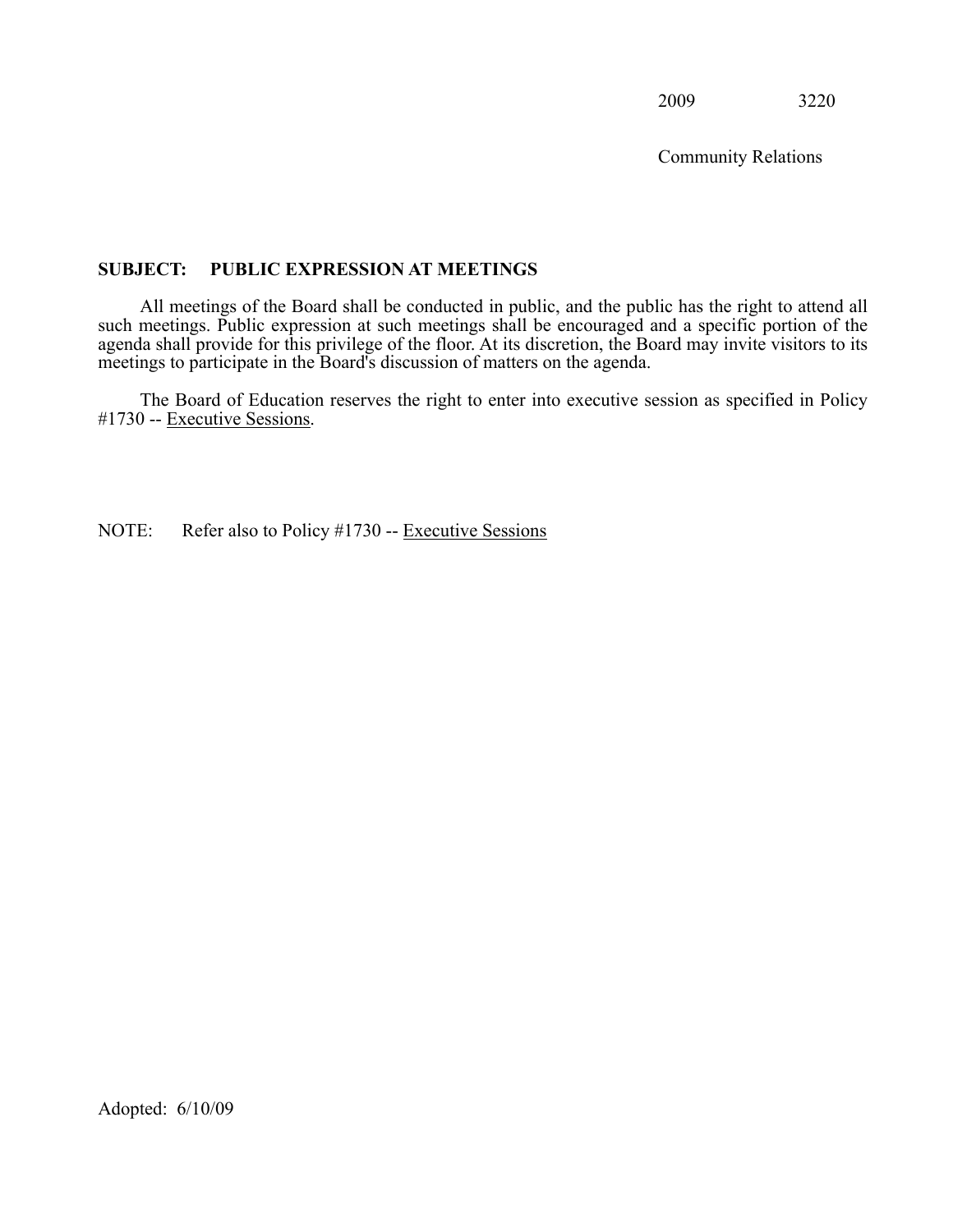Community Relations

#### <span id="page-8-0"></span>**SUBJECT: PUBLIC COMPLAINTS**

 Complaints by citizens regarding any facet of the school operation often can be handled more satisfactorily by the administrative officer in charge of the unit closest to the source of the complaint. In most instances, therefore, complaints will be made to the Building Principal and/or his/her assistant if the matter cannot be resolved by the teacher, coach, or other school employee.

 If the complaint and related concerns are not resolved at this level to the satisfaction of the complainant, the complaint may be carried to the Superintendent and/or one of his/her assistants. Unresolved complaints at the building level must be reported to the Superintendent by the Building Principal. The Superintendent may require the statement of the complainant in writing.

 If the complaint and related concerns are not resolved at the Superintendent level to the satisfaction of the complainant, the complaint may be carried to the Board of Education. Unresolved complaints at the Superintendent level must be reported to the Board of Education by the Superintendent. The Board of Education reserves the right to require prior written reports from appropriate parties.

NOTE: Refer also to Policies #8330 -- Objection to Instructional Materials #8331 -- Controversial Issues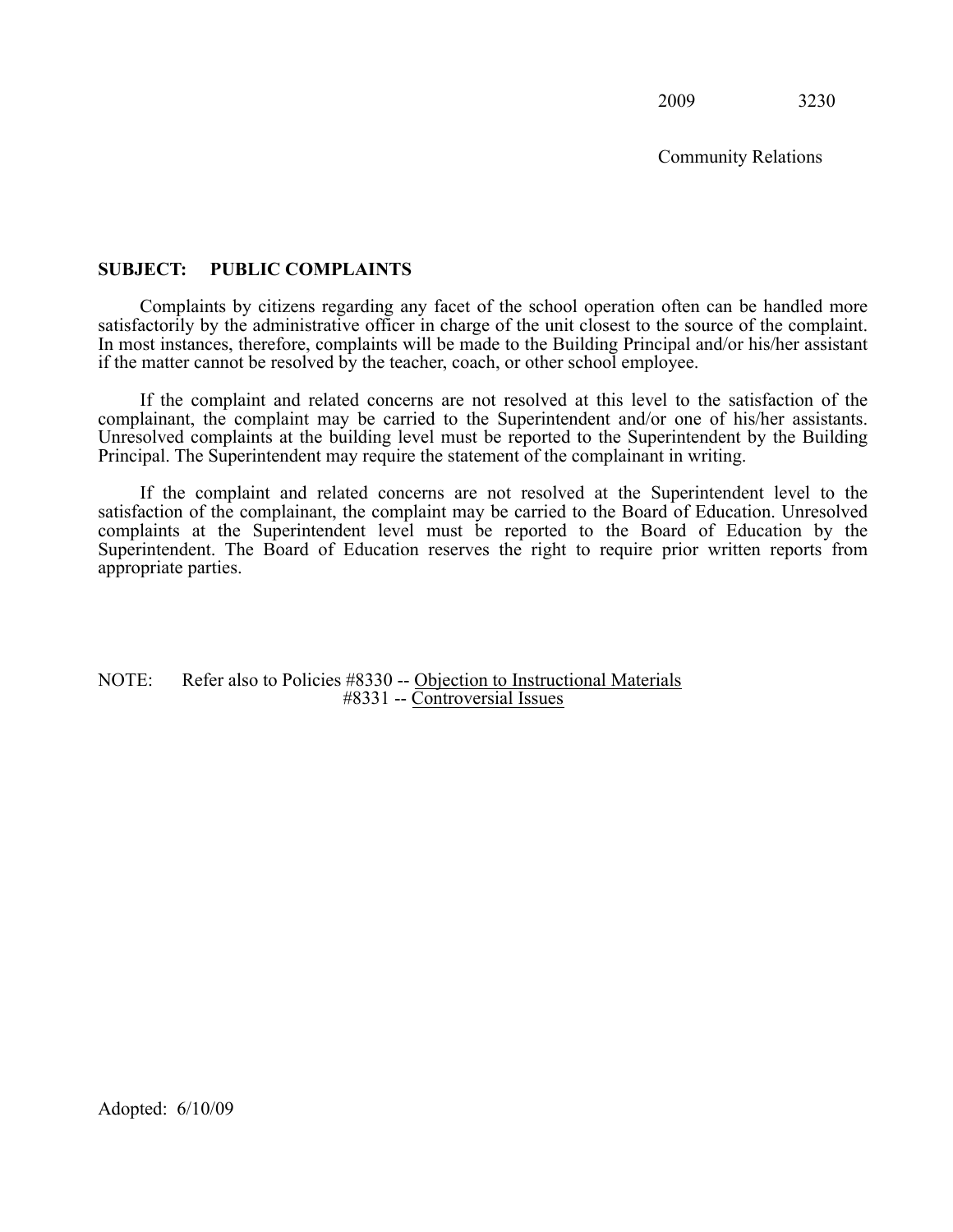Community Relations

#### <span id="page-9-0"></span>**SUBJECT: STUDENT PARTICIPATION**

Ī District's administrators shall review all messages and materials prior to authorizing their dispersal Students provide an important channel of communication with parents and the entire community. Information concerning the schools may be properly disseminated through students. The School through the student body.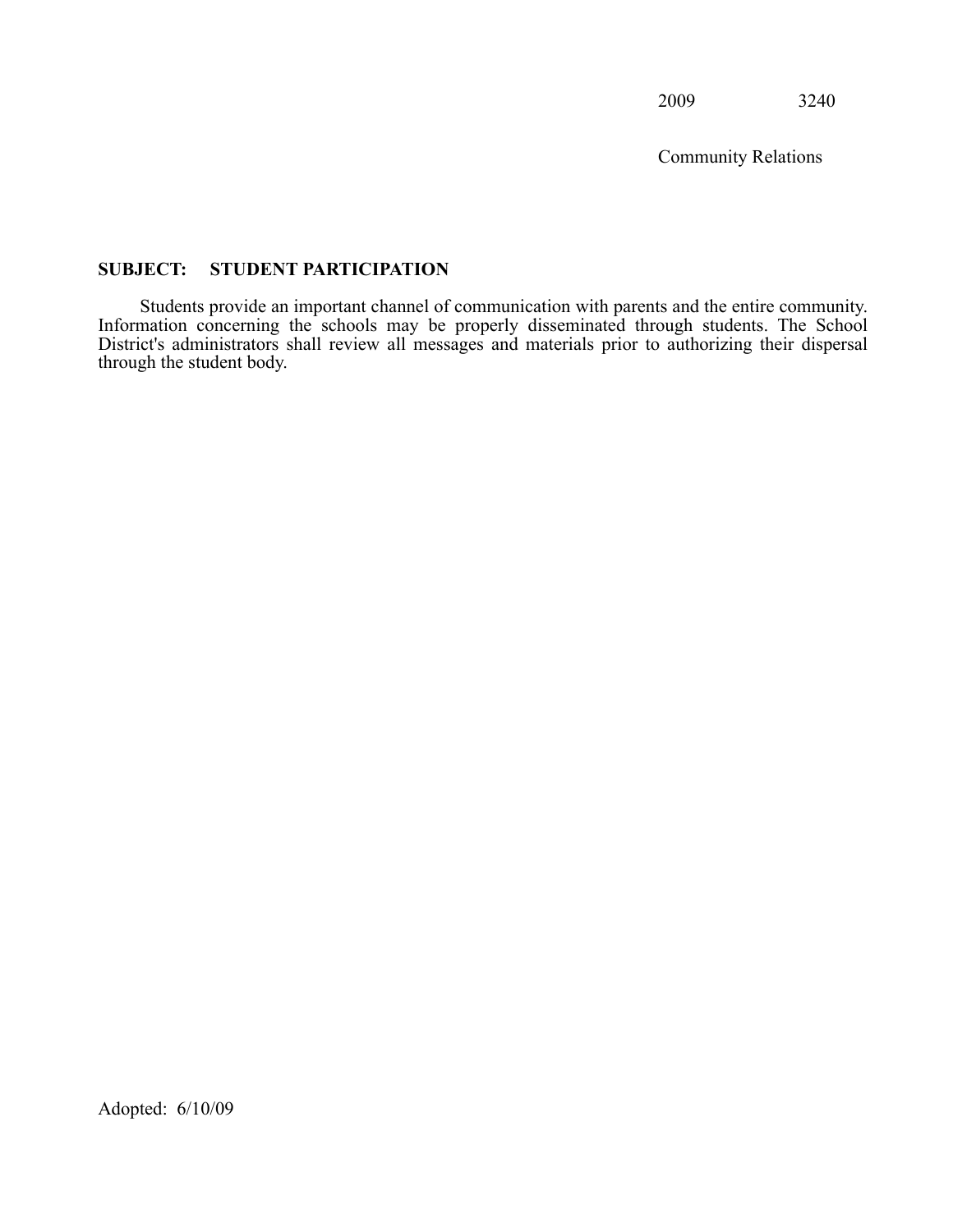Community Relations

#### <span id="page-10-0"></span>**SUBJECT: ADVERTISING IN THE SCHOOLS**

 Neither the facilities, the staff, nor the students of the School District shall be employed in any manner for advertising or otherwise promoting the interests of any commercial, political, or other nonschool agency, individual or organization, except that:

- service agency, provided that such cooperation does not restrict or impair the educational a) Schools may cooperate in furthering the work of any non-profit, community-wide, social program of the schools or conflict with Section 19.6 of the Rules of the Board of Regents;
- b) The schools may use films or other educational materials bearing only simple mention of the producing firm;
- the producing firm;<br>
c) The Superintendent of Schools may, at his/her discretion, announce or authorize to be announced, any lecture or other community activity of particular educational merit;
- d) The schools may, upon approval of the Superintendent of Schools, cooperate with any agency in promoting activities in the general public interest that are non-partisan and noncontroversial, and that promote the education and other best interests of the students.

 No materials of a commercial nature shall be distributed through the children in attendance in the Otselic Valley Central School District except as authorized by law or the Commissioner's Regulations.

> New York State Constitution Article 8, Section 1 8 New York Code of Rules and Regulations (NYCRR) Section 19.6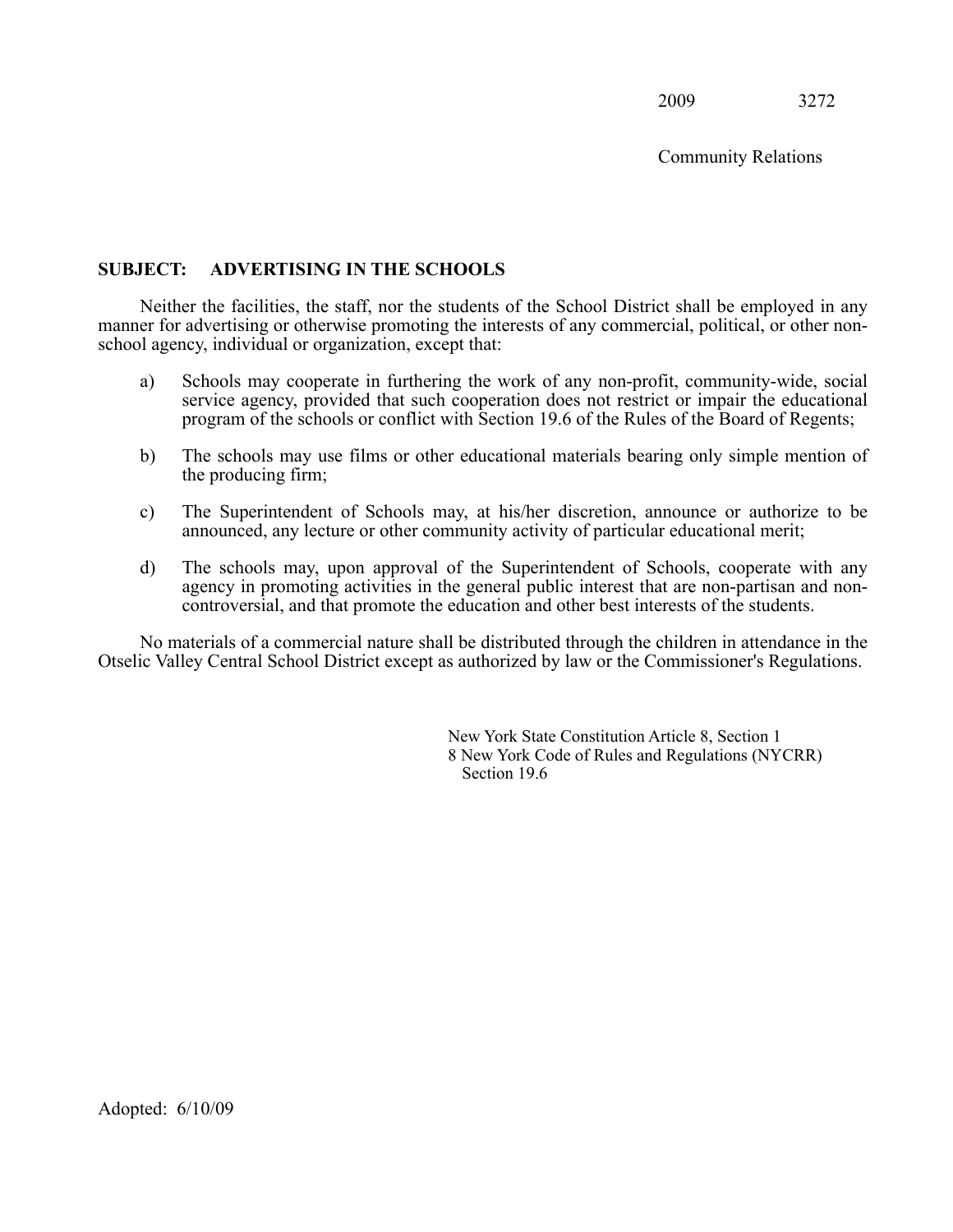2009 3280 1 of 2

Community Relations

#### **SUBJECT: PUBLIC USE OF SCHOOL FACILITIES**

The Board of Education recognizes the investment the community has in school buildings and facilities and believes that such facilities should be used for approved community purposes. School buildings/grounds are not public places in the sense that any individual or organization may demand their use. Regulations have been approved that provide guidelines that the District will follow to assure that the community investment is protected and yet available for their use and enjoyment. All persons using school facilities will be subject to all applicable state laws and policies relative to public use of school facilities, public conduct on school property, tobacco use on school premises, and the Code of Conduct.

 Athletic Director's Office. All non-school related groups or organizations (see below, **Group**  A Building Use Request Form and Fee Schedule are available at any Principal's Office or at the **Priority** - c, d, e, f) must submit a Certificate of Insurance naming Otselic Valley Central School as an additional insured with a minimum coverage of \$1,000,000. The Superintendent of Schools has the right to negotiate special fee rates and agreements with organizations (see below, **Group Priority** - e, f) contingent upon the approval of the Board of Education. Each group or organization using the school facilities agrees to pay all fees and to assume the responsibilities outlined in the procedural guidelines. The Board of Education and/or Superintendent of Schools reserves the right to deny or revoke permission for building and facility use.

#### **Group Priority for Building Use**

- a) The school education program and extensions thereof such as academic support, interscholastic athletics, school sponsored clubs and activities, adult education programs, and after school sponsored clubs and activities that are cooperative ventures between the school and other nonprofit organizations such as academic intervention and latch key programs.
- b) School related organizations such as PTA, PTO, Alumni Association, and Booster Club.
- c) Special youth groups sponsored by the Villages/Towns of Otselic, Georgetown, etc.
- d) Non-school related groups that have as their primary focus the children of the District, such as Boy Scouts, Girl Scouts, and 4-H.
- organization that contributes **all** fees collected to an educational or charitable purpose; and located within the District houndaries: and has mombership that is at locat 51% (fifty one) e) Non-school related groups that are certified not-for-profit organizations, or a for-profit located within the District boundaries; and has membership that is at least 51% (fifty-one percent) composed of District residents; and is consistent in their membership and programs with the public educational mission of the District.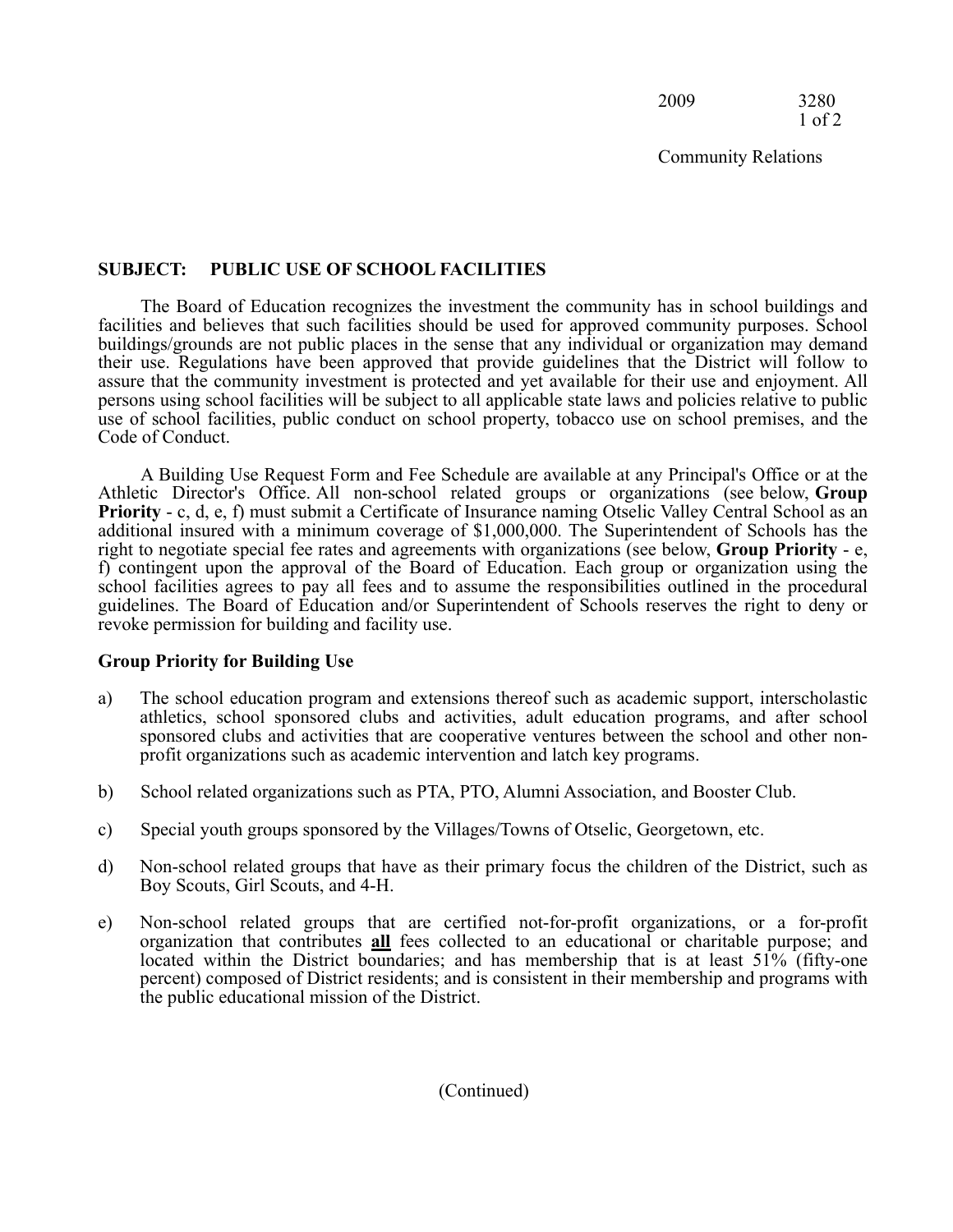2009 3280 2 of 2

Community Relations

#### **SUBJECT: PUBLIC USE OF SCHOOL FACILITIES (Cont'd.)**

contribute **all** fees collected to an educational or charitable purpose and who are not located<br>within the District boundaries and who do not have a membership that is at locat 51% (fifty one) f) All other non-school related, certified not-for-profit organizations or for-profit organizations that within the District boundaries and who do not have a membership that is at least 51% (fifty-one percent) composed of District residents.

#### **Building Availability**

According to Section 414 of the State Education Law, facilities of the School District may be used for meetings, entertainment, and occasions where admission fees are charged, when the proceeds are spent for an educational or charitable purpose; but such use shall not be permitted if such activities are under exclusive control, and proceeds are applied for the benefit of a religious sect or denomination, or a fraternal, secret or exclusive society or organization other than organizations of veterans of the military, naval and marine service of the United States and organizations of volunteer firemen or volunteer ambulance services. Section 414 also states the District facilities may be used for polling places for holding primaries and elections and for the registration of voters and for holding political meetings; but no meetings sponsored by political organizations shall be permitted unless authorized by a vote at a District meeting, held as provided by law.

The use of the School District property for private commercial or personal purposes is expressly prohibited by Article 8, Section 1 of the New York State Constitution.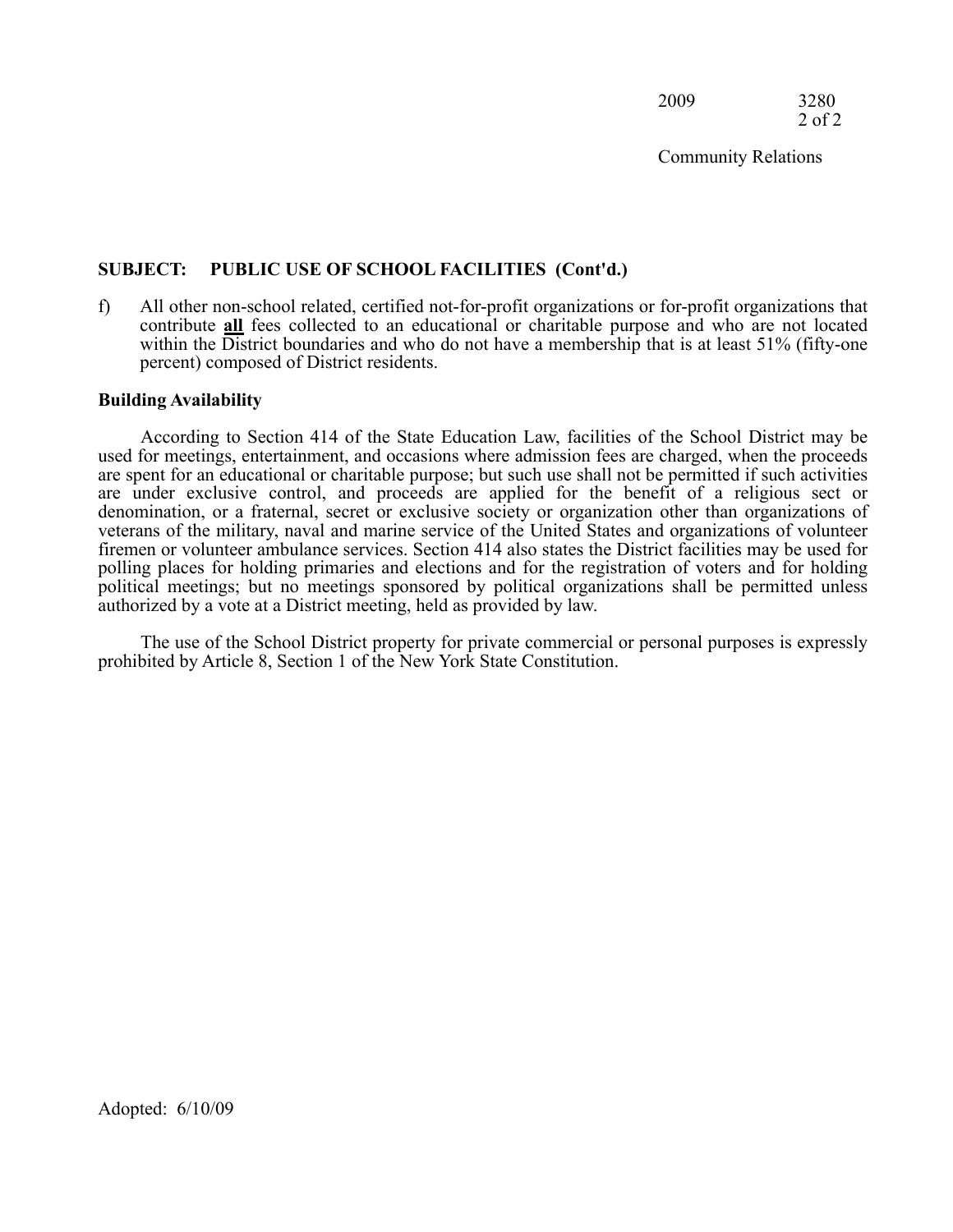Community Relations

#### <span id="page-13-0"></span>**SUBJECT: OPERATION OF MOTOR-DRIVEN VEHICLES ON DISTRICT PROPERTY**

 The use of motor-driven vehicles, including cars, snowmobiles, mini-bikes, motorcycles, all- terrain vehicles (ATV's) and other such vehicles is prohibited on any school grounds or areas except for authorized school functions or purposes.

 activity regardless of where such event or activity takes place, including any event or activity that may A school function shall mean a school-sponsored or school-authorized extracurricular event or take place in another state.

 All student vehicles are to be registered with the High School Principal and parked in authorized areas only.

> Education Law Section 2801(1) Vehicle and Traffic Law Section 1670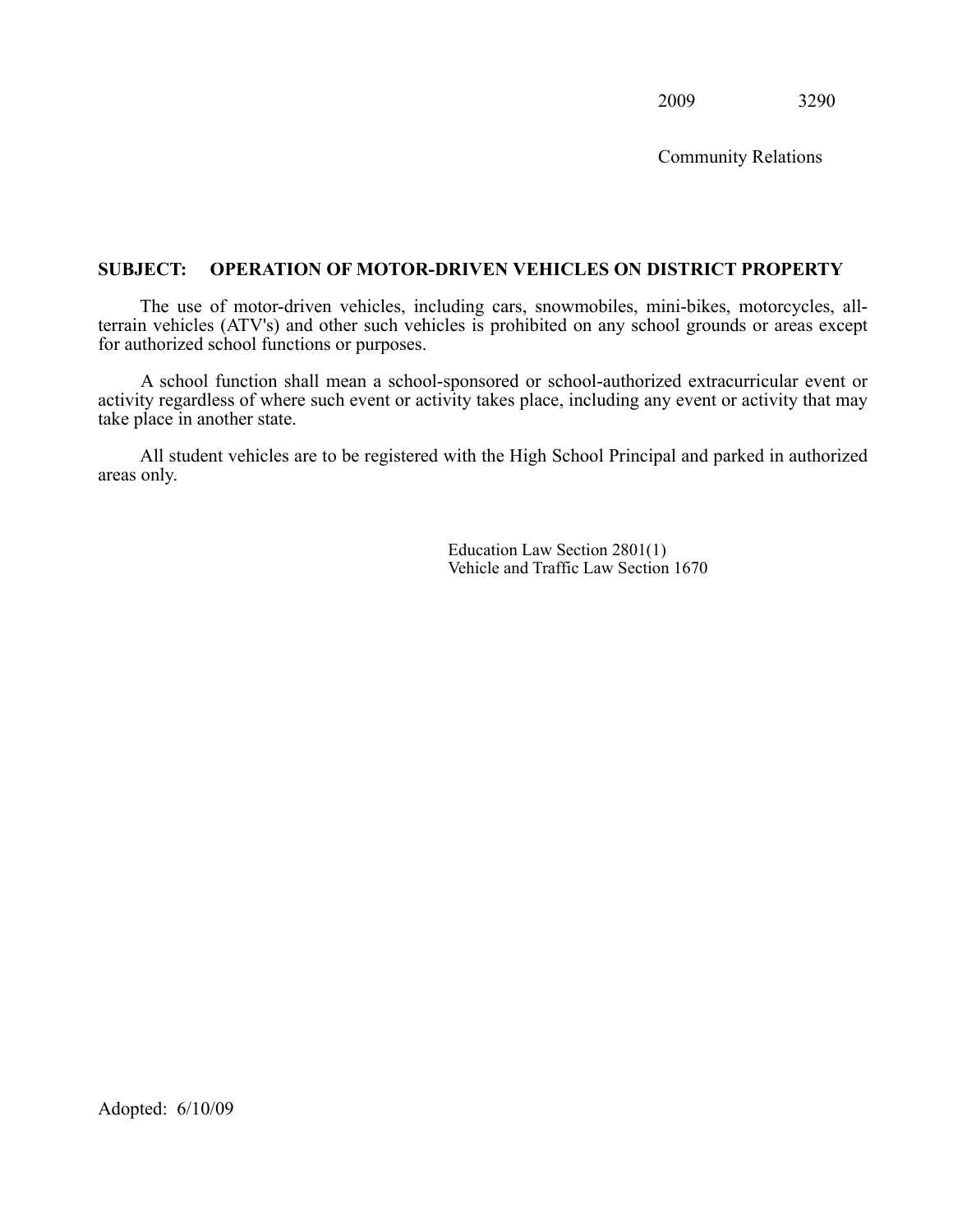Community Relations

#### <span id="page-14-0"></span> **SUBJECT: PUBLIC ACCESS TO RECORDS**

 Access to records of the District shall be consistent with the rules and regulations established by the State Committee on Open Government and shall comply with all the requirements of the New York State Public Officers Law Section 87.

 A Records Access Officer shall be designated by the Superintendent, subject to the approval of the Board of Education, who shall have the duty of coordinating the School District's response to public request for access to records.

 Regulations and procedures pertaining to accessing District records shall be as indicated in the School District Administrative Manual.

> Education Law Section 2116 Public Officers Law Section 87 21 New York Code of Rules and Regulations (NYCRR) Part 9760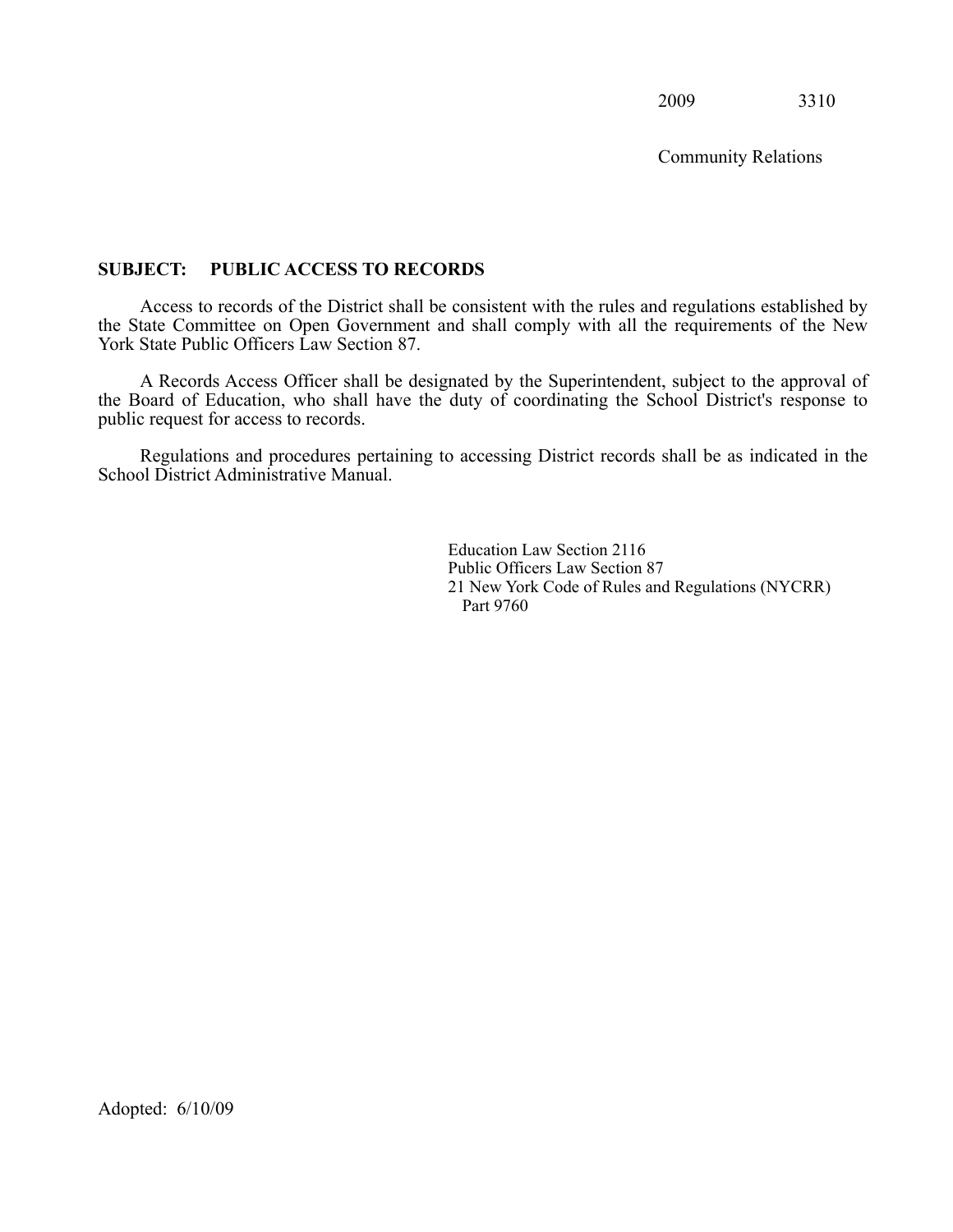Community Relations

#### <span id="page-15-0"></span>**SUBJECT: CONFIDENTIALITY OF COMPUTERIZED INFORMATION**

 The development of centralized computer banks of educational data gives rise to the question of the maintenance of confidentiality of such data while still conforming to the New York State Freedom of Information Law. The safeguarding of confidential data from inappropriate use is essential to the success of the District's operation. Access to confidential computerized data shall be limited only to authorized personnel of the School District.

 It shall be a violation of the District's policy to release confidential computerized data to any unauthorized person or agency. Any employee who releases or otherwise makes improper use of such computerized data shall be subject to disciplinary action.

 However, if the computerized information sought is available under the Freedom of Information Law and can be retrieved by means of existing computer programs, the District is required to disclose such information.

> Family Educational Rights and Privacy Act of 1974 20 United States Code (USC) 1232(g) 34 Code of Federal Regulations (CFR) Part 99 Public Officers Law Section 84 et seq.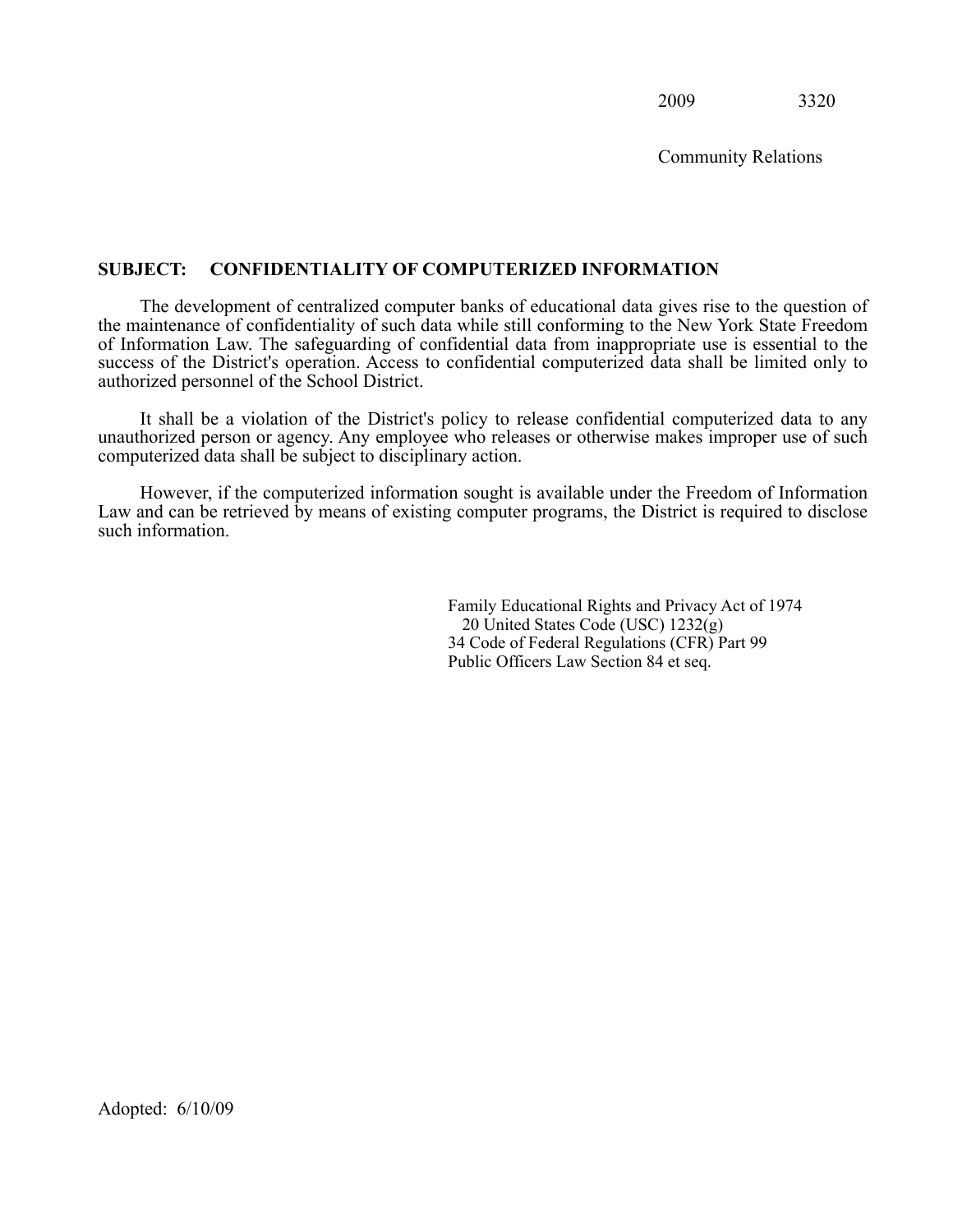## OTSELIC VALLEY CENTRAL SCHOOL

Code of Conduct

2014

Mission Statement

 The Otselic Valley Central School community will encourage decisions that give all students the opportunity to achieve their highest level of learning in preparation for a challenging tomorrow.

Updated 7/2012

(July 11, 2012)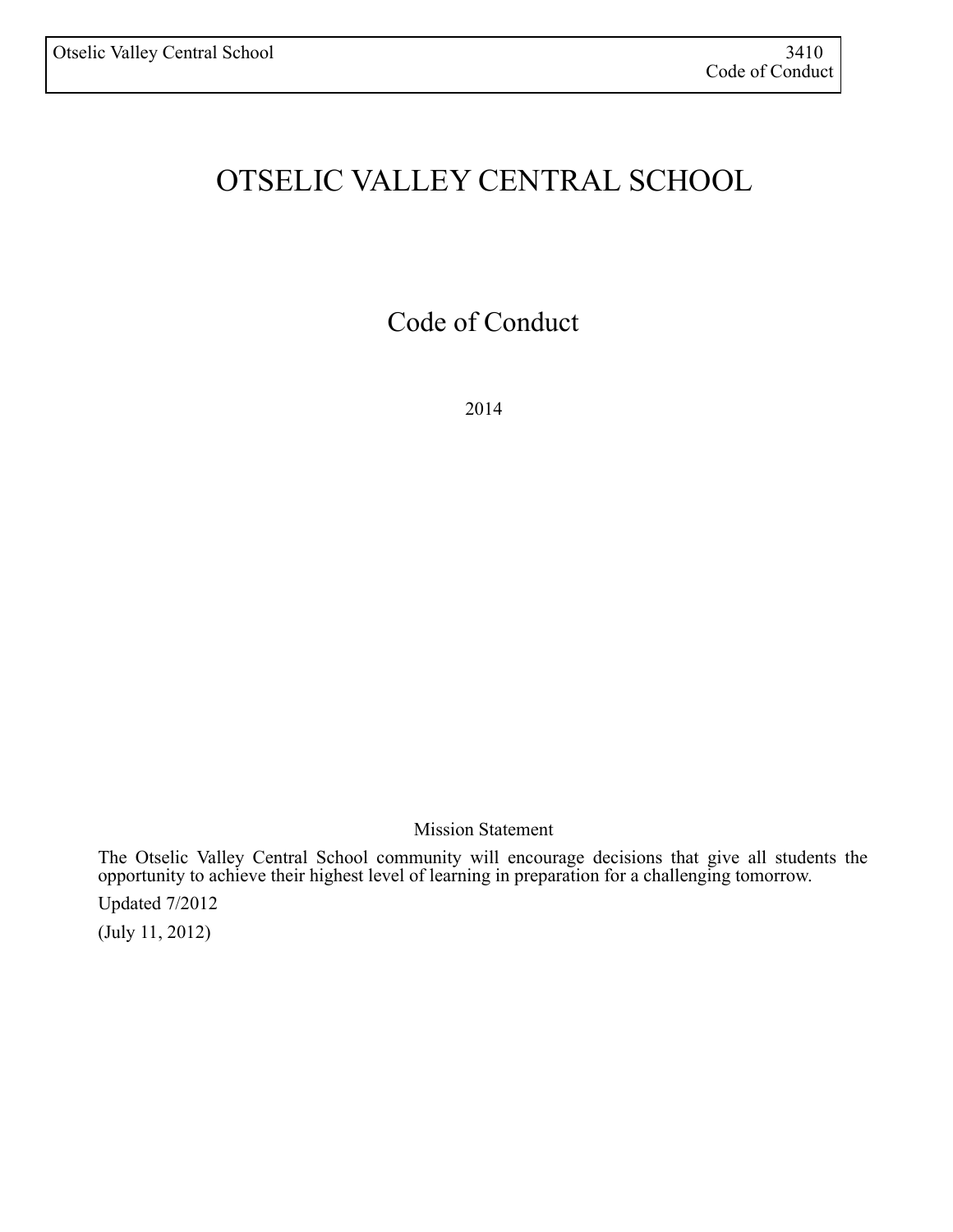## Table of Contents

- I. Introduction
- II. Definitions
- III. Dignity Act Coordinators
- IV. Dignity for All Training
- V. Student Rights and Responsibilities
- VI. Essential Partners
- VII. Compulsory Education
- VIII. Attendance
- IX. Student Dress Code
- X. Prohibited Student Conduct
- XI. Reporting Violations
- XII. Disciplinary Penalties, Procedures and Referrals
- XIII. Alternative Instruction
- XIV. Discipline of Students with Disabilities
- XV. Student Searches and Interrogations
- XVI. Visitors to the Schools
- XVII. Public Conduct on School Property
- XVIII. Dissemination and Review

## Subject: Code of Conduct

## **I. Introduction**

 The Otselic Valley Central School District's Board of Education ("board") is committed to providing a safe and orderly school environment where students may receive and district personnel may deliver quality educational services without disruption or interference. Responsible behavior by students, teachers, other district personnel, parents and other visitors is essential to achieving this goal.

 The district has a long-standing set of expectations for conduct on school property and at school functions. These expectations are based on the principles of civility, mutual respect, citizenship, character, tolerance, honesty and integrity.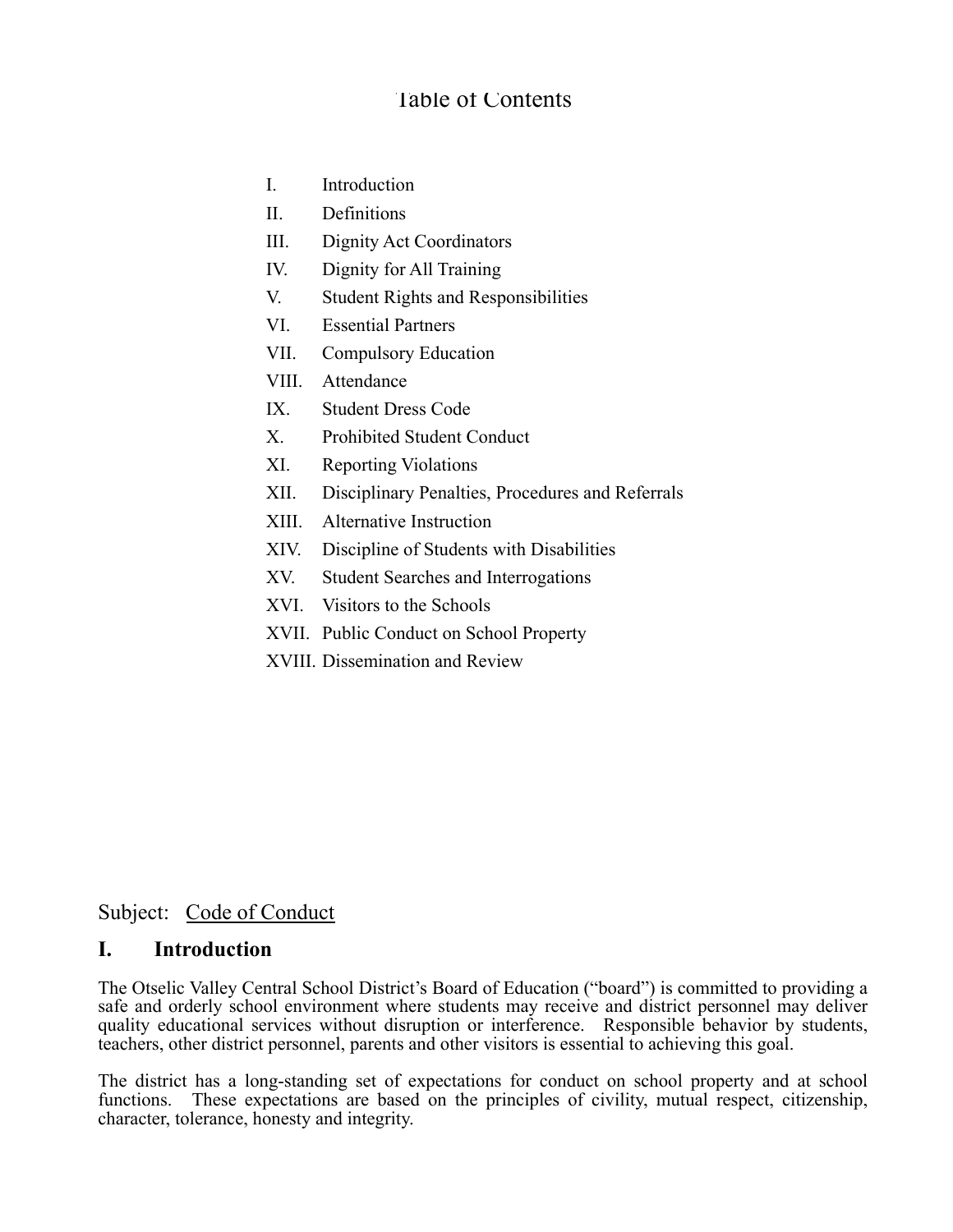The board recognizes the need to clearly define these expectations for acceptable conduct on school property, to identify the possible consequences of unacceptable conduct, and to ensure that discipline when necessary is administered promptly and fairly. To this end, the board adopts this code of conduct ("code").

 Unless otherwise indicated, this code applies to all students, school personnel, parents and other visitors when on school property or attending a school function.

## **II. Definitions**

For purposes of this code, the following definitions apply.

 "*Disruptive student*" means an elementary or secondary student under the age of 21 who is substantially disruptive of the educational process or substantially interferes with the teacher's authority over the classroom or interferes with a bus driver's ability to safely operate a school bus.

"*Parent"* means parent, guardian or person in parental relation to a student.

 *"Employee"* means any person receiving compensation from a school district or employee of a contracted service provider or worker placed within the school under a public assistance employment program, pursuant to title nine-B of article five of the Social Services Law, and consistent with the provisions of such title for the provision of services to such district, its students or employees, directly or through contract, whereby such services performed by such persons involve direct student contact (Education Law §§11[4] and 1125[3]).

 *"School property*" means in or within any building, structure, athletic playing field, playground, parking lot or land contained within the real property boundary line of a public elementary or secondary school, or in or on a school bus (Education Law § 11[1]).

"School Bus" means every motor vehicle owned by a public or governmental agency or private school and operated for the transportation of pupils, children of pupils, teachers and other persons acting in a Ī supervisory capacity to or from school or school activities (Education Law §11[1] and Vehicle and supervisory capacity, to or from school or school activities, or, privately owned and operated for compensation for the transportation of pupils, children of pupils, teachers and other persons acting in a Traffic Law §142).

*"School function*" means any school-sponsored extra-curricular event or activity (Education §11[2]).

"*Violent student*" means a student under the age of 21 who:

- 1. Commits an act of violence upon a school employee, or attempts to do so.
- 2. Commits, while on school property or at a school function, an act of violence upon another student or any other person lawfully on school property or at the school function, or attempts to do so.
- 3. Possesses, while on school property or at a school function, a weapon.
- 4. Displays, while on school property or at a school function, what appears to be a weapon.
- 5. Threatens, while on school property or at a school function, to use a weapon.
- 6. Knowingly and intentionally damages or destroys the personal property of any school employee or any person lawfully on school property or at a school function.
- 7. Knowingly and intentionally damages or destroys school district property.

 "*Weapon*" means a firearm as defined in 18 USC Section 921 for purposes of the Gun-Free Schools Act. It also means any other gun, BB gun, pistol, revolver, shotgun, rifle, machine gun, disguised gun, metal knuckle knife, box cutter, cane sword, electronic dart gun, Kung Fu star, electronic stun gun, dagger, dirk, razor, stiletto, pocketknife, switchblade knife, gravity knife, brass knuckles, sling shot, pepper spray, or other noxious spray, explosive or incendiary bomb, or other device, instrument,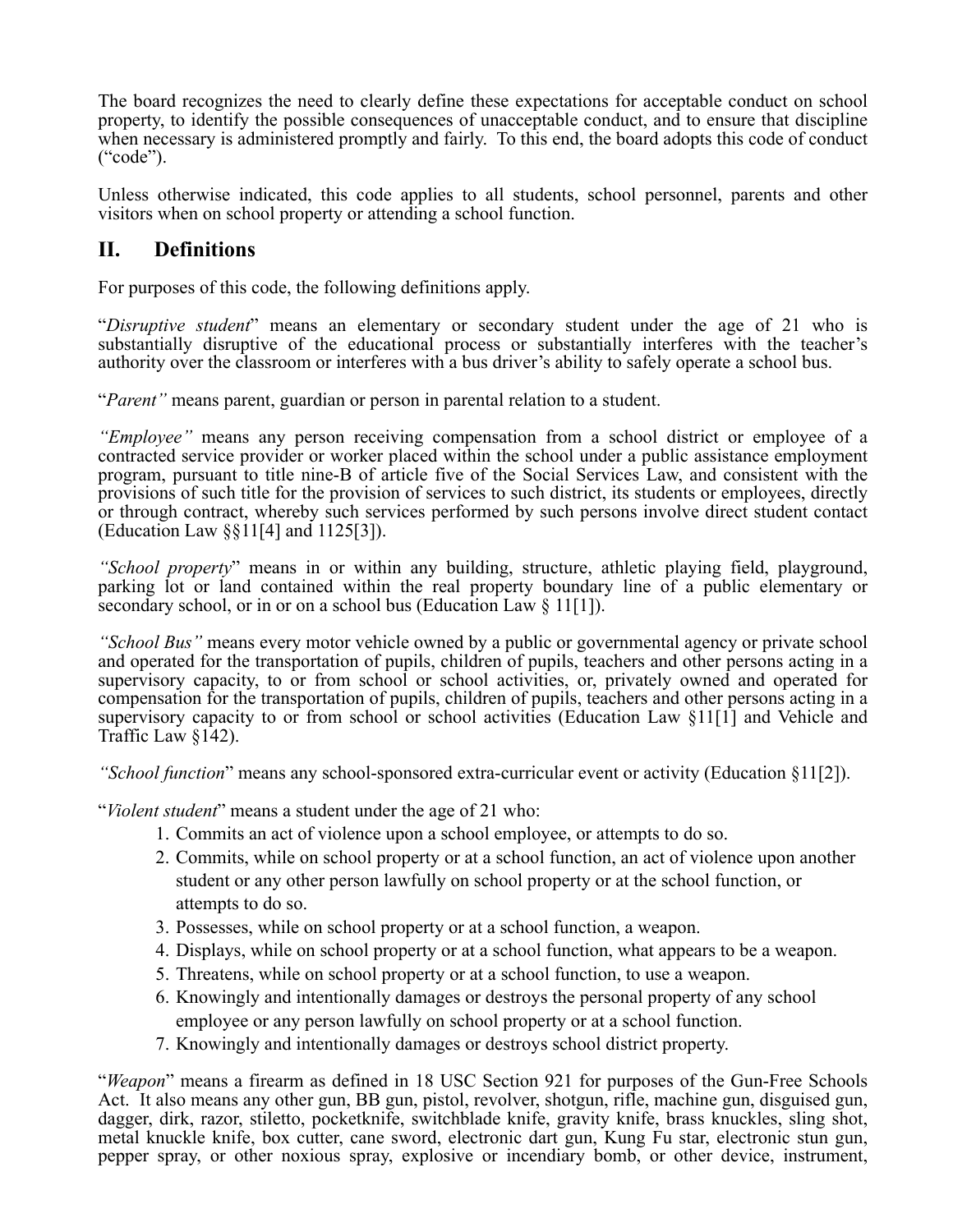material or substance that can cause physical injury or death when used to cause physical injury or death.

 *"Disability"* means (a) a physical, mental or medical impairment resulting from anatomical, physiological, genetic or neurological conditions which prevents the exercise of a normal bodily function or is demonstrable by medically accepted clinical or laboratory diagnostic techniques or (b) a record of such an impairment or (c) a condition regarded by others as such an impairment, provided, however, that in all provisions of this article dealing with employment, the term must be limited to disabilities which, upon the provision of reasonable accommodations, do not prevent the complainant from performing in a reasonable manner the activities involved in the job or occupation sough or held (Education Law §11[4] and Executive Law §292[21]).

 "*Harassment"* means the creation of a hostile environment by conduct, with or by verbal threats, intimidation or abuse that has or would have the effect of unreasonably and substantially interfering with a student's educational performance, opportunities or benefits, or mental, emotional or physical well-being; or conduct, verbal threats, intimidation or abuse that reasonably causes or would reasonably be expected to cause a student to fear for his or her physical safety; the harassing behavior may be based on a person's actual or perceived race, color, weight, national origin, ethnic group, religion, religious practice, disability, sex, sexual orientation or gender (identity or expression) (Education Law §11[7]).

 "*Sexual orientation"* means actual or perceived heterosexuality, homosexuality or bisexuality (Education Law §11[5]).

 "*Gender"* means actual or perceived sex and shall include a person's gender identity or expression (Education Law §11[6].

 *"Hazing"* is a form of harassment which involves committing an act against a student or coercing a student into committing an act that creates a risk of or causes emotional, physical, psychological harm to a person, in order for the student to be initiated or affiliated with a student or other organization, or for any other purpose. Consent or acquiescence is no defense to hazing: i.e., the implied or expressed consent of a person or persons to hazing shall not be a defense to discipline under this policy.

 *"Bullying"* is a form of harassment that consists of inappropriate and often persistent behavior Ī including threats or intimidation of others, treating others cruelly, terrorizing, coercing, or habitual put-downs and or badgering of others.

 Bullying occurs when someone purposely says or does mean or hurtful things to another person who has a hard time defending oneself or is in an otherwise vulnerable position.

 *"Cyber-bullying"* refers to any harassment/bullying, on or off school property, which occurs via the internet, cell phones or other electronic devices.

 *"Sexting"* refers to an act of sending sexually explicit photos, images, text messages, or e-mails by using a cell phone or other electronic device.

## **III. Dignity Act Coordinators**

 At least one employee in every school shall be designated as a Dignity Act Coordinator and instructed in the provisions of this subdivision and thoroughly trained in methods to respond to human relations in the areas of race, color, weight, national origin, ethnic group, religion, religious practice, disability, sexual orientation, gender and sex.

- 1. The designation of each Dignity Act Coordinator shall be approved by the Otselic Valley Central School District Board of Education.
- 2. The name(s) and contact information for the Dignity Act Coordinator(s) shall be shared with all school personnel, students, and persons in parental relation, which shall include, but is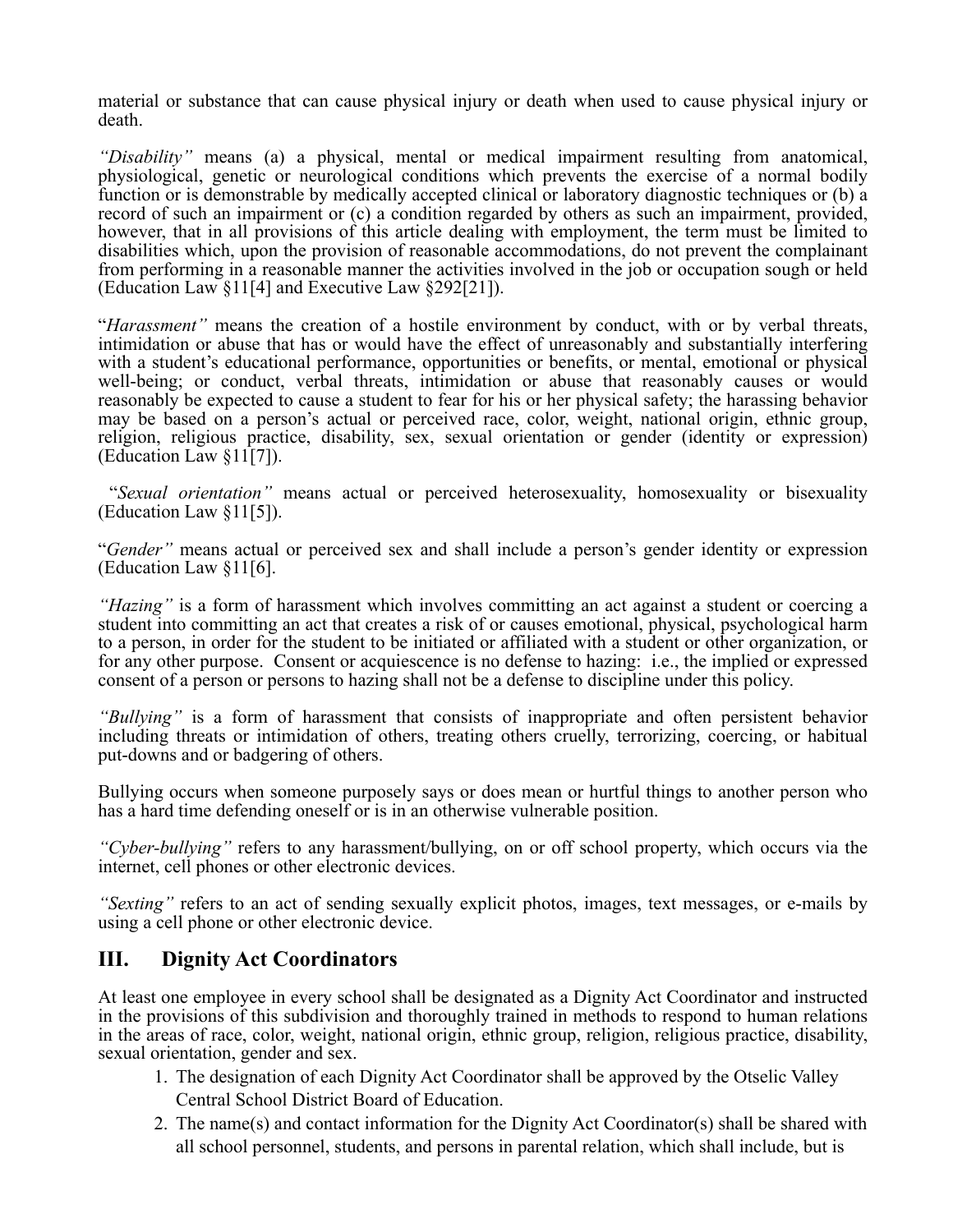not limited to, providing the name, designated school and contact information of each Dignity Act Coordinator by:

- a. Listing such information in the code of conduct and updates posted on the Internet web site of the Otselic Valley Central School District.
- b. Including such information in the plain language summary of the code of conduct provided to all persons in parental relation to students before the beginning of each school year, pursuant to 8 NYCRR  $100.2(I)(2)(iii)(b)(3)$ ;
- c. Include such information in at least one district or school mailing per school year to parents and persons of parental relation and, if such information changes, in at least one subsequent district or school mailing as soon as practicable thereafter;
- d. Posting such information in highly-visible areas of school buildings; and
- e. Making such information available at the district and school-level administrative offices.
- 3. In the event a Dignity Act Coordinator vacates his or her position, another school employee shall be immediately designated for an interim appointment as Coordinator, pending approval of a successor Coordinator by the applicable governing body as set forth in subparagraph (i) of this paragraph within 30 days of the date the position was vacated. In the event a Coordinator is unable to perform the duties of his or her position for an extended period of time, another school employee shall be immediately designated for an interim appointment as Coordinator, pending return of the previous Coordinator to his or her duties as Coordinator.

## **IV. Dignity for All Training**

 Dignity for All school employee training program regulations are to be implement in effort to promote a positive school environment that is free from discrimination and harassment and to discourage and Commencing in the 2012-13 school year and continuing in each school year thereafter, the following respond to incidents of discrimination and/or harassment on school property or at a school function.

- 1. Training is to be conducted for all instructional and non-instructional employees of the Otselic Valley Central School District
- 2. Training is to raise awareness and sensitivity to potential acts of discrimination or harassment directed at students by students or school employees on school property or at school functions; including by not limited to, discrimination or harassment based on a person's actual or perceived race, color, weight, national origin, ethnic group, religion, religious practices, disability, sexual orientation, gender or sex.
- 3. Training is to raise awareness and sensitivity to potential acts of discrimination and harassment through cyberbullying/texting.
- 4. Training is to enable employees to prevent and respond to incidents of discrimination and harassment
- 5. Training is to include guidelines relating to the development of nondiscriminatory instructional and counseling methods.
- 6. Training is to be conducted as needed and may be implemented and conducted in conjunction with existing professional development.

## **V. Students Rights and Responsibilities**

**A. Student Bill of Rights**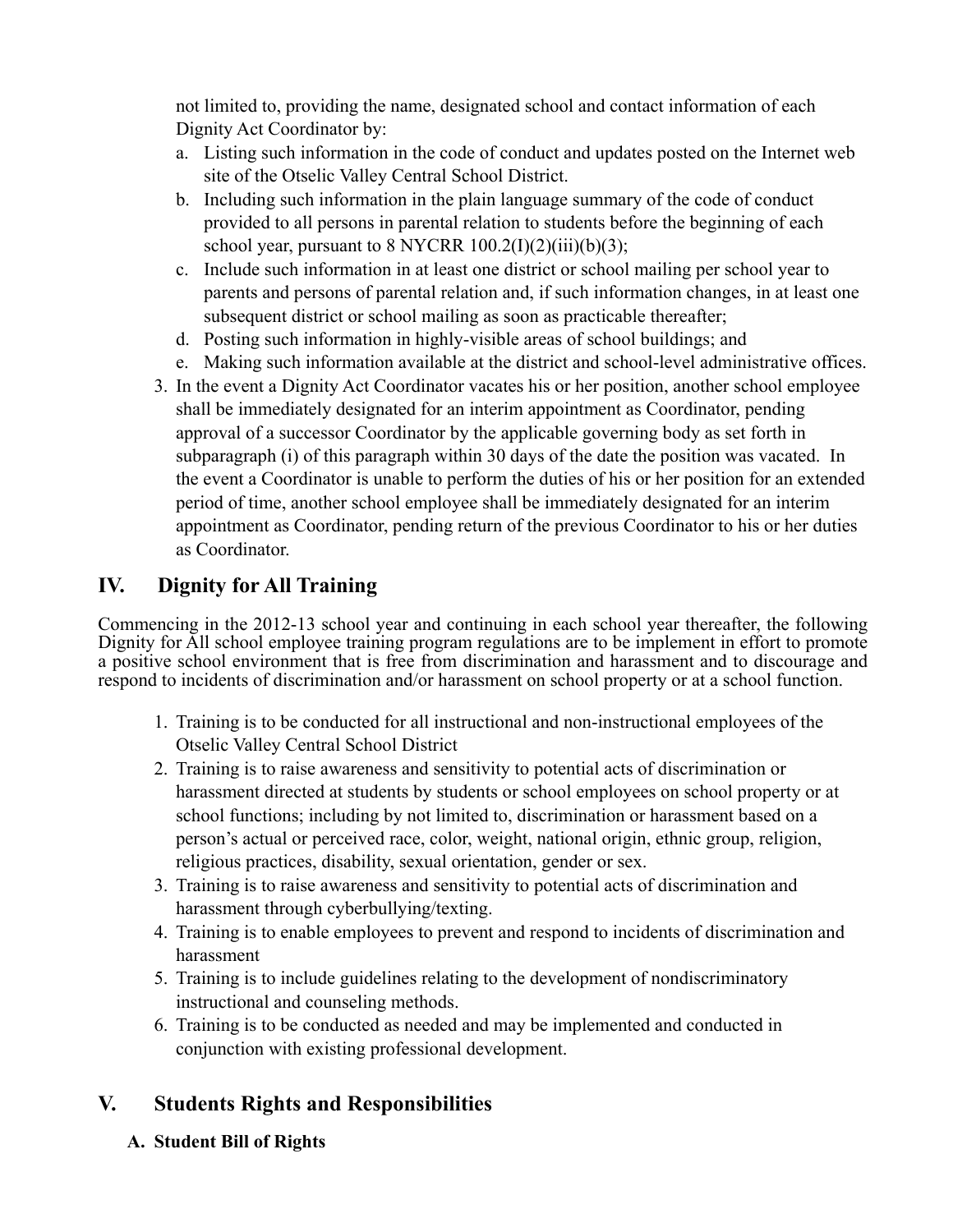The district is committed to safeguarding the rights given to all students under state and federal law and to provide students with a safe school climate focused on positive behavior. In addition, to promote a safe, healthy, orderly and civil school environment, all district students have the right to:

- 1. Take part in all district activities on an equal basis regardless of race, color, weight, national origin, ethnic group, religion, religious practice, disability, sexual orientation, gender and sex.
- 2. Present their version of the relevant events to school personnel authorized to impose a disciplinary penalty in connection with the imposition of the penalty.
- 3. Access school rules and receive an explanation of those rules in an age appropriate manner on at least an annual basis from school personnel.

## **B. Student Responsibilities**

All district students have the responsibility to:

- 1. Contribute to maintaining a safe and orderly school environment that is conducive to learning and to show respect to other persons and property.
- 2. Be familiar with and abide by all district policies, rules and regulations dealing with student conduct.
- 3. Attend school every day unless they are legally excused and be in class, on time, and prepared to learn.
- 4. Work to the best of their ability in all academic and extracurricular pursuits and strive toward their highest level of achievement possible.
- 5. React to direction given by teachers, administrators and other school personnel in a respectful, positive manner.
- 6. Work to develop mechanisms to control their anger.
- 7. Ask questions when they do not understand.
- 8. Seek help in solving problems that might lead to discipline.
- 9. Dress according to the Code of Conduct for school and school functions.
- 10. Accept responsibility for their actions.
- 11. Report infractions of the Code of Conduct, including but not limited to instances of discrimination or harassment.
- 12. Conduct themselves as representatives of the district when participating in or attending school-sponsored extracurricular events and to hold themselves to the highest standards of conduct, demeanor and sportsmanship.

## **VI. Essential Partners**

## **A. Parents**

All parents are expected to:

- 1. Recognize that the education of their children is a joint responsibility of the parents and the school community.
- 2. Send their children to school ready to participate and learn.
- 3. Ensure their children attend school regularly and on time.
- 4. Ensure absences are excused.
- 5. Insist their children be dressed and groomed in a manner consistent with the student dress code.
- 6. Help their children understand that in a democratic society appropriate rules are required to maintain a safe, orderly environment.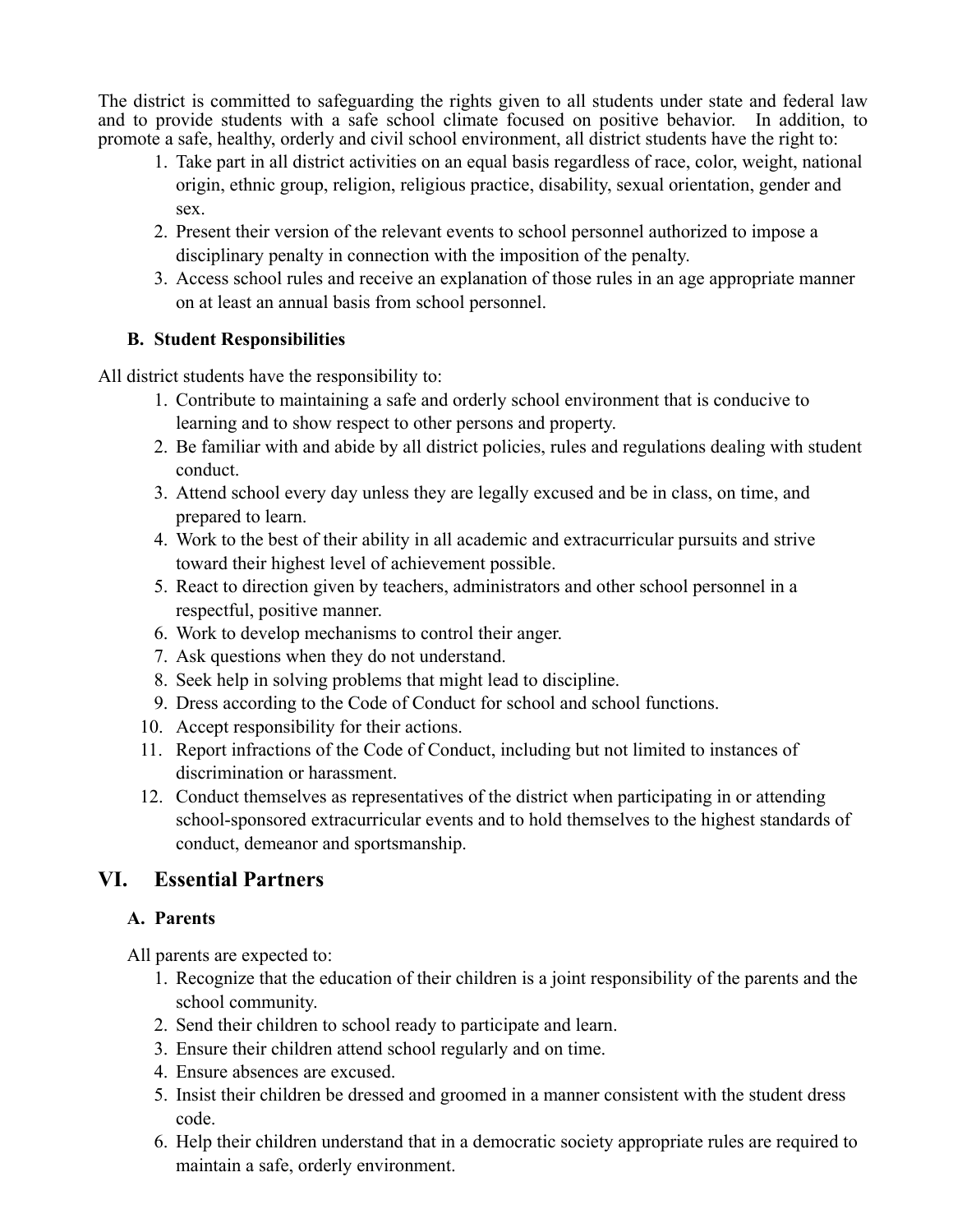- 7. Know school rules and help their children understand them.
- 8. Convey to their children a supportive attitude toward education and the district.
- 9. Build good relationships with all school personnel, other parents and their children's friends.
- 10. Help their children deal effectively with peer pressure.
- 11. Report infractions of the Code of Conduct, including but not limited to instances of discrimination or harassment.
- 12. Inform school officials of changes in the home situation that may affect student conduct or performance.
- 13. Provide a place for study and ensure homework assignments are completed.

## **B. Cafeteria Staff**

- 1. Maintain a climate of mutual respect and dignity for all students regardless of actual or perceived race, color, weight, national origin, ethnic group, religion, religious practice, disability, sexual orientation, gender or sex, which will strengthen students' confidence and promote learning.
- 2. Create and maintain a kitchen/dining area that is clean and safe.
- 3. Provide a selection of food that will encourage the students to eat a healthy and nutritious meal.
- 4. Encourage students to conduct themselves in such a manner that will produce an atmosphere that is appropriate for dining.
- 5. Confront issues of discrimination and harassment committed against students by employees or students or any situation that threatens the emotional or physical health or safety of any student, school employee or any person who is lawfully on school property or at a school function.
- 6. Address personal biases that may prevent equal treatment of all students in the school or classroom setting.
- 7. Report infractions of the Code of Conduct, including but not limited to instances of discrimination or harassment.

## **C. Transportation/Custodial Staff**

- 1. Maintain a climate of mutual respect and dignity for all students regardless of actual or perceived race, color, weight, national origin, ethnic group, religion, religious practice, disability, sexual orientation, gender or sex, which will strengthen students' confidence and promote learning.
- 2. Provide a clean and healthy environment for the entire school community in all buildings, buses and on school property.
- 3. Maintain and promote safety in all areas of their jurisdiction.
- 4. Inform supervisors and/or administrators of any area of concern that might jeopardize the health and safety of any student or staff member.
- 5. Confront issues of discrimination and harassment committed against students by employees or students or any situation that threatens the emotional or physical health or safety of any student, school employee or any person who is lawfully on school property or at a school function.
- 6. Address personal biases that may prevent equal treatment of all students in the school or classroom setting.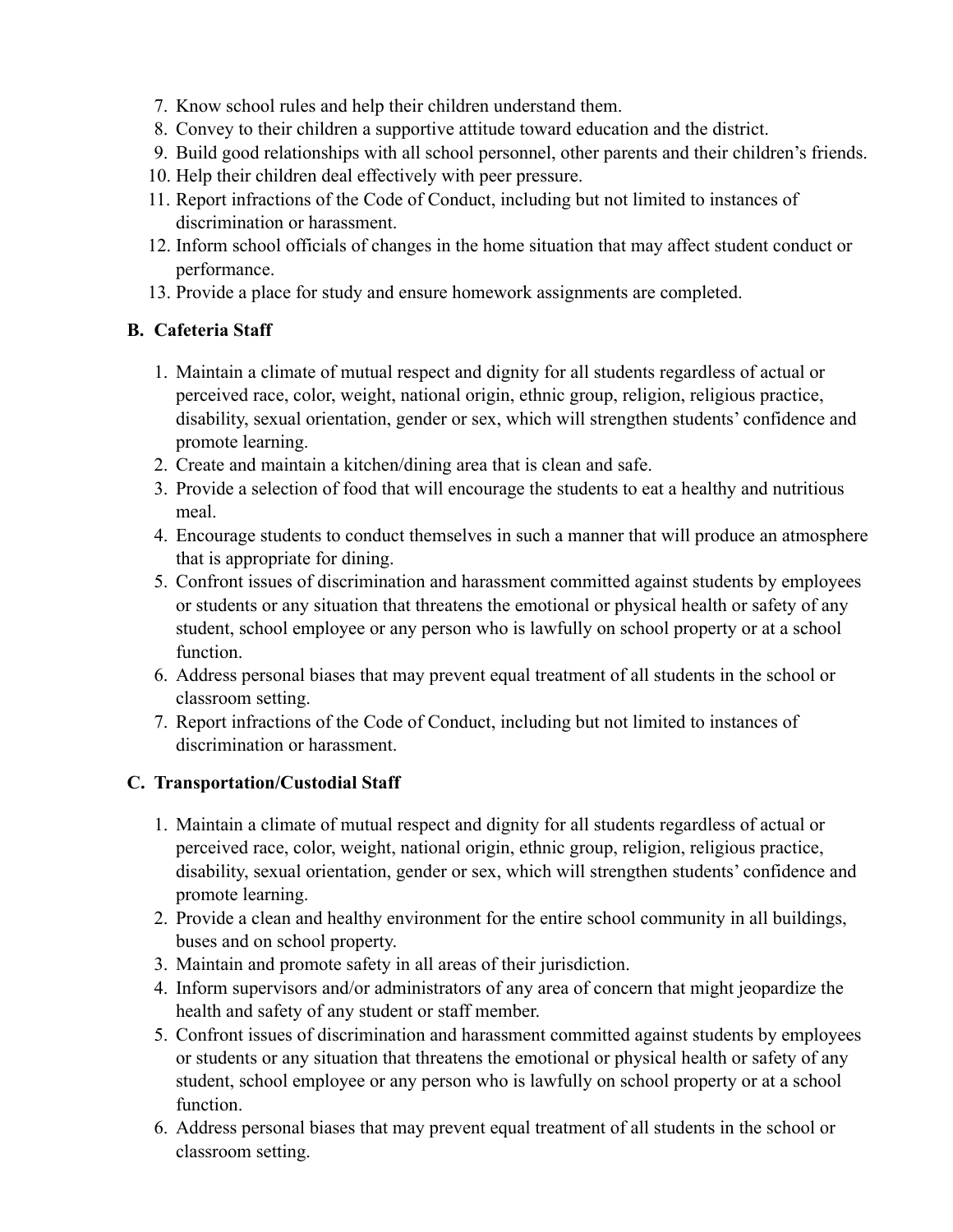7. Report infractions of the Code of Conduct, including but not limited to instances of discrimination or harassment.

## **D. Support Staff**

- 1. Maintain a climate of mutual respect and dignity for all students regardless of actual or perceived race, color, weight, national origin, ethnic group, religion, religious practice, disability, sexual orientation, gender or sex, which will strengthen students' confidence and promote learning.
- 2. Assist in maintaining a climate that is conducive to teaching and learning.
- 3. Provide support and assistance to the staff that will enable them to do their job more efficiently and effectively.
- 4. Provide support and assistance to the students that will enable them to obtain the maximum benefits from their educational program.
- 5. Confront issues of discrimination and harassment committed against students by employees or students or any situation that threatens the emotional or physical health or safety of any student, school employee or any person who is lawfully on school property or at a school function.
- 6. Address personal biases that may prevent equal treatment of all students in the school or classroom setting.
- 7. Report infractions of the Code of Conduct, including but not limited to instances of discrimination or harassment.

## **E. Teachers**

All district teachers are expected to:

- 1. Maintain a climate of mutual respect and dignity for all students regardless of actual or perceived race, color, weight, national origin, ethnic group, religion, religious practice, disability, sexual orientation, gender or sex, which will strengthen students' confidence and promote learning.
- 2. Be prepared to teach.
- 3. Demonstrate interest in teaching and concern for student achievement.
- 4. Know school policies and rules, and enforce them in a fair and consistent manner.
- 5. Communicate to students and parents:
	- a. Course objectives and requirements
	- b. Marking/grading procedures
	- c. Assignment deadlines
	- d. Expectations for students
	- e. Classroom discipline plan
- 6. Communicate regularly with students, parents and other teachers concerning growth and achievement.
- 7. Confront issues of discrimination and harassment committed against students by employees or students or any situation that threatens the emotional or physical health or safety of any student, school employee or any person who is lawfully on school property or at a school function.
- 8. Address personal biases that may prevent equal treatment of all students in the school or classroom setting.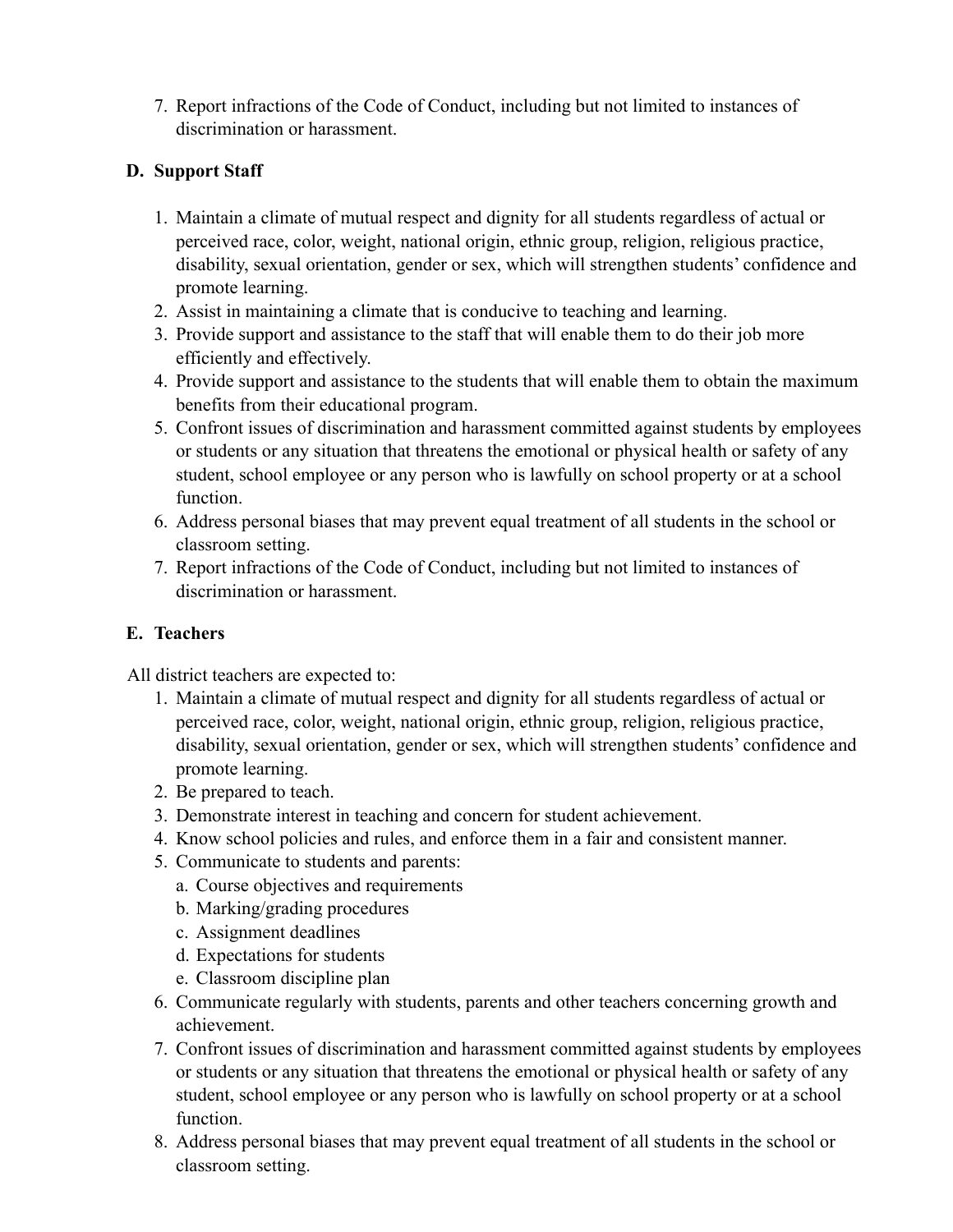9. Report infractions of the Code of Conduct, including but not limited to instances of discrimination or harassment.

## **F. School Counselors/Social Workers/Psychologists**

- 1. Maintain a climate of mutual respect and dignity for all students regardless of actual or perceived race, color, weight, national origin, ethnic group, religion, religious practice, disability, sexual orientation, gender or sex, which will strengthen students' confidence and promote learning.
- 2. Assist students in coping with peer pressure and emerging personal, social and emotional problems.
- 3. Initiate teacher/student/counselor conferences and parent/teacher/student/counselor conferences, as necessary, as a way to resolve problems.
- 4. Regularly review with students their educational progress and career plans.
- 5. Provide information to assist students with career planning.
- 6. Encourage students to benefit from the curriculum and extracurricular programs.
- 7. Confront issues of discrimination and harassment committed against students by employees or students or any situation that threatens the emotional or physical health or safety of any student, school employee or any person who is lawfully on school property or at a school function.
- 8. Address personal biases that may prevent equal treatment of all students in the school or classroom setting.
- 9. Report infractions of the Code of Conduct, including but not limited to instances of discrimination or harassment.

## **G. Building Level Administrators**

- 1. Maintain a climate of mutual respect and dignity for all students regardless of actual or perceived race, color, weight, national origin, ethnic group, religion, religious practice, disability, sexual orientation, gender or sex, which will strengthen students' confidence and promote learning.
- 2. Promote a safe, orderly and stimulating school environment, supporting active teaching and learning.
- 3. Ensure that students and staff have the opportunity to communicate regularly with the principal and approach the principal for redress of grievances.
- 4. Evaluate on a regular basis all instructional programs.
- 5. Support the development of and student participation in appropriate extracurricular activities.
- 6. Confront issues of discrimination and harassment committed against students by employees or students or any situation that threatens the emotional or physical health or safety of any student, school employee or any person who is lawfully on school property or at a school function.
- 7. Address personal biases that may prevent equal treatment of all students in the school or classroom setting.
- 8. Be responsible for enforcing the code of conduct and ensuring that all cases are resolved promptly and fairly.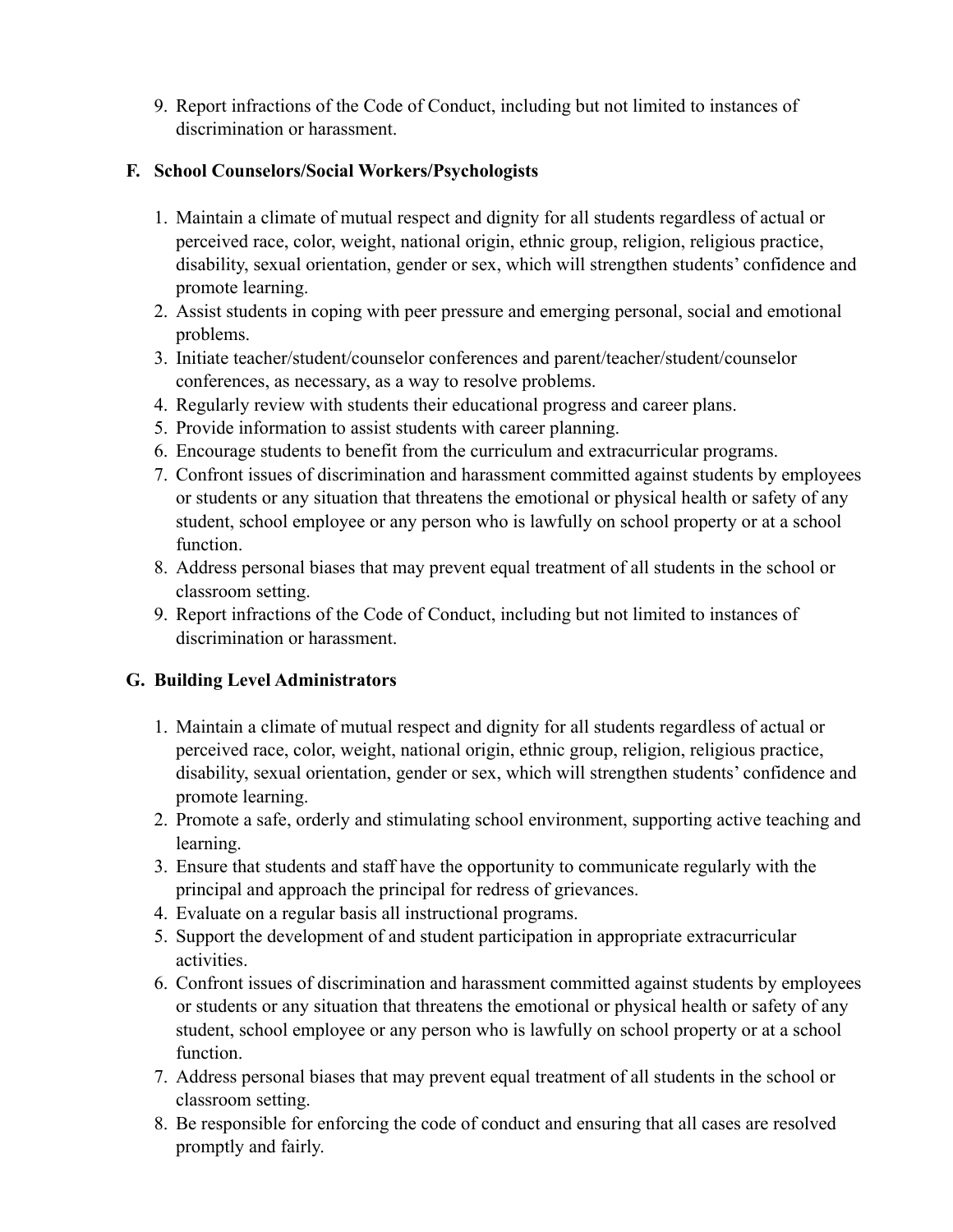## **H. District Level Administrators**

- 1. Maintain a climate of mutual respect and dignity for all students regardless of actual or perceived race, color, weight, national origin, ethnic group, religion, religious practice, disability, sexual orientation, gender or sex, which will strengthen students' confidence and promote learning.
- 2. Promote a safe, orderly and stimulating school environment, supporting active teaching and learning.
- 3. Review with other administrators the policies of the Board of Education and state and federal laws relating to school operations and management.
- 4. Inform the board about educational trends relating to student discipline.
- 5. Work to create instructional programs that minimize problems of misconduct and are sensitive to student and teacher needs.
- 6. Confront issues of discrimination and harassment committed against students by employees or students or any situation that threatens the emotional or physical health or safety of any student, school employee or any person who is lawfully on school property or at a school function.
- 7. Address personal biases that may prevent equal treatment of all students in the school or classroom setting.
- 8. Work with other administrators in enforcing the code of conduct and ensuring that all cases are resolved promptly and fairly.

## **I. Board of Education**

- 1. Collaborate with student, teacher, administrator, and parent organizations, school safety personnel and other school personnel to develop a code of conduct that clearly defines expectations for the conduct of students, district personnel and visitors on school property and at school functions.
- 2. Adopt and review at least annually the district's code of conduct to evaluate the code's effectiveness and the fairness and consistency of its implementation.
- 3. Lead by example by conducting board meetings in a professional, respectful, courteous manner.

## **VII. Compulsory Education**

A student over five and under twenty one years of age is entitled to attend public school pursuant to section 3202 of the New York Education Law. A student over the compulsory attendance age (16 years old) can only be dropped from enrollment pursuant to the procedures set forward in section  $3202(1)(a)$  of the New York Education Law.

 Section 3202 (1-a) provides that the principal or Superintendent shall schedule and notify in writing and at the last known address, both the student and person in parental relation to the student of an informal conference. At the conference, both the reasons for the pupil's absence and whether reasonable changes in the pupil's educational program would encourage and facilitate the pupil's re- entry or continuation of study must be discussed. Following the conference the pupil and person in parental relation shall be informed orally and in writing of the pupil's right to re-enter at any time.

 Note that the dropping of a student from an enrollment of a school is not considered to be a disciplinary action inasmuch as a student has a statutory right to attend school between the ages of S and 21. The entitlement to attend school may only be terminated by graduation or permanent suspension from attendance at school after a hearing.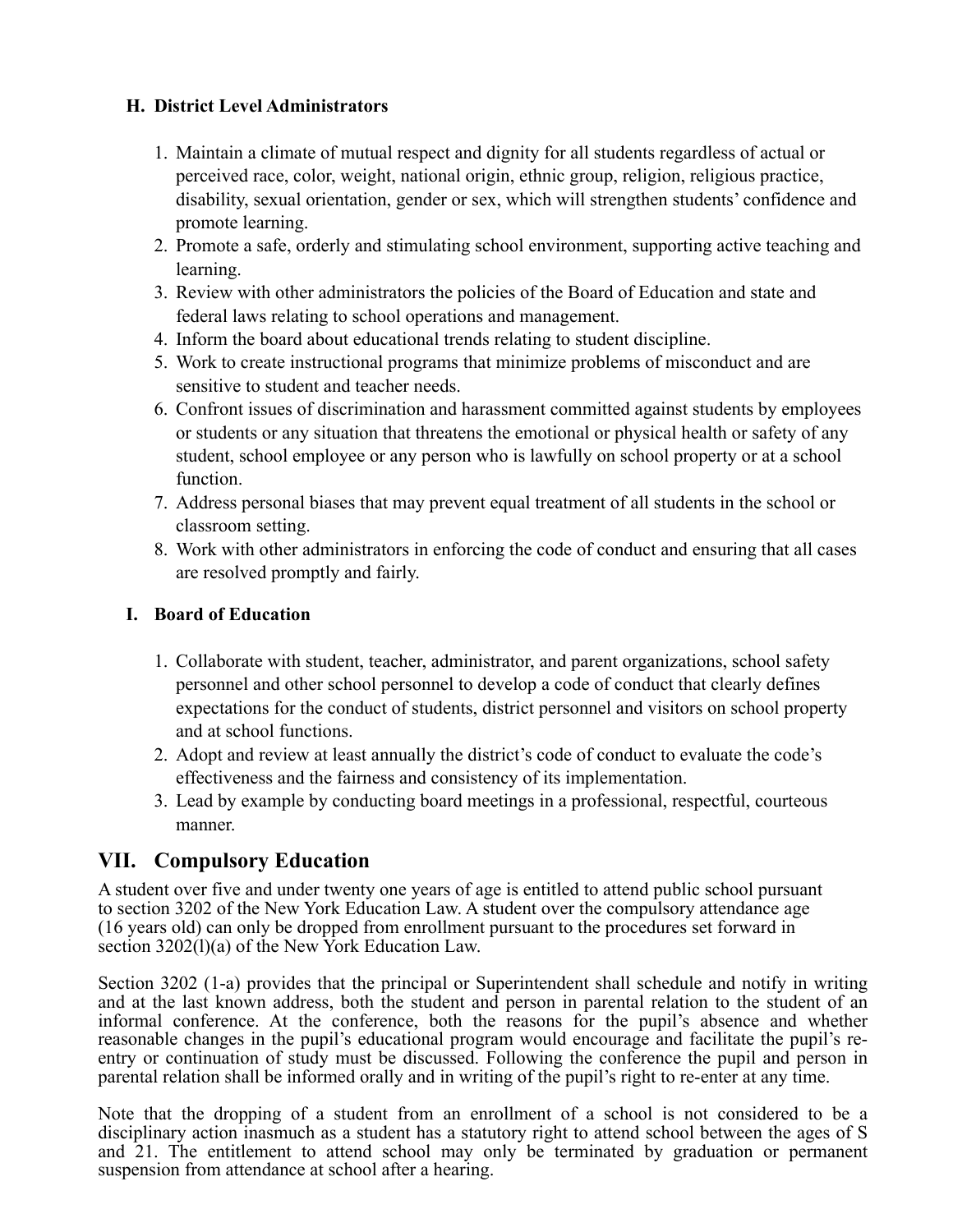A student six to sixteen years of age (compulsory attendance age) must attend public school pursuant to section 3205 of the New York Education Law.

The right to an education cannot be abridged without due Process.

## **VIII. Attendance**

 The Education Law requires that the students enrolled in the schools of this District attend school on every school day unless legally excused. The educational program offered by this District is predicated upon the presence of the student and requires continuity of instruction and classroom

 participation. The regular contact of students with one another in the classroom and their participation in a well planned instructional activity under the tutelage of a competent teacher are vital to this purpose. Unwarranted absences (those which are not congruent with state regulations for acceptable absences) which especially occur at or near vacation periods have a highly adverse effect on the student as well as the entire educational program. 'Therefore, the Board of Education urges all parents to make every effort for their children to be in attendance.

 The board recognizes the importance of consistent attendance of a pupil for maximum benefit from classroom instruction. Its members also understand that a student's critical thinking skills are enhanced by interaction with other students and adults in an appropriate classroom setting. They further acknowledge the value of fostering habits of good attendance and accountability in our students for them to carry into the workplace upon graduation.

 The board recognizes that regular school attendance is a major component of academic success. Through implementation of this policy, the board expects to reduce the current level of unexcused absences, tardiness, and early departures (referred to in this policy as "ATED" encourage full attendance by all students, maintain an adequate attendance record keeping system, identify patterns of student ATED's and develop effective intervention strategies to improve school attendance.

#### **Notice**

 To be successful in this endeavor, it is imperative that all members of the school community are aware of this policy, its purpose, procedures and the consequences of non compliance. To ensure that students, parents, teachers, and administrators are notified of and understand this policy, the following policy shall be implemented.

 The attendance policy will be included in student handbooks and will be reviewed with students at the start of the school year.

 Parents will receive a plain language summary of this policy included in the calendar mailed to each district resident at the start of the school year.

A copy of the attendance policy will be included in faculty and staff handbooks. Copies of this policy will also be made available to any district resident upon request.

#### **Excused and Unexcused Absences**

 Excused absences, tardiness, and early departures form class or school are defined as those due to family, impassable roads or weather making travel unsafe, religious observance, quarantine, required court appearances, attendance at health clinics, college visits, armed service recruiting obligations, job personal illness, family crisis, department of motor vehicle licensing tests, illness or death in the interviews, approved school-sponsored trips, remedial health treatment, or we-approved career educational experience.

 All other absences, tardiness, and early departures are considered unexcused absences including family vacations.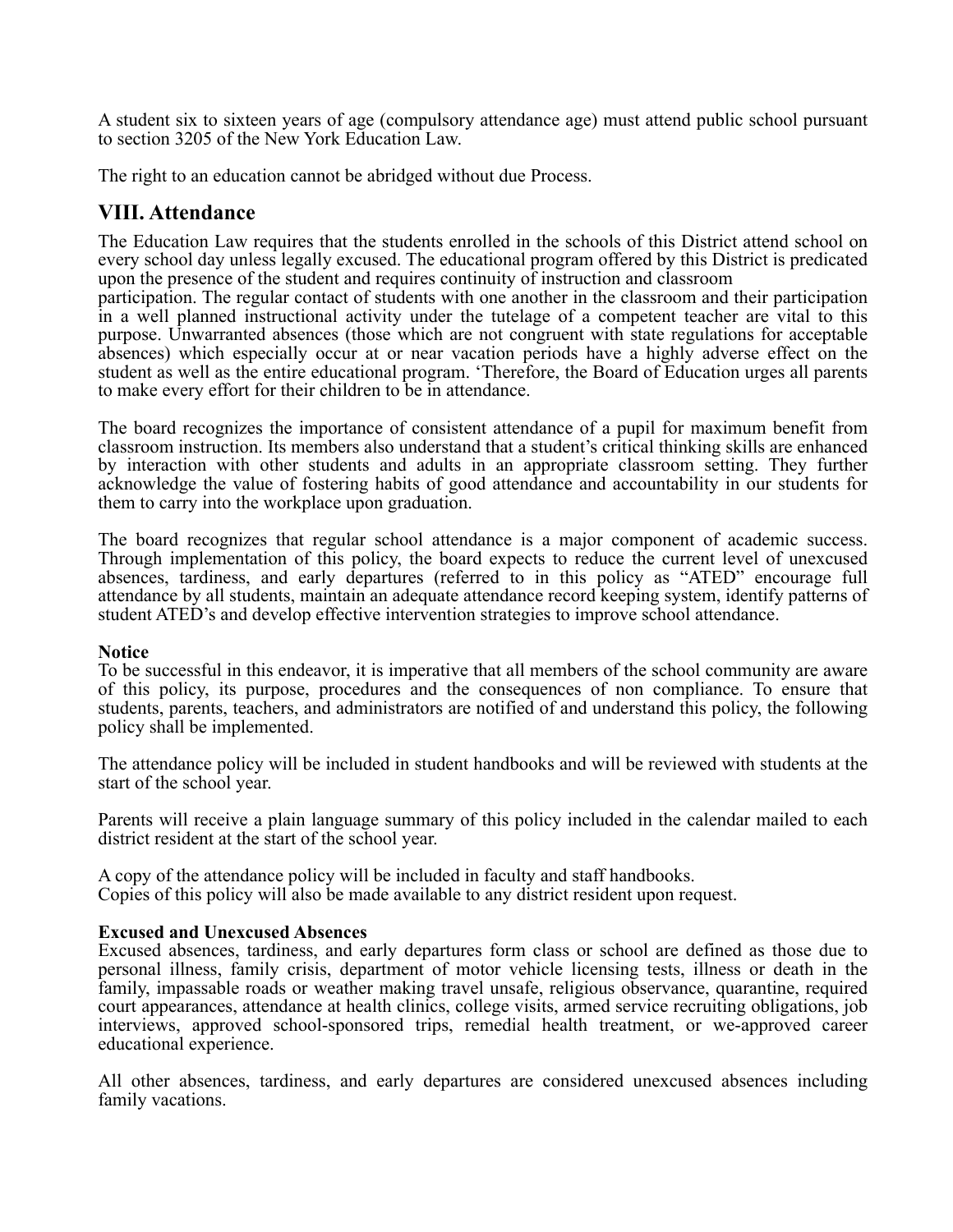All absences, tardiness, and early departures must be accounted for. It is the parent's responsibility to provide a written excuse upon the student's return to school. Parents may relinquish responsibility to students 18 years or older.

#### **General Procedures/Data Collection**

- In the junior-senior high school attendance will be taken during each class period. In the elementary, attendance will be taken at the beginning of the school day.
- The nature of an ATED shall be coded on a student's record according to the coding system included in the software system currently in use.
- Student attendance data shall be available to and should be reviewed by each building principal in an expeditious manner.

#### **Attendance Incentives**

 The district will continue to acknowledge a student's efforts to maintain or improve school attendance with the attendance awards and with special events for those students maintaining good attendance records.

#### **Attendance/Grade**

 The Board of Education recognizes an important relationship between class attendance and student performance. Consequently, in the junior—senior high school each marking period a student's final grade may include a classroom participation component in addition to a student's performance on homework, tests, papers, projects, etc. Students are expected to attend all scheduled classes.

#### **Annual Review**

 The Board shall annually review building—level student attendance records and, if such records show a decline in student's attendance, the Board shall devise this comprehensive attendance policy and make any revisions to the plan it deems necessary to improve student attendance.

 **Truancy** is the willful violation by a student of compulsory attendance provisions in Article 65 of the Education Law, which requires minors from six to 16 or 17 years of age to attend school fulltime.

- Any school age child who is not legally excused and who is not in school during regular session will be considered truant.
- Students who are truant will be subject to disciplinary action. First Offense: Student will be given 1 day of in-school suspension and the parents will be notified.

 Second Offense: Student will be given 2 days of in-school suspension and a parent conference will be scheduled. This procedure will be followed for all other offenses.

#### **Tardiness to School**

- Students are expected to be punctual to school and class at all times. Students who arrive at school must sign in at the main office and report immediately to the nurse with a note signed by the parent explaining the reason. The nurse will record the tardy and the reason and issue a pass to class. Students who are tardy till be subject to disciplinary action.
- A student who arrives at school after 11:00A.M. is considered absent for half day, as well as being tardy.
- Students will be allowed four tardies per semester, inclusive of appointments, etc. When unusual circumstances warrant special consideration, parents should notify the administration in writing.
- When a student is tardy for the fifth time and every time thereafter he/she will be placed on social probation for 5 day. A phone call will be made to his/her parent, a letter sent home and a parent conference will be scheduled with the administrator and counselor to establish intervention strategies.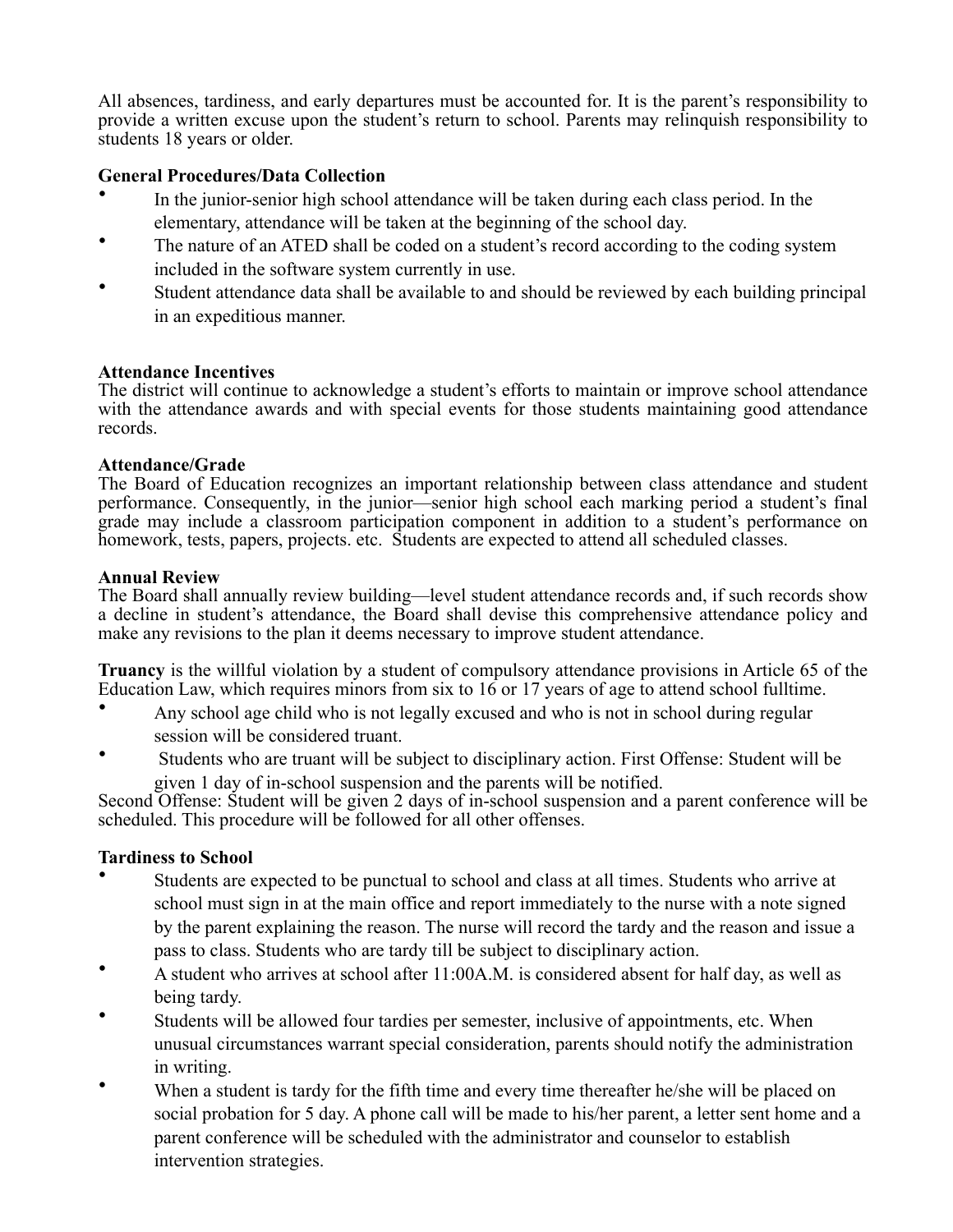## **IX. Student Dress Code**

 All students are expected to give proper attention to personal cleanliness and to dress appropriately for school and school functions. Students and their parents have the primary responsibility for acceptable student dress and appearance. Teachers and all other district personnel should exemplify and reinforce acceptable student dress and help students develop an understanding of appropriate appearance in the school setting.

 A student's dress, grooming and appearance, including hair style/color, jewelry, make-up and nails, shall:

- 1. Be safe, appropriate and not disrupt or interfere with the educational process.
- 2. Recognize that extremely brief garments including but not limited to short shorts, tube tops, net tops, halter tops, spaghetti straps, plunging necklines (front and/or back) and see-through garments will not be tolerated.
- 3. Ensure that under-garments are completely covered with outer clothing.
- 4. Include footwear at all times. Footwear that is a safety hazard will not be allowed.
- 5. Not include headwear in the building except for a medical or religious purpose.
- 6. Not include "dog" neck and wrist collars.
- 7. Not include items that are vulgar, obscene, and libelous or denigrate others on account of race, color, weight, national origin, ethnic group, religion, religious practice, disability, sexual orientation, gender and sex.
- 8. Not promote and/or endorse the use of alcohol, tobacco or illegal drugs and/or encourage other illegal or violent activities.
- 9. Not include the wearing of long leather or trench coats of any color.

 Each building principal or his or her designee shall be responsible for informing all students and their parents of the student dress code at the beginning of the school year and any revisions to the dress code made during the school year.

 Students who violate the student dress code shall be required to modify their appearance by covering or removing the offending item and, if necessary or practical, replacing it with an acceptable item. Any student who refuses to do so shall be subject to discipline, up to and including in-school suspension for the day. Any student who repeatedly fails to comply with the dress code shall be subject to further discipline, up to and including out of school suspension.

## **X. Prohibited Student Conduct**

 The Board of Education expects all students to conduct themselves in an appropriate and civil manner, with proper regard for the rights and welfare of other students, district personnel and other members of the school community, and for the care of school facilities and equipment.

 The best discipline is self-imposed, and students must learn to assume and accept responsibility for their own behavior, as well as the consequences of their misbehavior. District personnel who interact with students are expected to use disciplinary action only when necessary and to place emphasis on the students' ability to grow in self-discipline.

 The board recognizes the need to make its expectations for student conduct while on school property or engaged in a school function specific and clear. The rules of conduct listed below are intended to do that and focus on safety and respect for the rights and property of others. Students who will not accept responsibility for their own behavior and who violate these school rules will be required to accept the penalties for their conduct.

#### **A. Prohibited Conduct**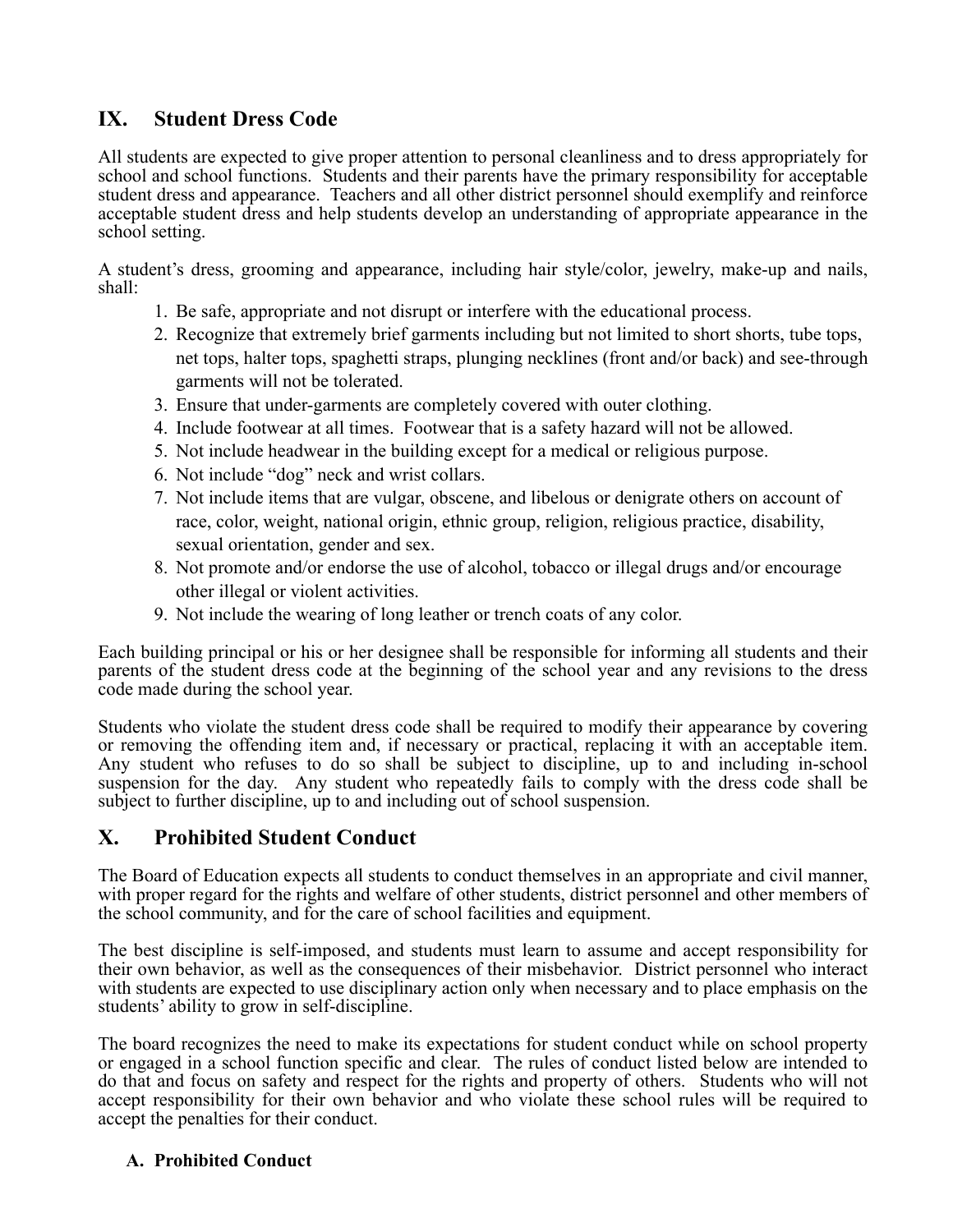A student may be subject to disciplinary action when he/she behaves in a manner which is:

- 1. disorderly, that is:
	- a. fighting, assaulting or behaving violently,
	- b. threatening another with bodily harm,
	- c. harassment, bullying, or intimidating students or school personnel (see also Anti-Bullying/Harassment, Hazing and Sexual Harassment policies),
	- d. making unreasonable noise,
	- e. being untruthful with school personnel or making false reports,
	- f. possessing electronic devices such as, but not limited to: video/audio players  $\&$ recorders, remote controls, electronic games, beepers, pagers, cellular phones,
	- g. obstructing vehicular or pedestrian traffic,
	- h. driving recklessly,
	- i. creating a hazardous or physically offensive condition by an act which serves no legitimate purpose,
	- j. loitering or trespassing
	- k. being present on or entering into any school property, function or vehicle without authorization,
	- l. disrupts or is reasonably likely to disrupt the educational process or school operations; or is
- 2. insubordinate, that is, failing to comply with the lawful directions of teachers, school administrators or other school employees in charge of the student; bus drivers, bus monitors and bus aides, law enforcement officers or
- 3. engages in any of the following forms of academic misconduct:
	- a. tardiness,
	- b. missing or leaving school or class without permission or excuse,
	- c. cheating, plagiarism, copyright/trademark violations or assisting another in such conduct
	- d. violation of the Board of Education policy on Student Publications, #7230, Use of Computer and Information Technology Policy #7151
	- e. improperly altering documents or records.
- 4. endangers the safety, health, morals, or welfare of themselves or others by any act, including but not limited to:
	- a. fighting, assaulting or behaving violently, threatening another with bodily harm,
	- b. harassment or illegal discrimination, which includes the use of race, color, weight, creed, national origin, ethnic group, religion, religious practice, sex, gender, sexual orientation or disability as a basis for treating another in a negative manner. (Reference policies on Sexual Harassment, Anti-Bullying, Hazing)
	- c. bullying
	- d. cyber-bullying
	- e. sexting
	- f. making unreasonable noise,
	- g. possession, use, distribution, transfer or sale of tobacco or tobacco products, alcohol, drugs or other controlled substances, drug paraphernalia or synthetic cannabinoid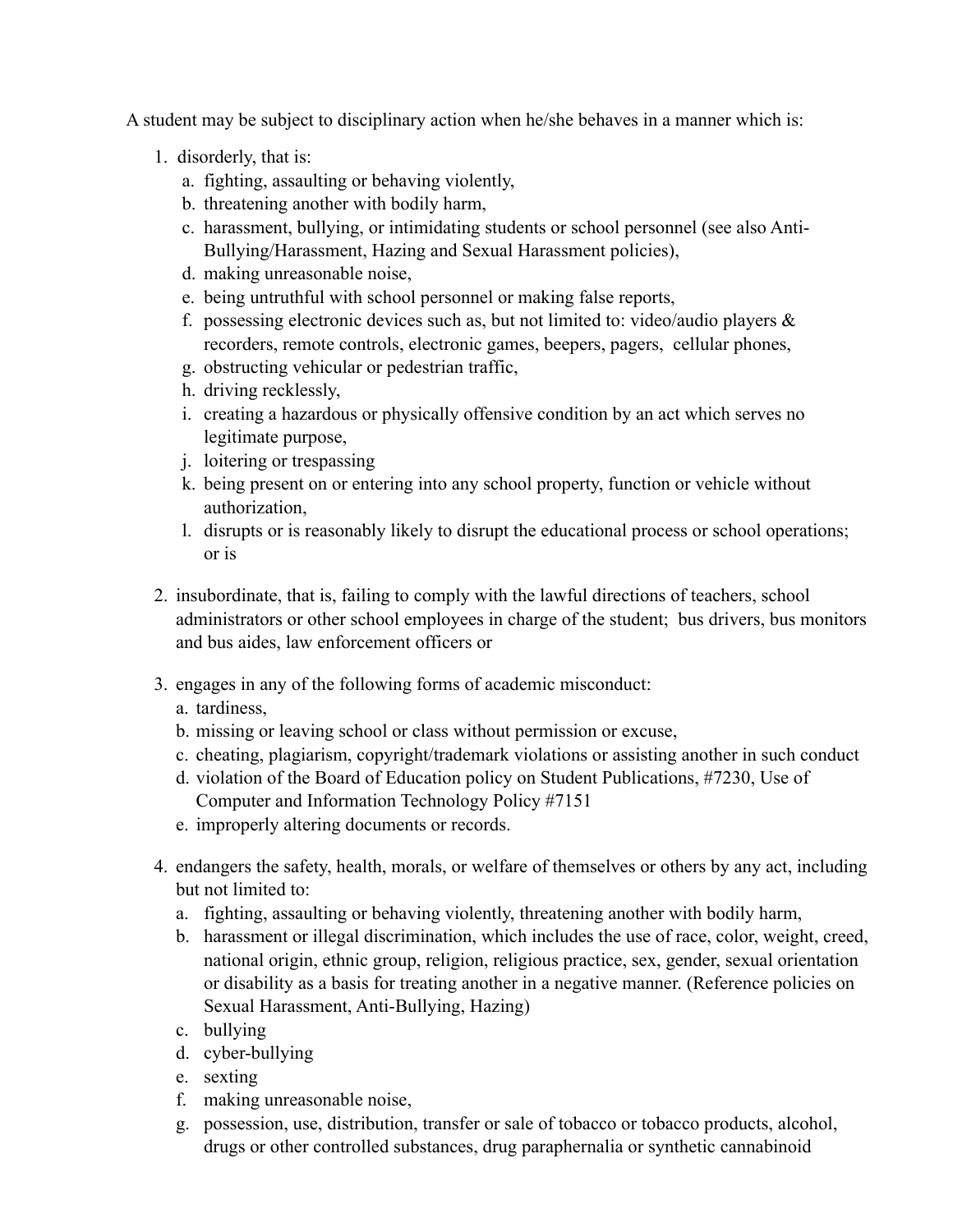products including but not limited to incense herbal mixture potpourri (see #8096, "Substance Abuse" policy),

- h. possession, use, or sale of weapons, fireworks, or other dangerous or prohibited objects or contraband. Dangerous objects include, but are not limited to: guns, starter pistols, knives of any kind (including all types of pocket knives), razors, box cutters, clubs, metal knuckles, nunchucks, Kung Fu stars, explosives, and any instrument, article or substance, which under the circumstances in which it is used, attempted to be used or threatened to be used, is readily capable of causing death or other serious physical injury. Any object that resembles a dangerous object (such as a fake gun) will be considered a prohibited object.,
- i. using obscene, profane, lewd, vulgar or abusive language or behavior,
- j. possession, sale, distribution, transfer or use of lewd or obscene materials,
- k. gambling,
- l. hazing,
- m. extortion,
- n. theft,
- o. vandalism, willfully defacing, damaging or destroying school property or vehicles used by entities under contract with the district to provide services for the district. Willfully defacing, vandalizing, damaging or destroying the property of others on school premises, at school functions or on school buses under contract to the district, or
- p. misuse of school information technology (see Use of Computer and Information Technology-7151policy) or other school property.
- 5. engages in conduct that violates Board's rules and regulations for the maintenance of public order on school property in Section XV below or Federal, State or local laws.

 **Off campus & non-school day misconduct-** Students may be disciplined for violations of school district policies and the Code of Conduct when there is a connection to or impact, effect on school students, personnel, activities, functions or property.

 Examples of misconduct include but are not limited to: cyber-bullying, sexting, threatening or harassing students or school personnel through the use of electronic devices.

## **XI. Reporting Violations**

 All students are expected to promptly report violations of the code of conduct to a teacher, guidance counselor, bus driver, the building principal or his or her designee. Any student aware of a potentially dangerous activity, including but not limited to, a student possessing a weapon, explosive, alcohol or illegal substance on school property or at a school function shall report this information immediately to a teacher, the building principal, the principal's designee or the superintendent.

 All district staff that is authorized to impose disciplinary sanctions is expected to do so in a prompt, fair and lawful manner. District staff that is not authorized to impose disciplinary sanctions is expected to promptly report violations of the code of conduct to their supervisor, who shall in turn impose an appropriate disciplinary sanction, if so authorized, or refer the matter to a staff member who is authorized to impose an appropriate sanction.

 Any weapon, alcohol or illegal substance found shall be confiscated immediately, if possible, followed by notification to the parent of the student involved and the appropriate disciplinary sanction if warranted, which may include permanent suspension and referral for prosecution.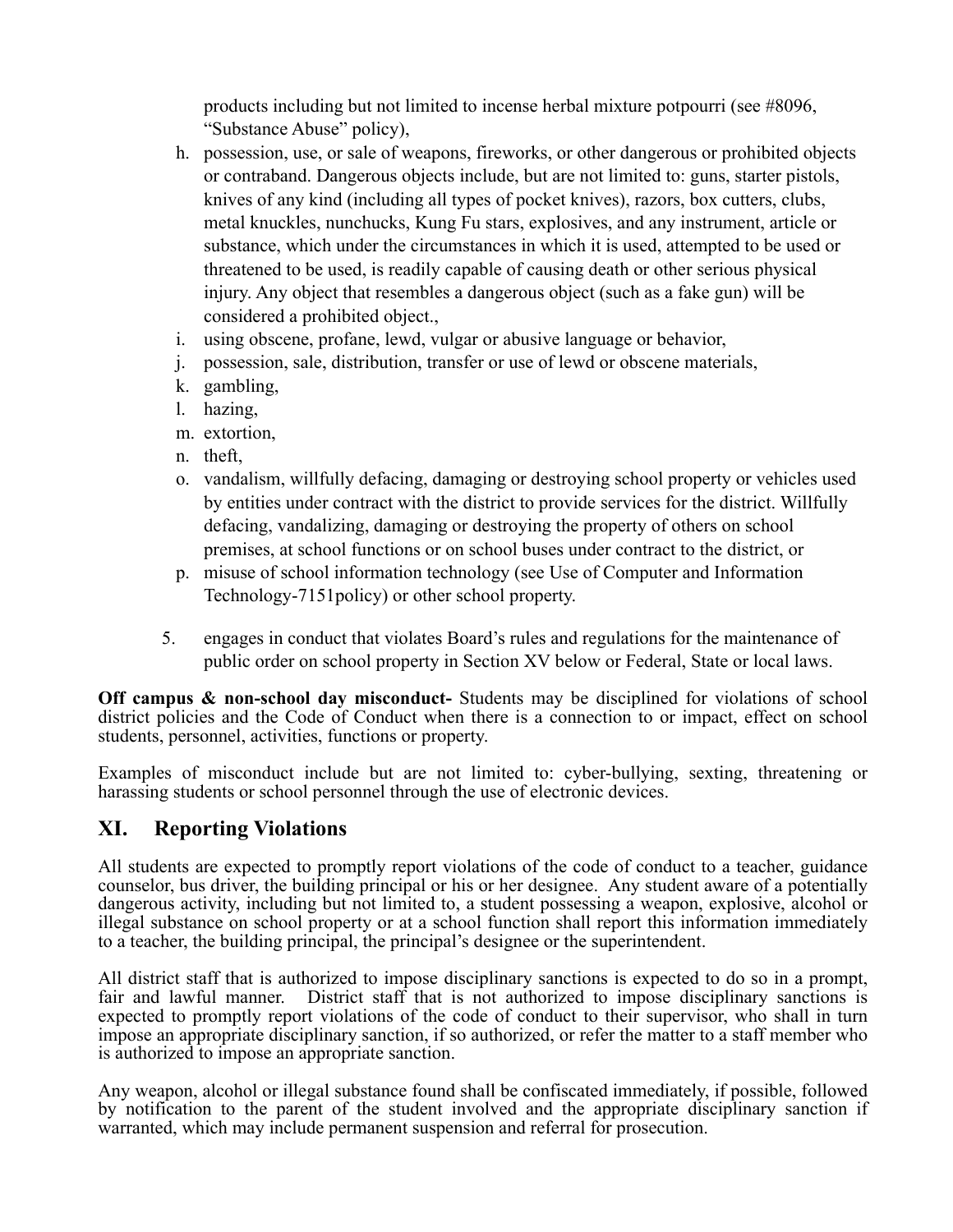All students are expected to promptly report instances of bullying (verbal, physical, cyber-bullying), harassment, discrimination or hazing on school property or at a school function immediately to proper school personnel.

 The building principal or his or her designee must notify the appropriate local law enforcement agency of those code violations that may constitute a crime and substantially affect the order or security of a school as soon as practical, but in no event later than the close of business the day the principal or his or her designee learns of the violation. The notification may be made by telephone, followed by a letter mailed on same day as the telephone call is made. The notification must identify the student and explain the conduct that violated the code of conduct and may constitute a crime.

## **XII. Disciplinary Penalties, Procedures and Referrals**

 Discipline is most effective when it deals with the problem at the time and place it occurs, and in a way that students view as fair and impartial. School personnel who interact with students are expected to use disciplinary action only when necessary and to place emphasis on the students' ability to grow in self-discipline.

 Disciplinary action, when necessary, will be firm, fair and consistent so as to be the most effective in changing student behavior. In determining the appropriate disciplinary action, school personnel authorized to impose disciplinary penalties will consider the following:

- 1. The student's age.
- 2. The nature of the offense and the circumstances which led to the offense.
- 3. The student's prior disciplinary record.
- 4. The effectiveness of other forms of discipline.
- 5. Information from parents, teachers and/or others, as appropriate.
- 6. Other extenuating circumstances.

 Depending on the nature of the violation, it is the Board's desire that student discipline be progressive, i.e., a student's first violation may merit a lighter penalty than subsequent violations. It is also the Board's desire that staff take into account all other relevant factors in determining an appropriate penalty. The following penalties may be imposed either alone or in combination. Based upon the circumstances, it is at the discretion of school staff to determine the penalty warranted by a particular violation.

 If the conduct of a student is related to a disability or suspected disability, the student shall be referred to the Committee on Special Education and discipline, if warranted, shall be administered consistent with the separate requirements of this code of conduct for disciplining students with a disability or presumed to have a disability. A student identified as having a disability shall not be disciplined for behavior caused by or had a direct and substantial relationship to the disability or if the conduct was a direct result of the district's failure to implement the IEP.

#### **A. Penalties**

 Students who are found to have violated the district's code of conduct may be subject to the following penalties, either alone or in combination.

- 1. Oral warning
- 2. Written warning
- 3. Oral and written notification to parent 4. Detention
- 
- 5. Suspension from transportation
- 6. Suspension from athletic participation
- 7. Suspension from social or extracurricular activities
- 8. Suspension of other privileges
- 9. In-school suspension or exclusion from a particular class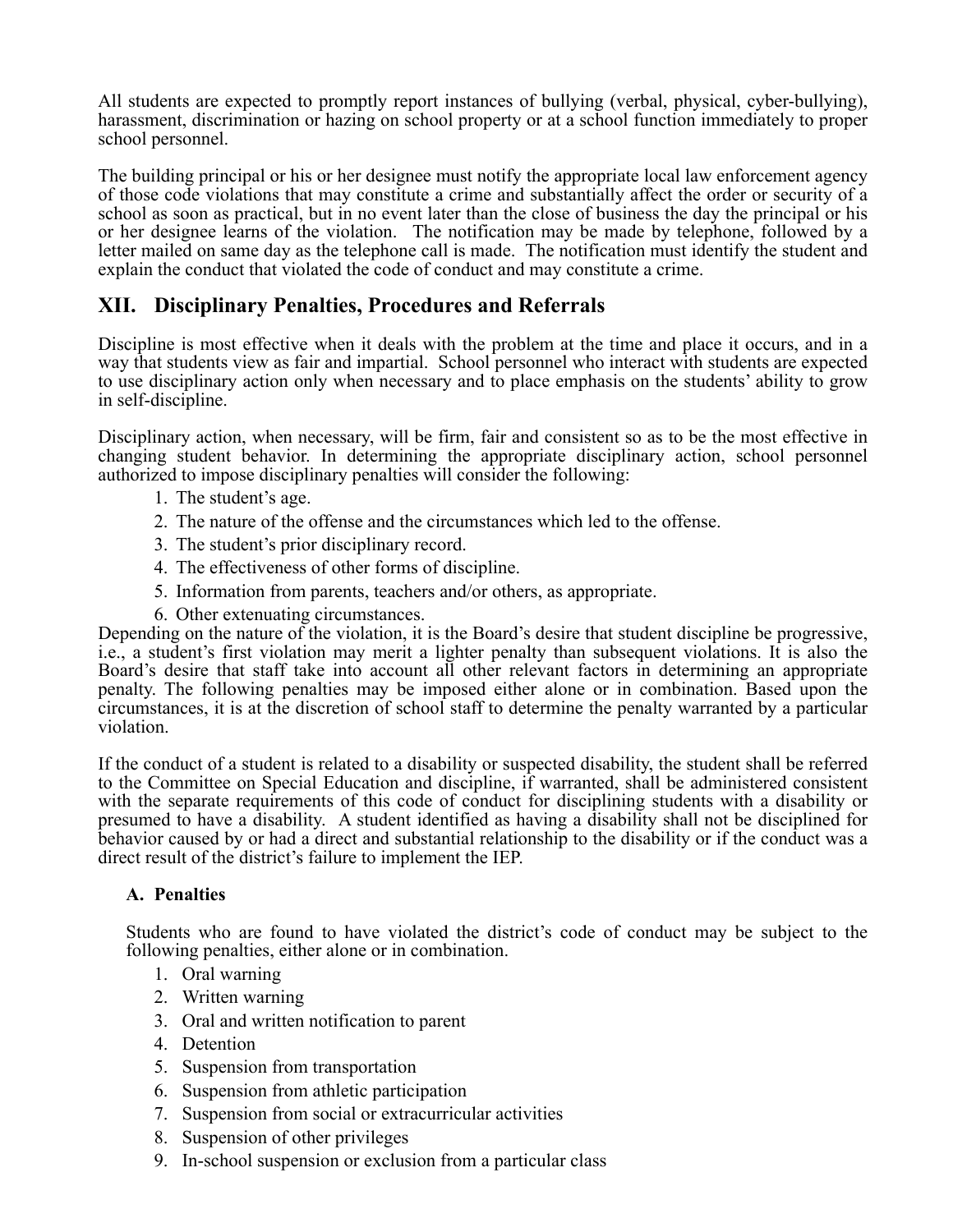- 10. Removal from classroom by teacher or principal
- 11. Short-term (five days or less) suspension from school
- 10. Removal from classroom by teacher or principal<br>11. Short-term (five days or less) suspension from school<br>12. Long-term (more than five days) suspension from school<br>13. Permanent suspension from school
- 13. Permanent suspension from school

## **B. Disciplinary and Remedial Consequences**

 The district emphasizes the creation and maintenance of a positive learning environment for all students. Measured, balanced, and age-appropriate responses to the discrimination and harassment of students by students and/or employees on school property, including school functions, with remedies and procedures focusing on intervention and education is needed to maintain the desired learning climate. Remedial responses which may be utilized include:

- 1. Peer support groups; corrective instruction or other relevant learning or service experience;
- 2. Supportive intervention;
- 3. Behavioral assessment or evaluation;
- 4. Behavioral management plans, with benchmarks that are closely monitored;
- 5. Student counseling and parent conferences.

 can be an important tool to prevent discrimination and harassment. Environmental remediation Beyond these individual-focused remedial responses, school-wide or environmental remediation strategies may include:

- 1. Supervisory systems which empower school staff with prevention and intervention tools to address incidents of bullying and harassment;
- 2. School and community surveys or other strategies for determining the conditions contributing to the relevant behavior;
- 3. Adoption of research-based, systemic harassment prevention programs;
- 4. Modification of schedules;
- 5. Adjustment in hallway traffic and other student routes of travel;
- 6. Targeted use of monitors;
- 7. Staff professional development;
- 8. Parent conferences;
- 9. Involvement of parent-teacher organizations; and
- 10. Peer support groups.

#### **C. Procedures**

 The amount of due process a student is entitled to receive before a penalty is imposed depends on the penalty being imposed. In all cases, regardless of the penalty imposed, the school personnel authorized to impose the penalty must inform the student of the alleged misconduct and must investigate, to the extent necessary, the facts surrounding the alleged misconduct. All students will have an opportunity to present their version of the facts to the school personnel imposing the disciplinary penalty in connection with the imposition of the penalty.

 Students who are to be given penalties other than an oral warning, written warning or written notification to their parents are entitled to additional rights before the penalty is imposed. These additional rights are explained below.

#### 1. *Detention*

 Teachers, principals and the superintendent may use after school detention as a penalty for student misconduct in situations where removal from the classroom or suspension would be inappropriate. Detention will be imposed as a penalty only after the student's parent has been notified to confirm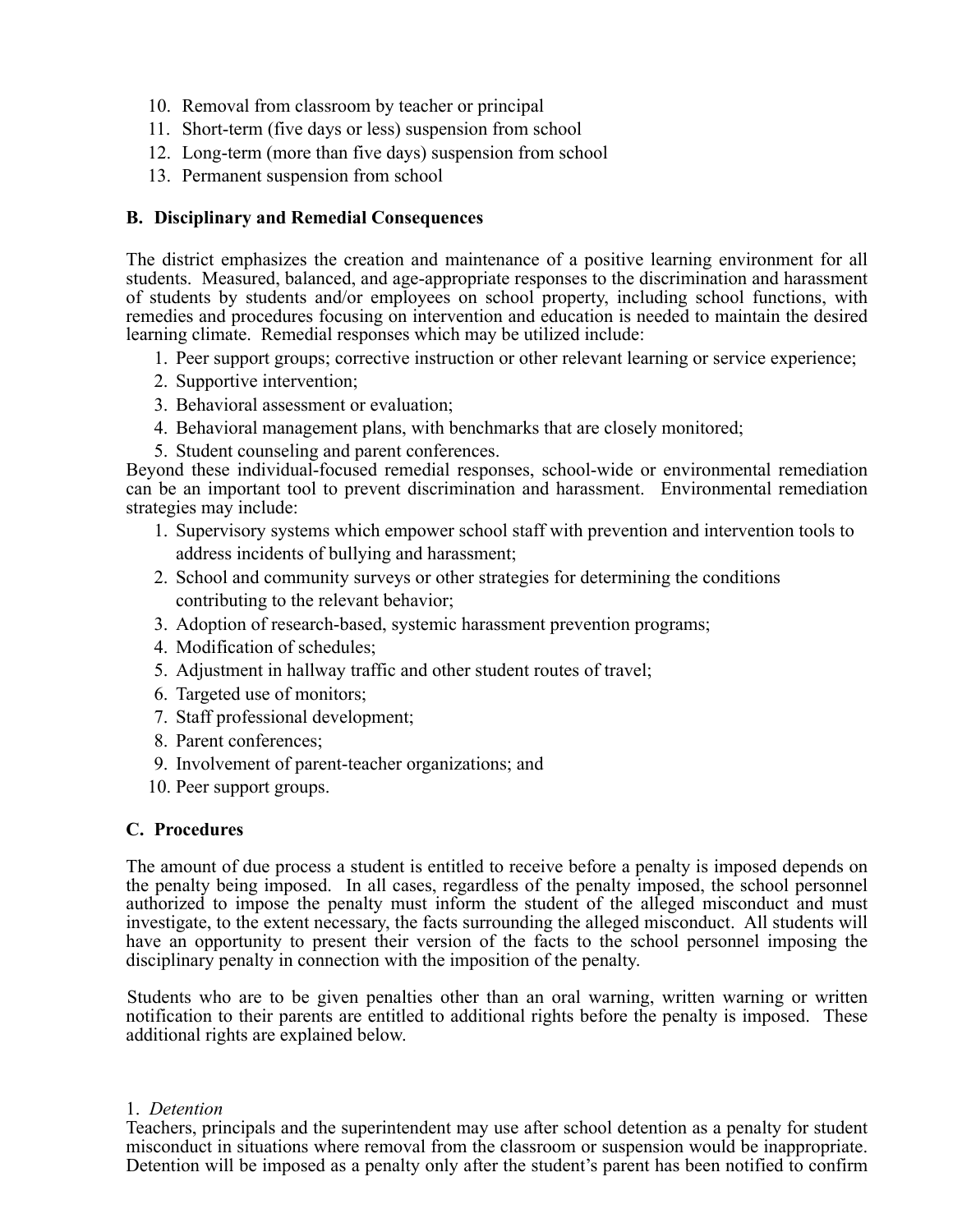that there is no parental objection to the penalty and the student has appropriate transportation home following detention.

#### 2. *Suspension from transportation*

 If a student does not conduct himself/herself properly on a bus, the bus driver is expected to bring such misconduct to the building principal's attention. Students who become a serious disciplinary problem may have their riding privileges suspended by the building principal or the superintendent or their designees. In such cases, the student's parent will become responsible for seeing that his or her child gets to and from school safely. Should the suspension from transportation amount to a suspension from attendance, the district will make appropriate arrangements to provide for the student's education.

 A student subjected to a suspension from transportation is not entitled to a full hearing pursuant to Education Law Section 3214. However, the student and the student's parent will be provided with a reasonable opportunity for an informal conference with the building principal or the principal's designee to discuss the conduct and the penalty involved.

#### 3. *Suspension from athletic participation, extracurricular activities and other privileges*

 A student subjected to a suspension from athletic participation, extra-curricular activities or other privileges is not entitled to a full hearing pursuant to Education Law Section 3214. However, the student and the student's parent will be provided with a reasonable opportunity for an informal conference with the district official imposing the suspension to discuss the conduct and the penalty involved.

#### 4. *In-school suspension*

 The board recognizes the school must balance the need of students to attend school and the need for order in the classroom to establish an environment conducive to learning. As such, the board authorizes building principals and the superintendent to place students who would otherwise be suspended from school as the result of a code of conduct violation in "in-school suspension." The in-school suspension teacher will be a certified teacher.

 A student subjected to an in-school suspension is not entitled to a full hearing pursuant to Education Law Section 3214. However, the student and the student's parent will be provided with a reasonable opportunity for an informal conference with the district official imposing the inschool suspension to discuss the conduct and the penalty involved.

#### 5. *Teacher disciplinary removal of disruptive students*

 A student's behavior can affect a teacher's ability to teach and can make it difficult for other students in the classroom to learn. In most instances the classroom teacher can control a student's behavior and maintain or restore control over the classroom by using good classroom management techniques. Such practices may include, but are not limited to:

- 1. short-term "time out" in an elementary classroom or in an administrator's office;
- 2. sending a student into the hallway briefly;
- 3. sending a student to the principal's office for the remainder of the class time only; or
- 4. sending a student to a counselor or other district staff member for counseling.

 Time-honored classroom management techniques do not constitute disciplinary removals for purposes of this code.

 On occasion, a student's behavior may become disruptive. For purposes of this code of conduct, a disruptive student is a student who is substantially disruptive of the educational process or substantially interferes with the teacher's authority over the classroom. A substantial disruption of the educational process or substantial interference with a teacher's authority occurs when a student demonstrates a persistent unwillingness to comply with the teacher's instructions or repeatedly violates the teacher's classroom behavior rules.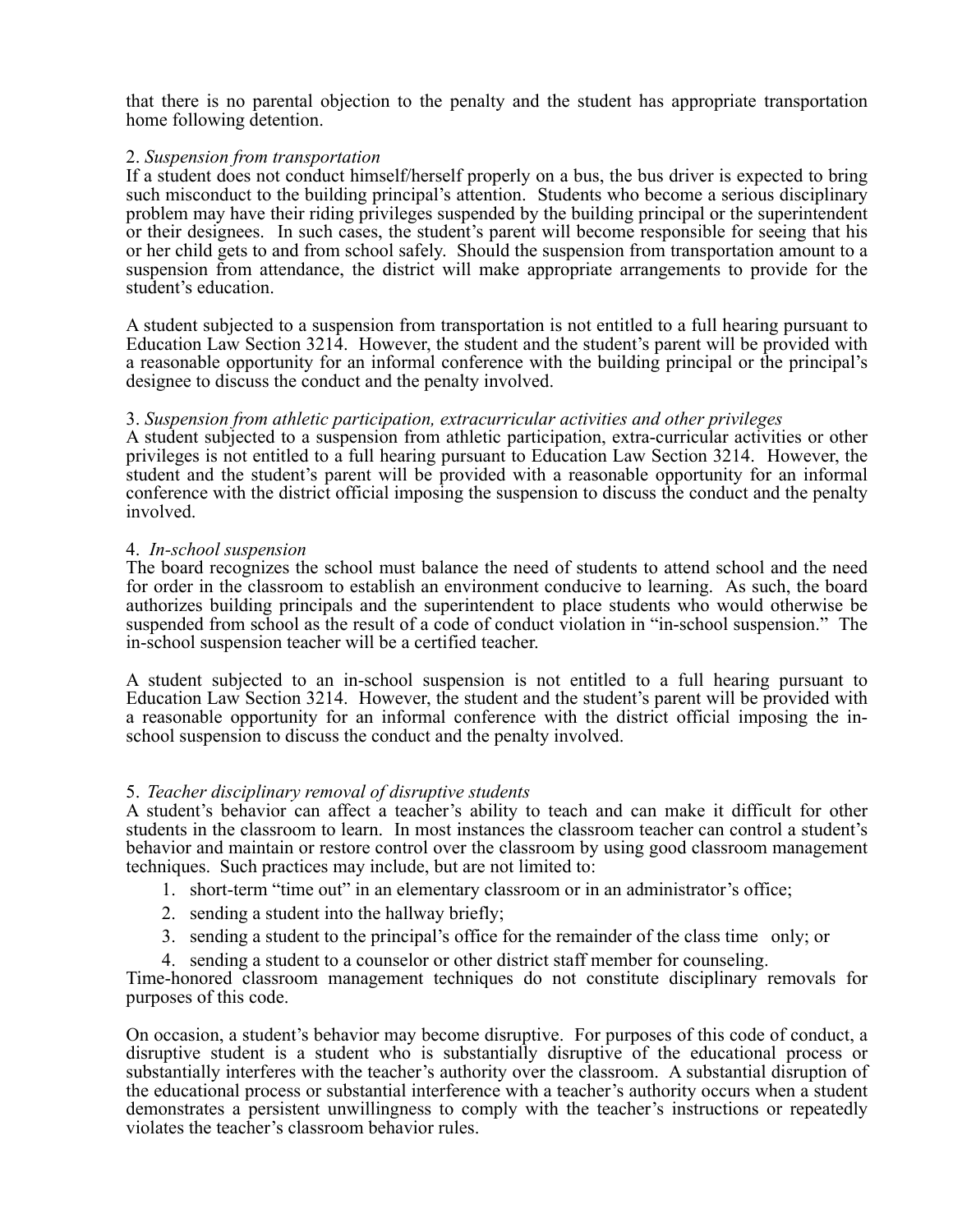A classroom teacher may remove a disruptive student from class for up to five days. The removal from class applies to the class of the removing teacher only. The student should be remanded to the principal's office, unless otherwise directed.

 If the disruptive student does not pose a danger or ongoing threat of disruption to the academic process, the teacher must provide the student with an explanation for why he or she is being removed and an opportunity to explain his or her version of the relevant events before the student is removed. Only after the informal discussion may a teacher remove a student from class.

 If the student poses a danger or ongoing threat of disruption, the teacher may order the student to be removed immediately. The teacher must, however, explain to the student why he or she was removed from the classroom and give the student a chance to present his or her version of the relevant events within 24 hours.

 The teacher must complete a district-established disciplinary removal form and meet with the principal or his or her designee as soon as possible, but no later than the end of the school day, to explain the circumstances of the removal and to present the removal form. If the principal or designee is not available by the end of the same school day, the teacher must leave the form with the secretary and meet with the principal or designee prior to the beginning of classes on the next school day.

 Within 24 hours after the student's removal, the principal or another district administrator designated by the principal must notify the student's parents by telephone, followed by a letter stating that the student has been removed from class and why. The notice must also inform the parent that he or she has the right, upon request to meet informally with the principal or the principal's designee to discuss the reasons for the removal.

 The notification must be provided by personal delivery, express mail delivery, or some other means that is reasonably calculated to insure receipt of the notice within 24 hours of the student's removal.

The principal may require the teacher who ordered the removal to attend the informal conference.

 If at the informal meeting the student denies the charges, the principal or the principal's designee must explain why the student was removed and give the student and the student's parents a chance to present the student's version of the relevant events. The informal meeting must be held within 48 hours of the student's removal. The timing of the informal meeting may be extended by mutual agreement of the parent and the principal

 The principal or the principal's designee may overturn the removal of the student from class if the principal finds any one of the following:

- 1. The charges against the student are not supported by substantial evidence
- 2. The student's removal is otherwise in violation of law, including the district's code of conduct.
- 3. The conduct warrants suspension from school pursuant to Education Law Section 3214 and a suspension will be imposed.

 The principal or his or her designee may overturn a removal at any point between receiving the referral form issued by the teacher and the close of business on the day following the 48 hour period for the informal conference, if a conference is requested. No student removed from the classroom by the classroom teacher will be permitted to return to the classroom until the principal makes a final determination, or the period of removal expires, whichever is less.

 Any disruptive student removed from the classroom by the classroom teacher shall be offered continued educational programming and activities until he or she is permitted to return to the classroom.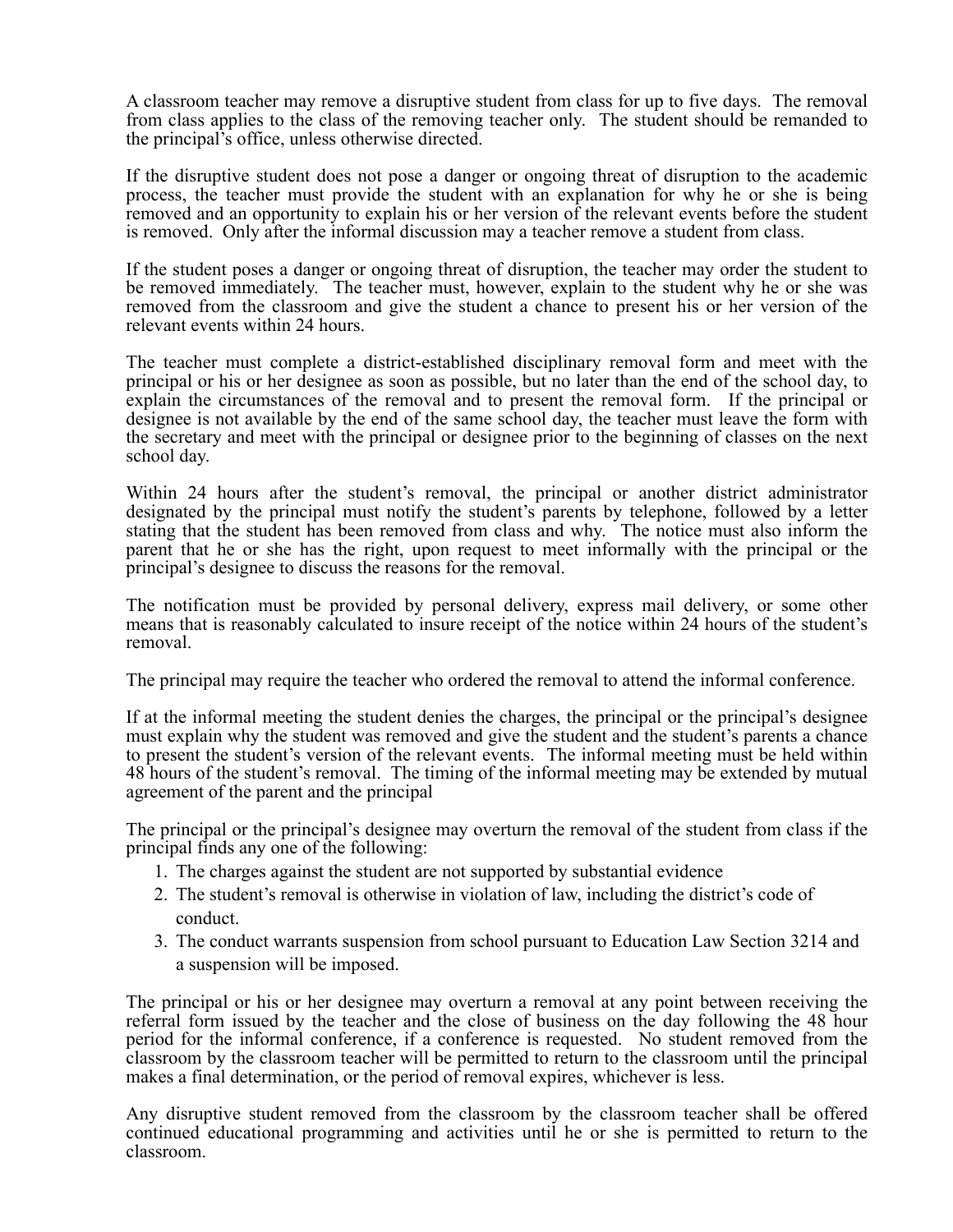Each teacher must keep a complete log (on a district provided form) for all cases of removal of students from his or her class. The principal must keep a log of all removals of students from class.

 Removal of a student with a disability, under certain circumstances may constitute a change in the student's placement. Accordingly, no teacher may remove a student with a disability from his or her class until he or she has verified with the principal or the chairperson of the Committee on Special Education that the removal will not violate the student's rights under state or federal law or regulation.

#### 6*. Suspension from school*

 Suspension from school is a severe penalty, which may be imposed only upon students who are insubordinate, disorderly, violent or disruptive, or whose conduct otherwise endangers the safety, morals, health or welfare of others.

 The board retains its authority to suspend students, but places primary responsibility for the suspension of students with the superintendent and the building principals.

 All staff members must immediately report and refer a violent student to the principal or the superintendent for a violation of the code of conduct. All referrals shall be made in writing unless the conditions underlying the referral warrant immediate attention. In such cases a written report is to be prepared as soon as possible by the staff member making the referral.

 The superintendent or principal, upon receiving a referral for suspension or when processing a case for suspension, shall gather the facts relevant to the matter and record them for subsequent presentation, if necessary.

#### *a. Short-term (5 days or less) suspension from school*

 When the superintendent or principal (referred to as the "suspending authority") proposes to suspend a student charged with misconduct for five days or less pursuant to Education Law Section 3214(3), the suspending authority must immediately notify the student orally. If the student denies the misconduct, the suspending authority must provide an explanation of the basis for the proposed suspension. The suspending authority must also notify the student's parents by calling them on the telephone, followed by a written notice within 24 hours of the decision to propose suspension.

 The notice shall provide a description of the charges against the student and the incident for which suspension is proposed and shall inform the parents of the right to request an immediate informal conference with the principal. Both the notice and informal conference shall be in the dominant language or mode of communication used by the parents. At the conference, the parents shall be permitted to ask questions of complaining witnesses under such procedures as the principal may establish.

 The notice and opportunity for an informal conference shall take place before the student is suspended unless the student's presence in school poses a continuing danger to persons or property or an ongoing threat of disruption to the academic process. If the student's presence does pose such a danger or threat of disruption, the notice and opportunity for an informal conference shall take place as soon after the suspension as is reasonably practicable.

 After the conference, the principal shall promptly advise the parents in writing of his or her decision and wish to pursue the matter, they must file a written appeal to the superintendent within five business days, unless they can show extraordinary circumstances precluding them from doing so. The superintendent shall issue a written decision regarding the appeal within 10 business days of receiving the appeal. If the parents are not satisfied with the superintendent's decision, they must file a written appeal to the Board of Education with the district clerk within 3 business days of the date of the superintendents' decision, unless they decision. The principal shall advise the parents that if they are not satisfied with the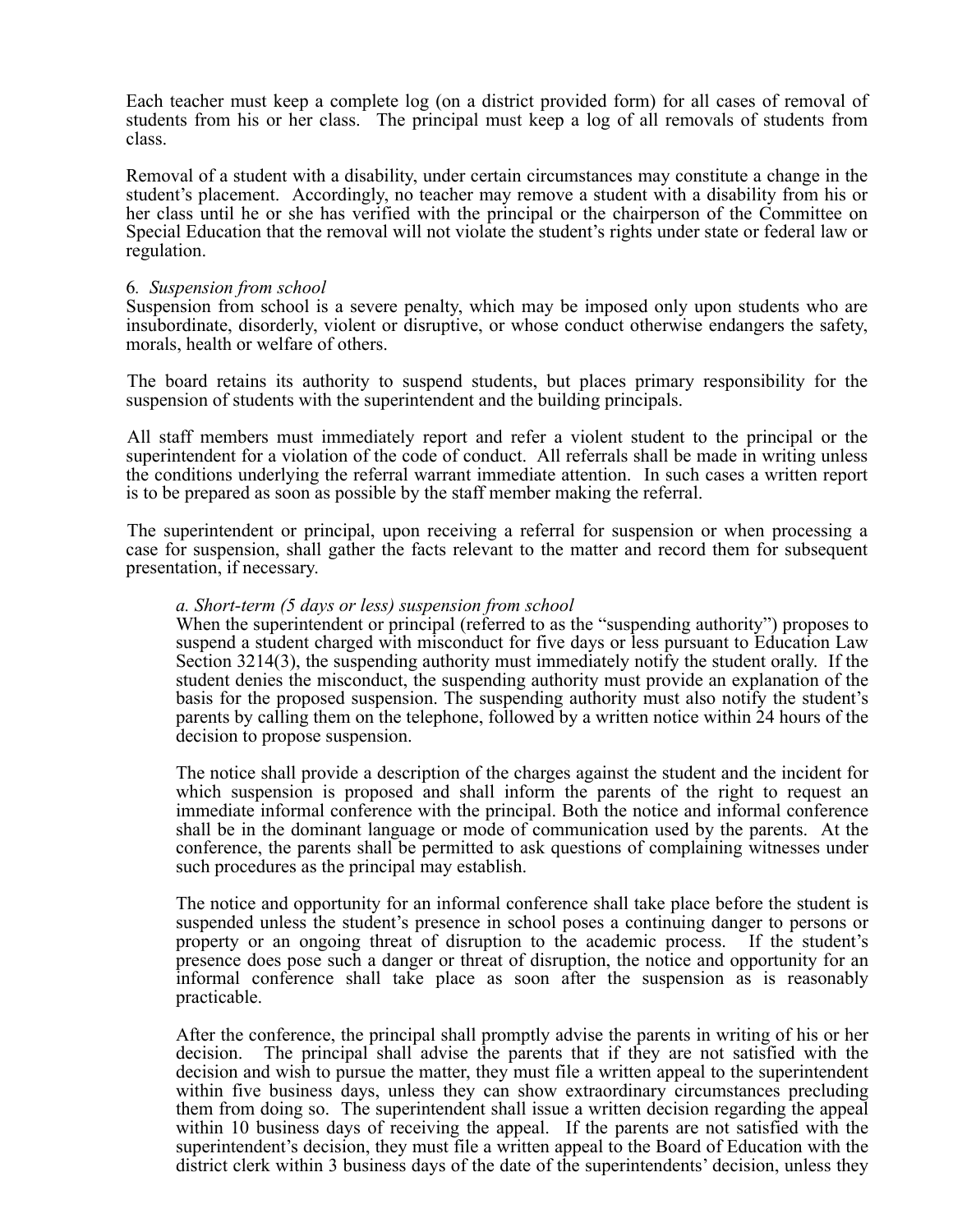can show extraordinary circumstances precluding them from doing so. Only final decisions of the Board may be appealed to the Commissioner within 30 days of the decision.

#### *b. Long-term (more than 5 days) suspension from school*

 When the superintendent or building principal determines that a suspension for more than five days may be warranted, he or she shall give reasonable notice to the student and the student's parents of their right to a fair hearing. At the hearing the student shall have the right to be represented by counsel, the right to question witnesses against him or her and the right to present witnesses and other evidence on his or her behalf.

 The superintendent shall personally hear and determine the proceeding or may, in his or her discretion designate a hearing officer to conduct the hearing. The hearing officer shall be authorized to administer oaths and to issue subpoenas in conjunction with the proceeding before him or her. A record of the hearing shall be maintained, but no stenographic transcript shall be required. A tape recording shall be deemed a satisfactory record. The hearing officer shall make findings of fact and recommendations as to the appropriate measure of discipline to the superintendent. The report of the hearing officer shall be advisory only, and the superintendent may accept all or any part thereof.

 An appeal of the decision of the superintendent may be made to the board that will make its decision based solely upon the record before it. All appeals to the board must be in writing and submitted to the district clerk within 20 business days of the date of the superintendent's decision, unless the parents can show extraordinary circumstances precluding them from doing so. The board may adopt in whole or in part the decision of the superintendent. Final decisions of the board may be appealed to the Commissioner within 30 days of the decision.

#### *c. Permanent suspension*

 Permanent suspension is reserved for extraordinary circumstances such as where a student's conduct poses a life-threatening danger to the safety and well-being of other students, school personnel or any other person lawfully on school property or attending a school function.

#### **D. Minimum Periods of Suspension**

#### 1. *Students who bring a weapon to school*

 Any student, other than a student with a disability, found guilty of bringing a weapon onto school property will be subject to suspension from school for a least one calendar year. Before being suspended, the student will have an opportunity for a hearing pursuant to Education law Section 3214. The superintendent has the authority to modify the one-year suspension on a case-by-case basis. In deciding whether to modify the penalty, the superintendent may consider the following:

- a. The student's age
- b. The student's grade in school.
- c. The student's prior disciplinary record.
- d. The superintendent's belief that other forms of discipline may be more effective
- e. Input from parents, teachers and /or others.
- f. Other extenuating circumstances.

 A student with a disability may be suspended only in accordance with the requirements of state and federal law.

#### 2. *Students who commit violent acts other than brining a weapon to school*

 Any student, other than a student with a disability, who is found to have committed a violent act, other than bringing a weapon onto school property, shall be subject to suspension from school for at least five days. If the proposed penalty is the minimum five-day suspension, the student and the student's parents will be given the same notice and opportunity for an informal conference given to all students subject to a short-term suspension. If the proposed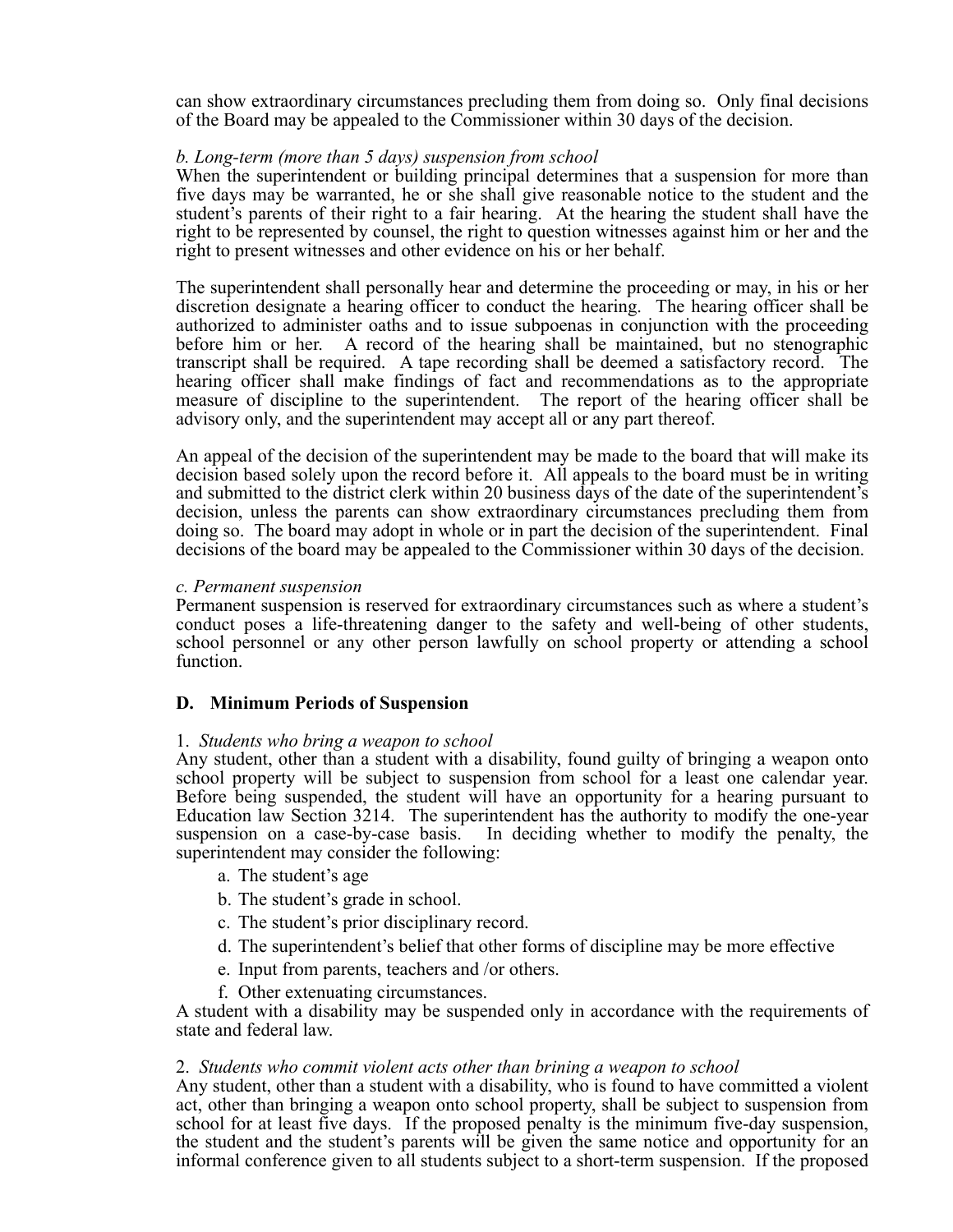penalty exceeds the minimum five-day suspension, the student and the student's parents will be given the same notice and opportunity for a hearing given to all students subject to a long-term suspension. The superintendent has the authority to modify the minimum five- day suspension on a case-by-case basis. In deciding whether to modify the penalty, the superintendent may consider the same factors considered in modifying a one-year suspension for possessing a weapon.

 3. *Students who are repeatedly substantially disruptive of the educational process or*  Any student, other than a student with a disability, who repeatedly is substantially disruptive of the educational process or substantially interferes with the teacher's authority over the classroom, will be suspended from school for at least five days. For purposes of this code of conduct, "repeatedly is substantially disruptive" means engaging in conduct that results in the student being removed from the classroom by teacher(s) pursuant to Education law Section 3214(3-a) and this code on four or more occasions during a semester. If the proposed penalty is the minimum five-day suspension, the student and the student's parents will be given the same notice and opportunity for an informal conference given to all students subject to a short-term suspension. If the proposed penalty exceeds the minimum five-day suspension, the student and the student's parents will be given the same notice and opportunity for a hearing given to all students subject to a long-term suspension. The superintendent has the authority to modify the minimum five-day suspension on a case-by- case basis. In deciding whether to modify the penalty, the superintendent may consider the *repeatedly substantially interfere with the teacher's authority over the classroom.*  same factors considered in modifying a one-year suspension for possessing a weapon.

#### **E. Referrals**

1. Counseling

The Guidance Office shall handle all referrals of students to counseling.

- The district may file a PINS (person in need of supervision) petition in Family Court on any student under the age of 18 who demonstrates that he or she requires supervision 2. PINS Petitions and treatment by:
	- a. Being habitually truant and not attending school as required by part one in Article 65 of the Education Law.
	- b. Engaging in an ongoing or continual course of conduct which makes the student ungovernable or habitually disobedient and beyond the lawful control of the school.
	- c. Knowingly and unlawfully possesses marijuana in violation of Penal Law Section 221.05. A single violation of Section 221.05 will be a sufficient basis for filing a PINS petition.
- 3. Juvenile Delinquents and Juvenile Offenders

 The superintendent is required to refer the following students to the County Attorney for a Juvenile delinquency proceeding before the Family Court:

- a. Any student under the age of 16 who is found to have brought a weapon to school, or
- b. Any student 14 or 15 years old who qualifies for juvenile offender status under the Criminal Procedure Law Section 1.20(42)

 The superintendent is required to refer students age 16 and older or any student 14 or 15 years old who qualifies for juvenile offender status to the appropriate law enforcement authorities.

## **XIII. Alternative Instruction**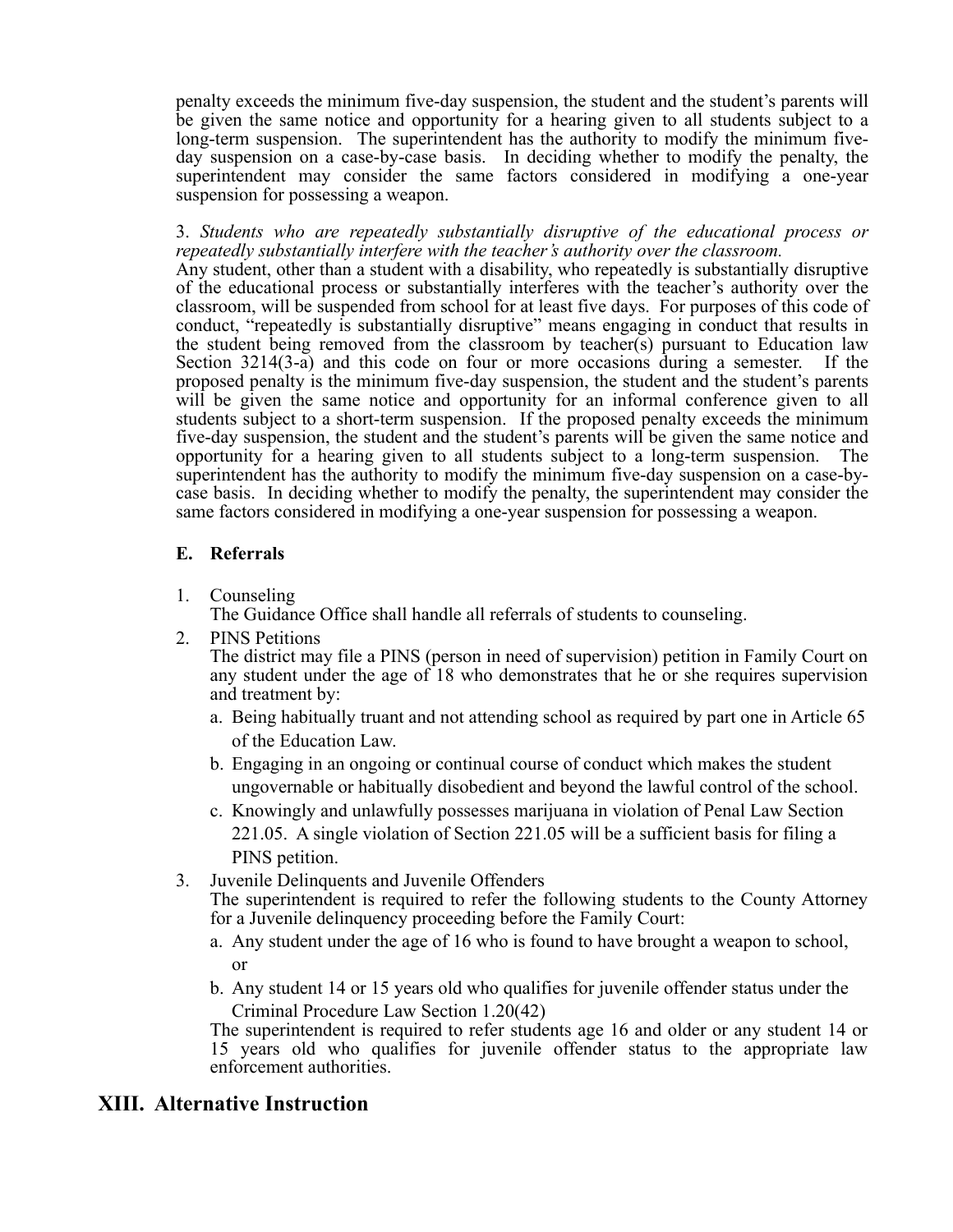When a student of any age is removed from class by a teacher or a student of compulsory attendance age is suspended from school pursuant to Education Law Section 3214, the district will take immediate steps to provide alternative means of instruction for the student.

## **XIV. Discipline of Students with Disabilities**

 The board recognizes that it may be necessary to suspend, remove or otherwise discipline students with disabilities to address disruptive or problem behavior. The board also recognizes that students with disabilities enjoy certain procedural protections whenever school authorities intend to impose suspending, removing or otherwise disciplining students with disabilities are consistent with the discipline upon them. The board is committed to ensuring that the procedures followed for procedural safeguards required by applicable laws and regulations.

 This code of conduct affords students with disabilities subject to disciplinary action no greater or lesser rights than those expressly afforded by applicable federal and state law and regulations.

#### **A. Authorized Suspensions or Removal of Students with Disabilities**

1. For purposes of this section of the code of conduct, the following definitions apply.

A "suspension" means a suspension pursuant to Education Law Section 3214.

 A "removal" means a removal for disciplinary reasons from the student's current educational placement other than a suspension and change in placement to an interim alternative educational setting (IAES) ordered by an impartial hearing officer because the student poses a risk of harm to himself or herself or others.

 An "IAES" means a temporary educational placement for a period of up to 45 days, other than the student's current placement at the time the behavior precipitating the IAES placement occurred, that enables the student to continue to progress in the general curriculum, although in another setting, to continue to receive those services and modifications, including those described on the student's current individualized education program (IEP), that will enable the student to meet the goals set out in such IEP, and include services and modifications to address the behavior which precipitated the IAES placement that are designed to prevent the behavior from recurring.

- 2. School personnel may order the suspension or removal of a student with a disability from his or her current educational placement as follows:
	- a. The board, the district (BOCES) superintendent of schools or a building principal may order the placement of a student with a disability into an IAES, another setting or suspension for a period not to exceed five consecutive school days and not to exceed the amount of time a non-disabled student would be subject to suspension for the same behavior.
	- b. The superintendent may order the placement of a student with a disability into an IAES, another setting or suspension for up to 10 consecutive school days, inclusive of any period in which the student has been suspended or removed under subparagraph (a) above for the same behavior, if the superintendent determines that the student has engaged in behavior that warrants a suspension and the suspension or removal does not exceed the amount of time non-disabled students would be subject to suspension for the same behavior.
	- c. The superintendent may order additional suspensions of not more than 10 consecutive school days in the same school year for separate incidents of misconduct, as long as those removals do not constitute a change of placement.
	- d. The superintendent may order the placement of a student with a disability in an IAES to be determined by the committee on special education (CSE), for the same amount of time that a student without a disability would be subject to discipline, but not more than 45 days, if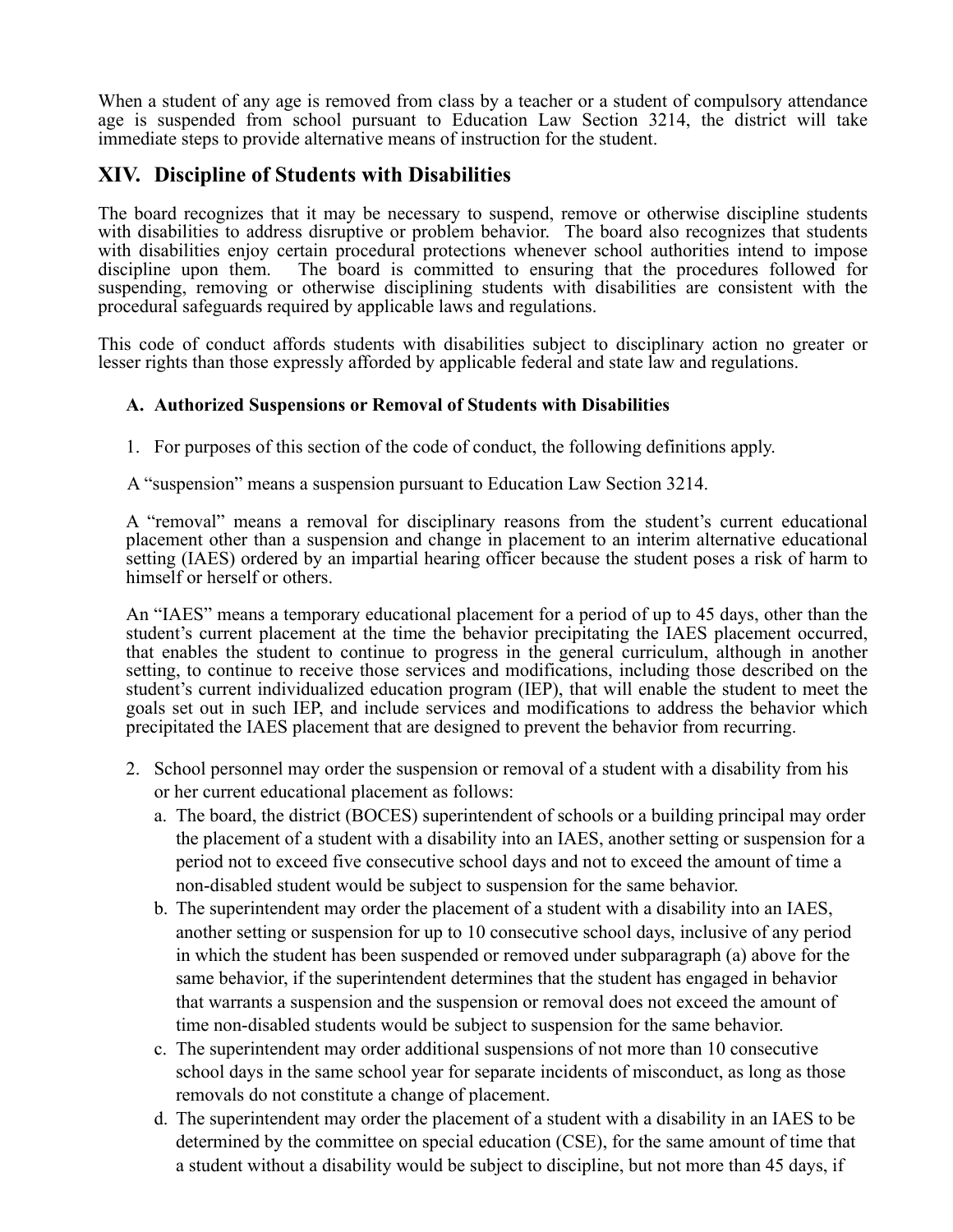the student carries or possesses a weapon to school or to a school function, or the student knowingly possesses or uses illegal drugs or sells or solicits the sale of a controlled substance while at school or a school function.

- 1) "Weapon" means the same definition as "Weapon" was previously defined in this Code of Conduct
- 2) "Controlled substance" means a drug or other substance identified in certain provisions of the federal Controlled Substances Act specified in both federal and state law and regulations applicable to this policy
- 3) "Illegal drugs" means a controlled substance except for those legally possessed or used under the supervision of a licensed health-care professional or that is legally possessed or used under any other authority under the Controlled Substances Act or any other federal law.
- 3. Subject to specified conditions required by both federal and state law and regulations, an impartial hearing officer may order the placement of a student with a disability in an IAES setting for up to 45 days at a time, if maintaining the student in his or her current educational placement poses a risk of harm to the student or others.

## **B. Change of Placement Rule**

- 1. A disciplinary change in placement means a suspension or removal from a student's current educational placement that is either:
	- a. for more than 10 consecutive school days; or
	- b. for a period of 10 consecutive school days, or less if the student is subjected to a series of suspensions or removals that constitute a pattern because they cumulate to more than 10 school days in a school year and because of such factors as the length of each suspension or removal, the total amount of time the student is removed and the proximity of the suspensions or removals to one another.
- 2. School personnel may not suspend or remove a student with disabilities if imposition of the suspension or removal would result in a disciplinary change in placement based on a pattern of suspension or removal.

 However, the district may impose a suspension or removal, which would otherwise result in a disciplinary change in placement, based on a pattern of suspensions or removals, if the CSE has determined that the behavior was not a manifestation of the student's disability, or the student is placed in an IAES for behavior involving weapons, illegal drugs or controlled substances.

#### **C. Special Rules Regarding the Suspension or Removal of Students with Disabilities**

- 1. The district's Committee on Special Education shall:
	- a. Conduct functional behavioral assessments to determine why a student engages in a particular behavior, and develop or review behavioral intervention plans whenever the district is first suspending or removing a student with a disability for more than 10 school days in a school year or imposing a suspension or removal that constitutes a disciplinary change in placement, including a change in placement to an IAES for misconduct involving weapons, illegal drugs or controlled substances.

 If subsequently, a student with a disability who has a behavioral intervention plan and who has been suspended or removed from his or her current educational placement for more than 10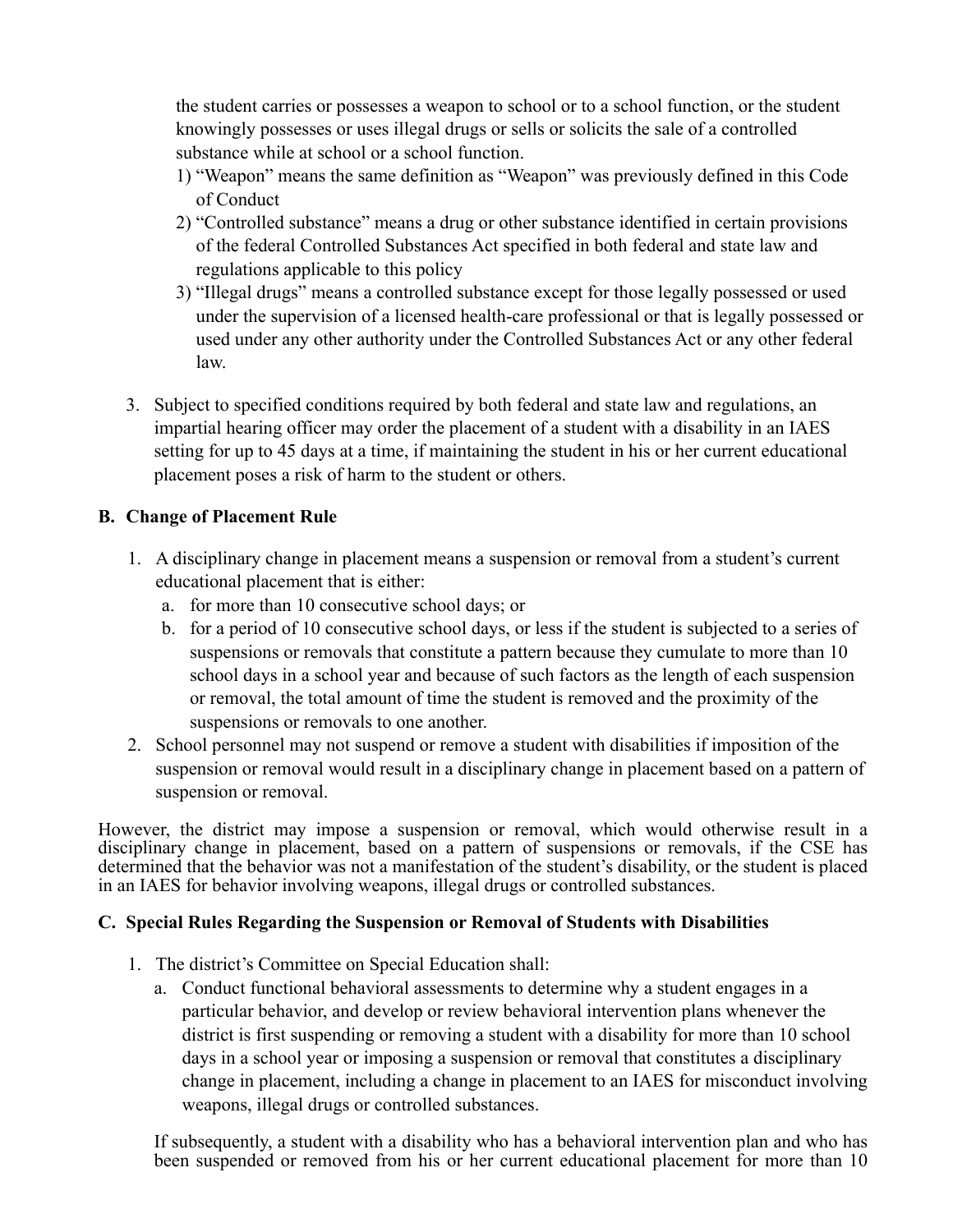school days in a school year is subjected to a suspension or removal that does not constitute a disciplinary change in placement, the members of the CSE shall review the behavioral intervention plan and its implementation to determine if modifications are necessary.

 If one or more members of the CSE believe that modifications are needed, the school district shall convene a meeting of the CSE to modify such plan and its implementation, to the extent the committee determines necessary.

b. Conduct a manifestation determination review of the relationship between the student's disability and the behavior subject to disciplinary action whenever a decision is made to place a student in an IAES either for misconduct involving weapons, illegal drugs or controlled substances or because maintaining the student

in his current educational setting poses a risk of harm to the student or others; or a decision is made to impose a suspension that constitutes a disciplinary change in placement.

- be eligible for services under IDEA and Article 89 at the time of misconduct, shall have the right to invoke applicable procedural safeguards set forth in federal and state law and regulations if, in accordance with federal and state statutory and regulatory criteria, the school district is deemed to have had knowledge that their child was a student with a disability before the behavior precipitating disciplinary action occurred. If the district is deemed to have had such knowledge, the student will be considered a student presumed to have a disability for 2. The parents of a student who is facing disciplinary action, but who has not been determined to discipline purposes.
	- a. The superintendent, building principal or other school official imposing a suspension or removal shall be responsible for determining whether the student is a student presumed to have a disability.
	- b. A student will not be considered a student presumed to have a disability for discipline purposes if, upon receipt of information supporting a claim that the district had knowledge the student was a student with a disability, the district either:
		- 1) conducted an individual evaluation and determined that the student is not a student with a disability, or,
		- 2) determined that an evaluation was not necessary and provided notice to the parents of such determination, in the manner required by applicable law and regulations
		- 3) the parent refused special education services.

 If there is no basis for knowledge that the student is a student with a disability prior to taking disciplinary measures against the student, the student may be subjected to the same disciplinary measures as any other non-disabled student who engaged in comparable behaviors.

 However, if a request for an individual evaluation is made while such non-disabled student is subjected to a disciplinary removal, an expedited evaluation shall be conducted and completed in the manner prescribed by applicable federal and state law and regulations. Until the expedited evaluation is completed, the non-disabled student who is not a student presumed to have a disability for discipline purposes shall remain in the educational placement determined by the district, which can include suspension.

 3. The district shall provide parents with notice of disciplinary removal no later than the date on which a decision is made to change the placement of a student with a disability to an IAES for either misconduct involving weapons, illegal drugs or controlled substances or because maintaining the student in his/her current educational setting poses a risk of harm to the student or others; or a decision is made to impose a suspension or removal that constitutes a disciplinary change in placement.

 The procedural safeguards notice prescribed by the Commissioner shall accompany the notice of disciplinary removal.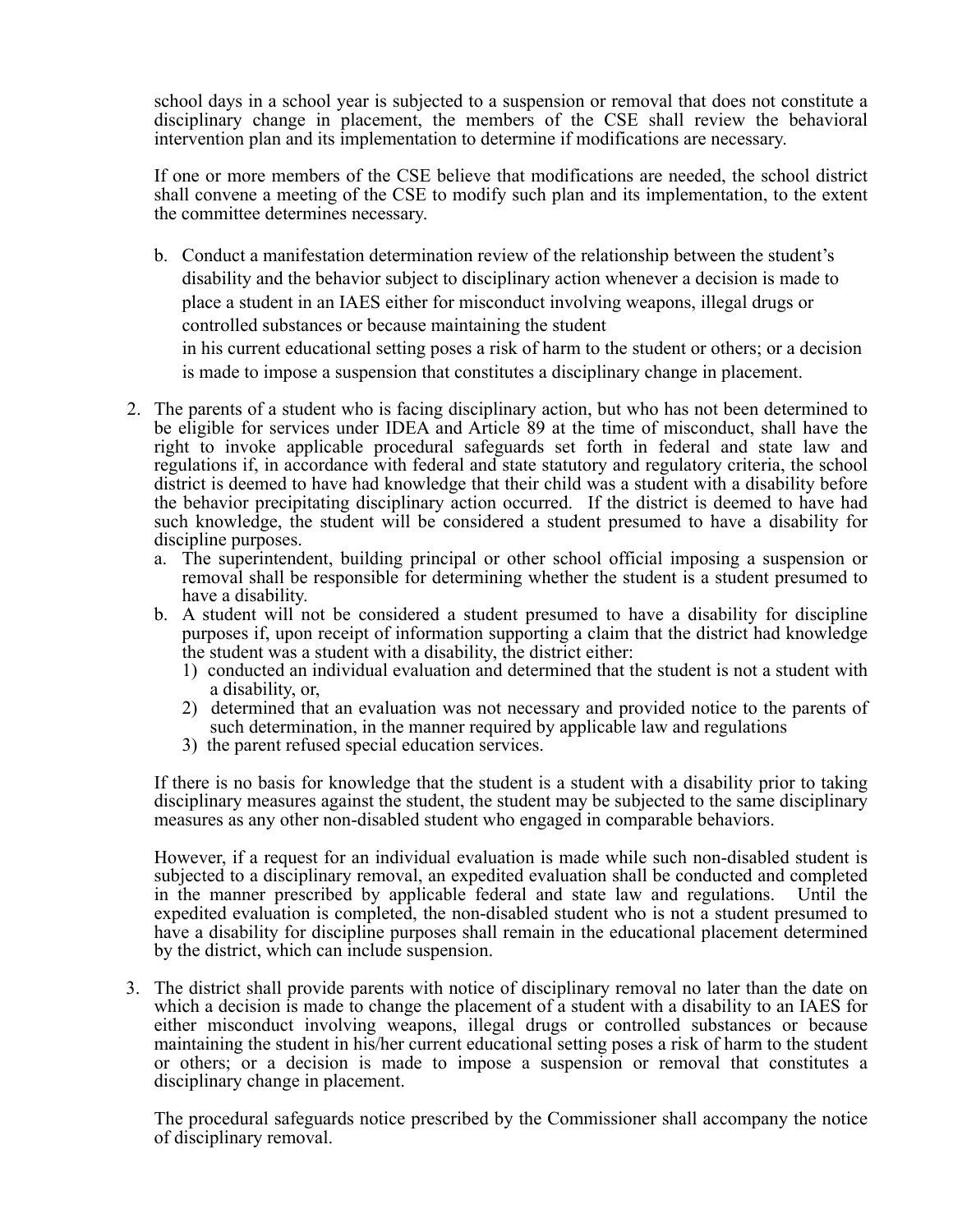- days or less shall be provided with the same opportunity for an informal conference available 4. The parents of a student with disabilities subject to a suspension of five consecutive school to parents of non-disabled students under the Education Law.
- 5. Superintendent hearings on disciplinary charges against students with disabilities subject to a suspension of more than five school days shall be bifurcated into a guilt phase and a penalty phase in accordance with the procedures set forth in the Commissioner's regulations incorporated into this code.
- shall be conducted in accordance with the due process procedures applicable to such removals of non-disabled students, except that school personnel may not impose such removal for more than 10 consecutive days or for a period that would result in a disciplinary change in placement, unless the CSE has determined that the behavior is not a manifestation of the 6. The removal of a student with disabilities other than a suspension or placement in an IAES student's disability.
- 7. During any period of suspension or removal, including placement in an IAES, students with disabilities shall be provided services as required by the Commissioner's regulations incorporated into this code.

#### **D. Expedited Due Process Hearings**

- 1. An expedited due process hearing shall be conducted in the manner specified by the Commissioner's regulations incorporated into this code, if:
	- a. The district requests such a hearing to obtain an order of an impartial hearing officer placing a student with a disability in an IAES where school personnel maintain that it is dangerous for the student to be in his or her current educational placement, or during the pendency of due process hearings where school personnel maintain that it is dangerous for the student to be in his or her current educational placement during such proceedings.
	- b. The parent requests such a hearing from a determination that the student's behavior was not a manifestation of the student's disability, or relating to any decision regarding placement, including but not limited to any decision to place the student in an IAES.
		- i) During the pendency of an expedited due process hearing or appeal regarding the placement of a student in an IAES for behavior involving weapons, illegal drugs or the behavior is not a manifestation of the student's disability for a student who has been placed in IAES, the student shall remain in the IAES pending the decision of the impartial hearing officer or until expiration of the IAES placement, whichever occurs controlled substances, or on grounds of dangerousness, or regarding a determination that first, unless the parents and the district agree otherwise.
		- IAES placement, during the pendency of any proceeding to challenge the proposed change in placement, the student shall remain in the placement prior to removal to the ii) If school personnel propose to change the student's placement after expiration of an IAES, except where the student is again placed in an IAES.
- 2. An expedited due process hearing shall be completed within 15 business days of receipt of the request for a hearing. Although the impartial hearing officer may grant specific extensions of such time period, he or she must mail a written decision to the district and the parents within five business days after the last hearing date, and in no event later than 45 calendar days after receipt of the request for a hearing, without exceptions or extensions.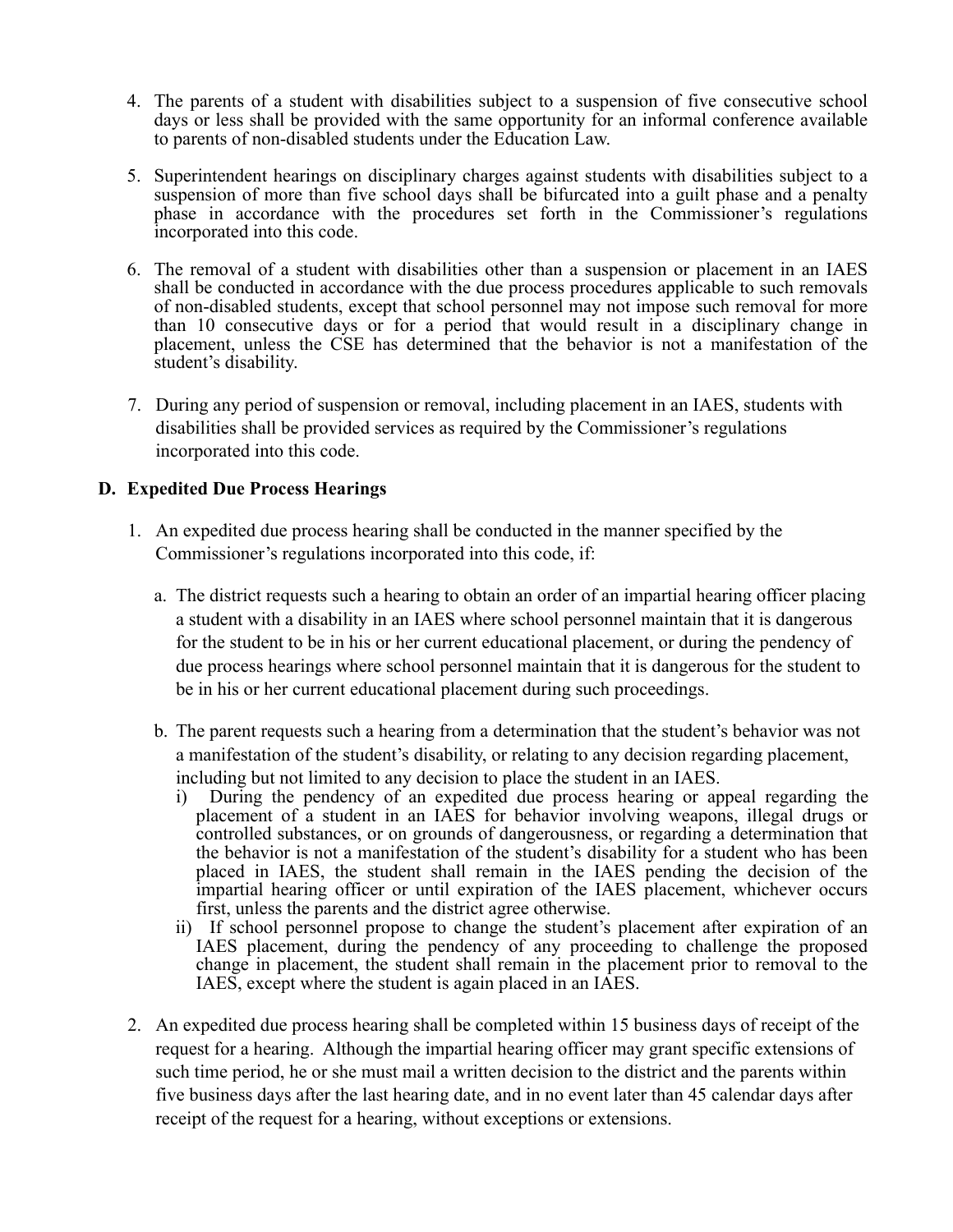#### **E. Referral to law enforcement and judicial authorities**

In accordance with the provisions of IDEA and its implementing regulations:

- 1. The district may report a crime committed by a child with a disability to appropriate authorities, and such action will not constitute a change of the student's placement.
- 2. The superintendent shall ensure that copies of the special education and disciplinary records of a student with disabilities are transmitted for consideration to the appropriate authorities to whom a crime is reported.

## **XV. Student Searches and Interrogations**

 The Board of Education is committed to ensuring an atmosphere on school property and at school functions that is safe and orderly. To achieve this kind of environment, any school official authorized to impose a disciplinary penalty on a student may question a student about an alleged violation of law or the district code of conduct. Students are not entitled to any sort of "Miranda" type warning before being questioned by school officials, nor are school officials required to contact a student's parent before questioning the student. However, school officials will tell all students why they are being questioned.

 Lockers (even if the student owns the lock), desks, cubbyholes, etc., are the property of the school and  subject to inspection *without cause*, at any time, *without notice or the student's or parent's permission or presence.* Students should take this policy into account when deciding whether to store personal belongings in such places.

 In addition, the board authorizes the superintendent, building principals, the school nurse and district security officials to conduct searches of students and their belongings if the authorized school official has reasonable suspicion to believe that the search will result in evidence that the student violated the law or the district code of conduct.

 An authorized school official may conduct a search of a student's belongings that is minimally intrusive, such as touching the outside of a book bag, without reasonable suspicion, so long as the school official has a legitimate reason for the very limited search.

 An authorized school official may search a student or the student's belongings based upon information received from a reliable informant. Individuals, other than the district employees, will be considered reliable informants if they have previously supplied information that was accurate and verified, or they make an admission against their own interest, or they provide the same information that is received independently from other sources, or they appear to be credible and the information they are communicating relates to an immediate threat to safety. District employees will be considered reliable informants unless they are known to have previously supplied information that they knew was not accurate.

 Searches of student's person includes any search that involves physical contact with the student's body, including clothing worn by the student, or the requirement that the student remove clothing, with the exception of outer garments such as coats, jackets, sweatshirts, sweaters, vests, etc. Removal of clothing shall be limited to removal of socks and shoes and articles of clothing that will not expose the student's undergarments and private areas. These searches also include, but are not limited to pat- down searches, hand held metal detectors, alcohol sensing equipment, and the sniffing of a student by police search dogs.

 Searches of the student's person should be performed or witnessed by at least one school employee who is the same gender as the student searched.

 These searches will only be undertaken if the school superintendent, building principal, assistant/ associate principal or other administrator is present and if the administrator has reasonable grounds for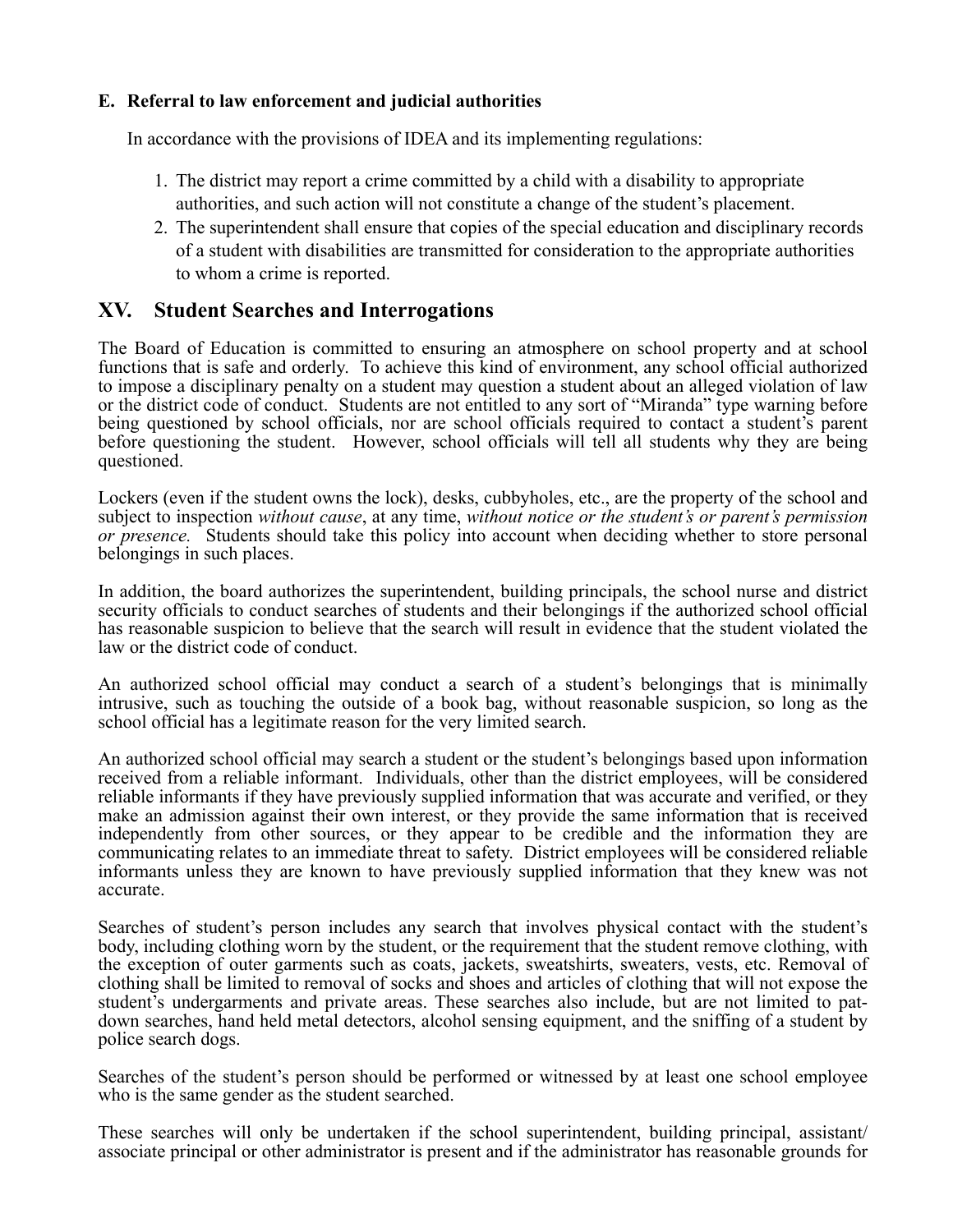suspecting that the search will uncover evidence that the student has violated or is violating the law or the rules of the school.

 Before searching a student or the student's belongings, the authorized school official should request the student to admit that he or she possesses physical evidence that they violated the law or the district code, or request the student to voluntarily consent to the search. Searches will be limited to the extent necessary to locate the evidence sought.

 Whenever practicable, searches will be conducted in the privacy of administrative offices and students will be present when their possessions are being searched.

## **XVI. Visitors to the Schools**

 Parents and other citizens of the District are encouraged to visit the schools to better understand the process of education.

 In order to avoid disruption of the educational process, visitors are expected to comply with this policy, and other applicable District policies.

 All visitors must report to the school office or other designated individual to request a visitor's pass to be allowed further access to the building unless previously invited to a classroom or assembly program.

 Members of the School District staff will treat parents and other members of the public with respect and expect the same in return. The District must keep schools and administrative offices free from disruptions and prevent unauthorized persons from entering school/district grounds.

 Accordingly, this policy promotes mutual respect, civility, and orderly conduct among the District employees, parents, and the public. We do not intend this policy to deprive any persons of his or her right to freedom of expression. Rather, we seek to maintain, to the extent possible and reasonable, a safe, productive and harassment-free environment for our students and staff. In the interest of presenting teachers and other employees as positive role models, we encourage positive communication and discourage volatile, hostile, or aggressive actions. This District seeks public cooperation with this endeavor.

- 1. **Disruptive Individual Must Leave School Grounds.** Any individual who disrupts or threatens to disrupt school/office operations/events, threatens the health and safety of students or staff, willfully causes property damage, uses loud and/or offensive language that could provoke a violent reaction, or who has otherwise established a continued pattern of unauthorized entry on School District property, will be directed by the school's principal or other person in charge to leave school, School District property, or event promptly. If the person does not comply it will be considered a trespass and law enforcement authorities will be called. Future access to school property or events may be restricted.
- 2. **Directions to Staff in Dealing with Abusive Individual.** If any member of the public uses obscenities or speaks in a demanding, loud, insulting, and/or demeaning manner, the administrator or employee to whom the remarks are directed will calmly and politely warn the speaker to communicate civilly and that a failure to do so could result in a request to leave or end the contact. If the individual does not stop the abusive behavior, the District employee will verbally notify the individual that the meeting, conference, or telephone conversation is terminated. If the individual is on District premises or at a District event, the administrator, custodian or other person in charge, may request the abusive individual to leave promptly or law enforcement authorities will be called.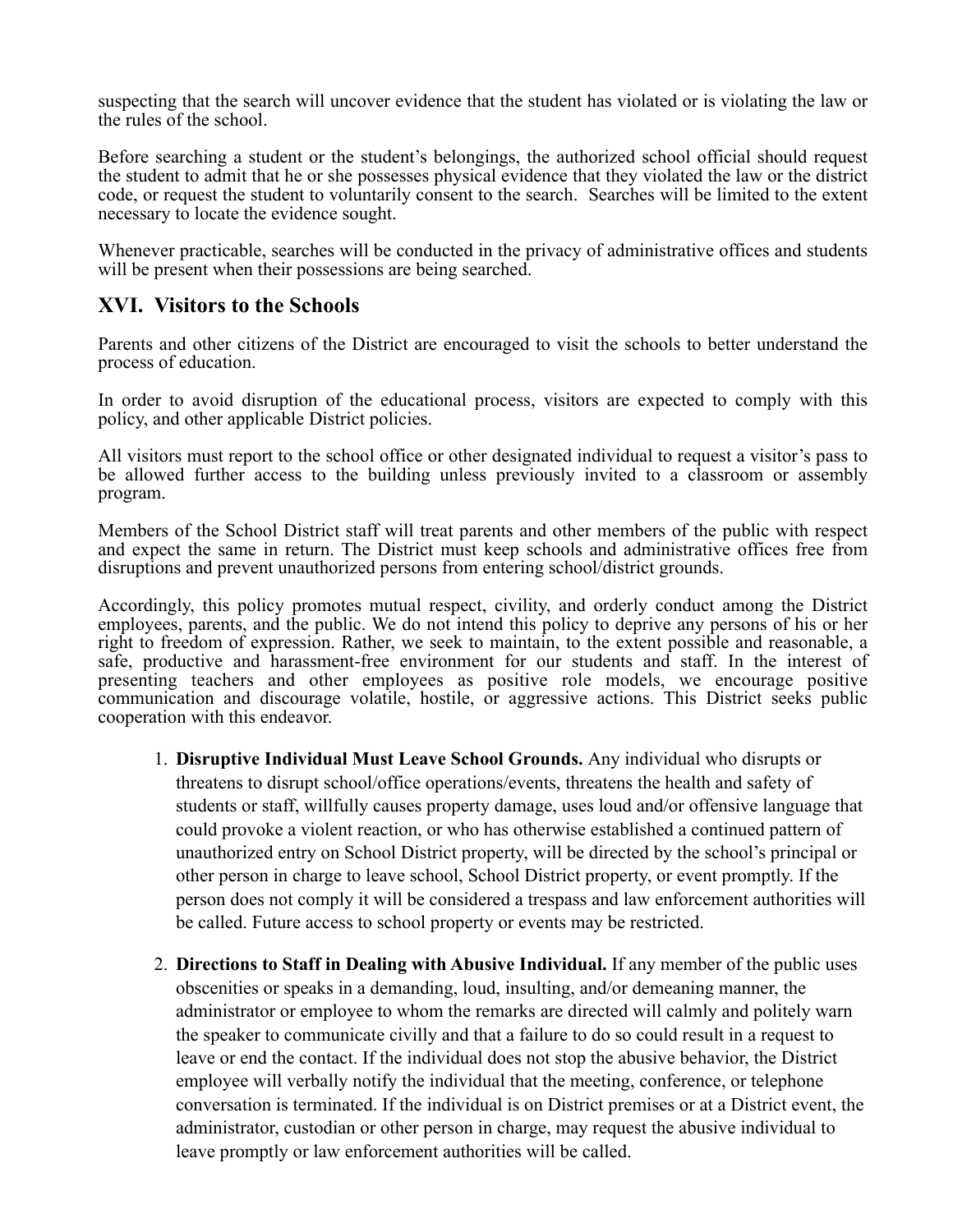3. **Provide Policy and Report Incident.** When a staff member determines that a member of the public is in the process of violating the provisions of this policy, the staff member should direct the person to the building administrator, or other school official in charge, who should provide a written copy of this policy at the time of occurrence.

The staff member will provide a written report of the incident to his or her supervisor.

This policy should be posted in each school building main entrance area, main office and other conspicuous places.

## **XVII. Public Conduct on School Property**

 The district is committed to providing an orderly, respectful environment that is conducive to learning. To create and maintain this kind of an environment, it is necessary to regulate public conduct on school property and at school functions. For purposes of this section of the code, "public" shall mean all persons when on school property or attending a school function including students, teachers and district personnel.

 The restrictions on public conduct on school property and at school functions contained in this code are not intended to limit freedom of speech or peaceful assembly. The district recognizes that free inquiry and free expression are indispensable to the objectives of the district. The purpose of this code is to maintain public order and prevent abuse of the rights of others.

 All persons on school property or attending a school function shall conduct themselves in a respectful and orderly manner. In addition, all persons on school property or attending a school function are expected to be properly attired for the purpose they are on school property.

#### **A. Prohibited Conduct**

No person, either singly or in concert with others, shall:

- 1. Willfully cause physical injury to any other person, or threaten to do so for the purpose of compelling or inducing such other person to refrain from any act which he has a lawful right to do, or do any act which he has a lawful right not to do.
- 2. Physically restrain or detain any other person, or remove such person from any place where he is authorized to remain.
- 3. Willfully damage or destroy property of the district or of the school personnel or students, or remove or use such property without authorization.
- 4. Without permission, express or implied, enter into any private office of an administrative officer, faculty member or staff member.
- 5. Other than student, employee or Board member, enter a classroom or the building beyond the administrative office without written permission of the superintendent or his designee.
- 6. Enter upon and remain in any building or facility for any purpose other than for authorized uses, or in such manner as to obstruct its authorized use by others.
- 7. Without authorization, remain in any building or facility after it is normally closed.
- 8. Refuse to leave any building or facility after being requested to do so by an authorized administrator.
- 9. Deliberately disrupt or prevent the peaceful and orderly conduct of classes, school programs, school activities, lectures and meetings, or deliberately interfere with any person who desires to express his views, including invited speakers.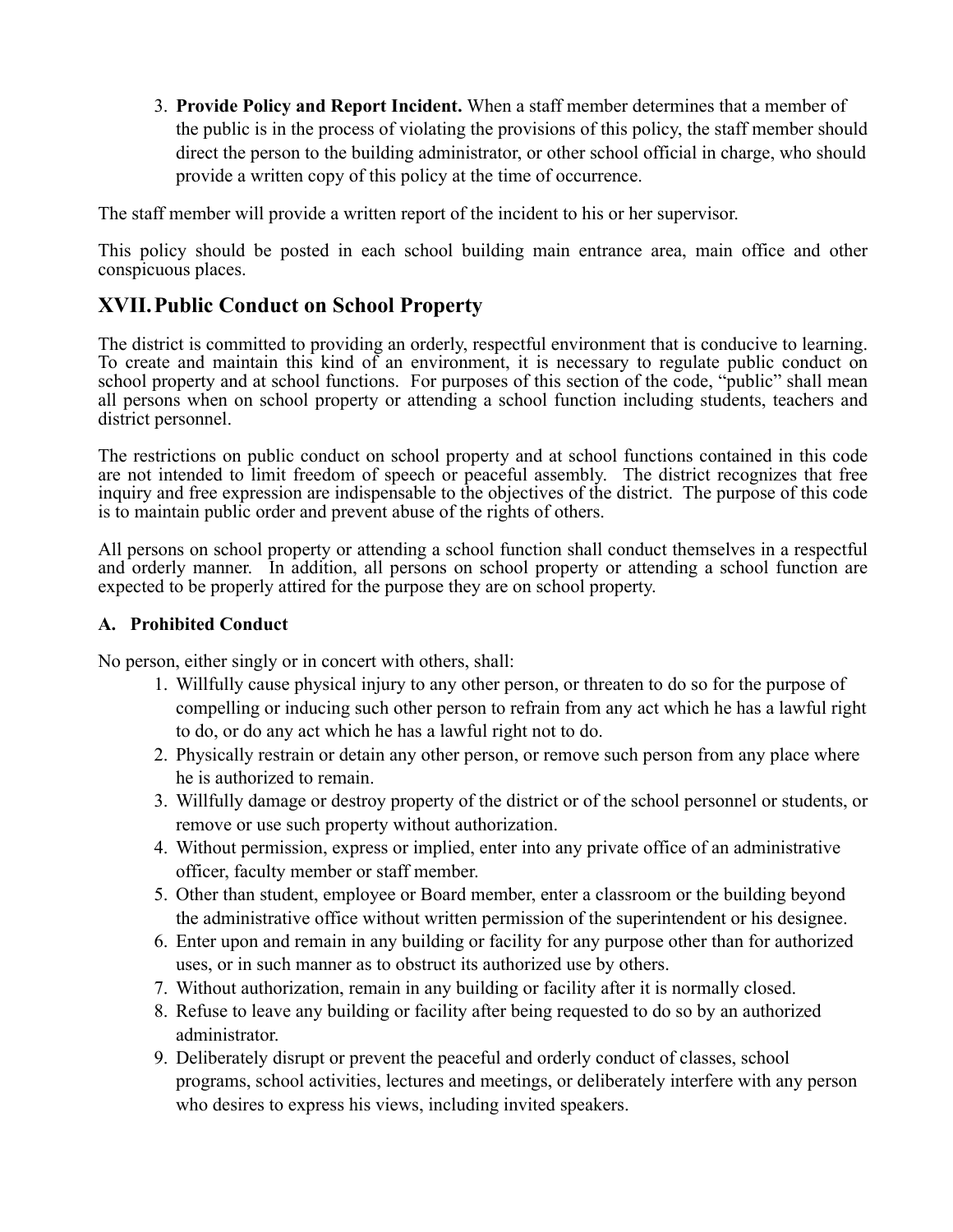- 10. Have in his possession upon any premises to which these rules apply, any knife, shotgun, pistol, revolver, or other firearm or weapon without the written authorization of the superintendent, whether or not a license to possess the same has been issued to such person.
- 11. Smoke tobacco, possess, consume or exchange or be under the influence of alcoholic beverages, drugs or narcotics on school properties.
- 12. Distribute or post any written material, pamphlet or poster without the prior written approval of the superintendent.
- 13. Urge or incite others to commit any of the acts herein prohibited.
- 14. Violate the traffic laws, regulations or other restrictions on vehicles.
- 15. Intimidate, harass or discriminate against any person on the basis of actual or perceived race, color, weight, national origin, ethnic group, religion, religious practice, disability, sexual orientation, gender or sex.

## **B. Penalties**

A person who shall violate any of the provisions of these rules shall:

- 1. If he is a licensee or invitee, have his authorization to remain upon the district property withdrawn, and shall be directed to leave the premises. In the event of his failure or refusal to do so, he shall be subject to ejection and arrest.
- 2. If he is a trespasser or visitor without specific license or invitation, be subject to ejection and arrest.
- 3. If he is a student, be subject to suspension or such lesser disciplinary action as the facts of the case may warrant.
- 4. If he is a faculty member, be guilty of misconduct and be subject to dismissal or termination of his employment or such lesser disciplinary action as the facts may warrant, including suspension without pay or censure.
- 5. If he is a staff member entitled to the benefits of Civil Service Law Section 75, be guilty of misconduct and subject to the penalties prescribed in said section.
- 6. If he is a staff member, not entitled to the benefits of Civil Service Law Section 75, be guilty of misconduct and be subject to dismissal or termination of his employment or such lesser disciplinary action as the facts may warrant, including suspension without pay or censure.

## **C. Procedure**

In case of a violation of this section:

- 1. The superintendent, building principal or designee shall inform any licensee or invitee, who shall violate any provision of these rules, that his license or invitation is withdrawn and shall direct him to leave the district grounds. In the event of his failure or refusal to do so, the superintendent or designee shall cause his ejection from such property.
- 2. In the case of any other violator who is neither a student nor faculty nor other staff member, the superintendent or designee shall inform the violator that he is not authorized to remain on the property of the district, and direct him to leave such premises. In the event of his failure or refusal to do so, the superintendent or designee shall cause his ejection from such property. Nothing in this subdivision shall be construed to authorize the presence of any such person at any time prior to such violation, or to affect his liability to prosecution for trespassing or loitering as prescribed in the Penal Law.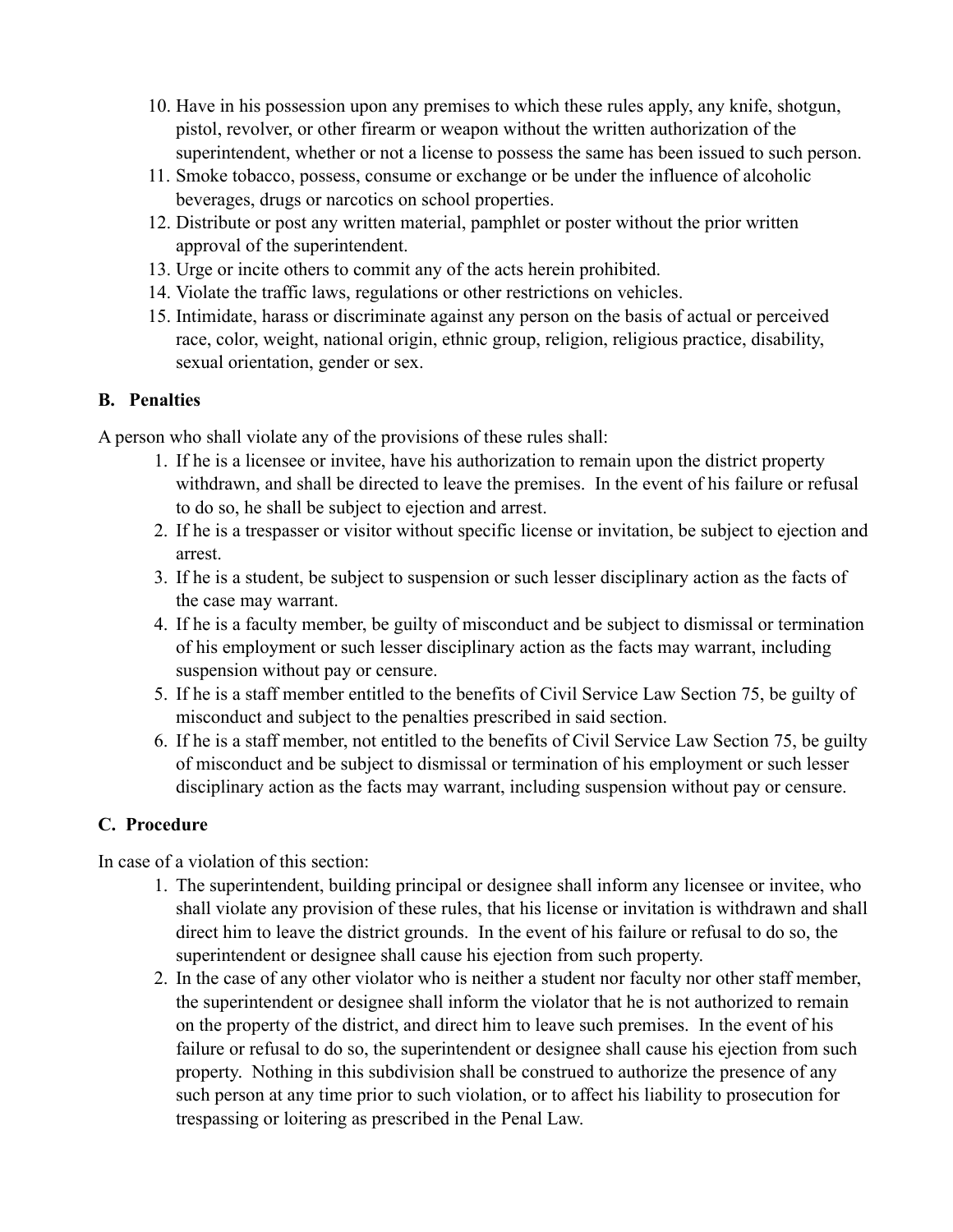- 3. In the case of a student, charges for violation of any of these rules shall be presented and shall be heard and determined in the manner provided in Section 3214(3) of the Education Law.
- 4. In the case of a faculty member having tenure, charges for misconduct and violation of these rules shall be made, heard and determined in accordance with Section 3020-a of the Education Law.
- 5. In the case of a faculty member not having tenure, the superintendent will attend to the violation as agreed upon within the terms of the collective bargaining agreement.
- 6. In the case of any staff member who holds a position in the classified Civil Service as described in Section 75 of the Civil Service Law or is covered by Section 75 of the Civil Service Law, charges of misconduct for violation of any of these rules shall be made, heard and determined as prescribed in that section.
- 7. In the case of any staff member who does not hold a position in the classified Civil Service and is not covered by the provisions of Section 75 of the Civil Service Law, the superintendent attend to the violation as agreed upon within the terms of the collective bargaining agreement.

## **D. Enforcement Program**

The responsibility for enforcement is as follows:

- 1. The superintendent shall be responsible for the enforcement of these rules, and he shall designate other administrative officers who are authorized, including but not limited to building principals, to take action in accordance with such rules when required or appropriate.
- 2. The superintendent or designee may apply to the public authorities for any aid which he deems necessary in causing the ejection of any violator of these rules, and he may request the school attorney to apply to any court of appropriate jurisdiction for an injunction to restrain the violation or threatened violation of these rules.
- 3. The superintendent or his designee shall be promptly notified each time civil authorities are called on for this purpose by the person requesting assistance.

## **E. Application of Rules**

 These rules shall apply to all school property and school functions of the district and shall govern the conduct of students, teachers, staff members, as well as visitors and other licensees and invitees.

## **XVIII. Dissemination and Review**

## **A. Dissemination of Code of Conduct**

The board will work to ensure that the community is aware of this code of conduct by:

- 1. Providing copies of a summary of the code to all students at a general assembly held at the beginning of each school year.
- 2. Making copies of summary of the code of conduct written in plain language available to all parents at the beginning of the school year and making such available thereafter upon request.
- 3. Placing a copy of the code of conduct and a summary of the code of conduct written in plain language on the school district website.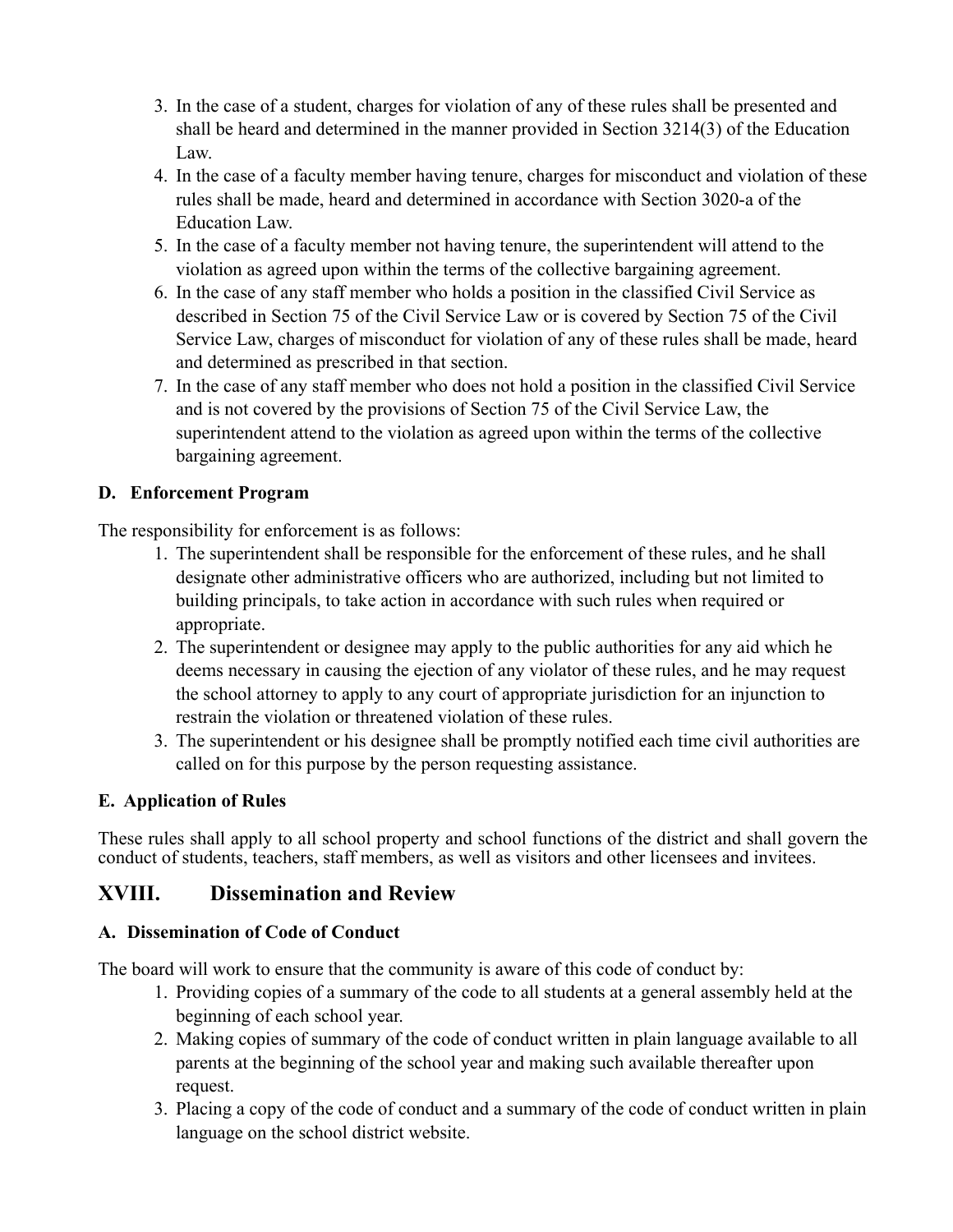- 4. Providing all current teachers and other staff members with a copy of the code and a copy of any amendments to the code as soon as practicable after adoption.
- 5. Providing all new employees with a copy of the current code of conduct when they are first hired.
- 6. Making copies of the code available for review by students, parents and other community members via website and at each school office.

 The board will sponsor an in-service education program for all district staff members to ensure the effective implementation of the code of conduct. The superintendent may solicit the recommendations of the district staff, particularly teachers and administrators, regarding in service programs pertaining to the management and discipline of students.

 The board of education will review this code of conduct every year and update it as necessary. In conducting the review, the board will consider how effective the code's provisions have been and whether the code has been applied fairly and consistently.

 The board may appoint an advisory committee to assist in reviewing the code and the district's response to code of conduct violations. The committee will be made up of representatives of student, teacher, administrator, and parent organizations, school safety personnel and other school personnel.

 Before adopting any revisions to the code, the board will hold at least one public hearing at which school personnel, parents, students and any other interested party may participate.

 The code of conduct and any amendments to it will be filed with the Commissioner no later than 30 days after adoption.

| 2009 | 3410   |
|------|--------|
|      | 1 of 3 |

Community Relations

#### **SUBJECT: CODE OF CONDUCT ON SCHOOL PROPERTY**

 Maintenance of Order on School Property, including school functions, which shall govern the conduct of students, teachers and other school personnel, as well as visitors. The Board of Education shall The District has developed and will amend, as appropriate, a written Code of Conduct for the further provide for the enforcement of such Code of Conduct.

 For purposes of this policy, and the implemented Code of Conduct, school property means in or the real property boundary line of the District's elementary or secondary schools, or in or on a school bus; and a school function shall mean a school-sponsored extracurricular event or activity regardless within any building, structure, athletic playing field, playground, parking lot or land contained within of where such event or activity takes place, including those that take place in another state.

The District Code of Conduct has been developed in collaboration with student, teacher, administrator, and parent organizations, school safety personnel and other school personnel.

The Code of Conduct shall include, at a minimum, the following: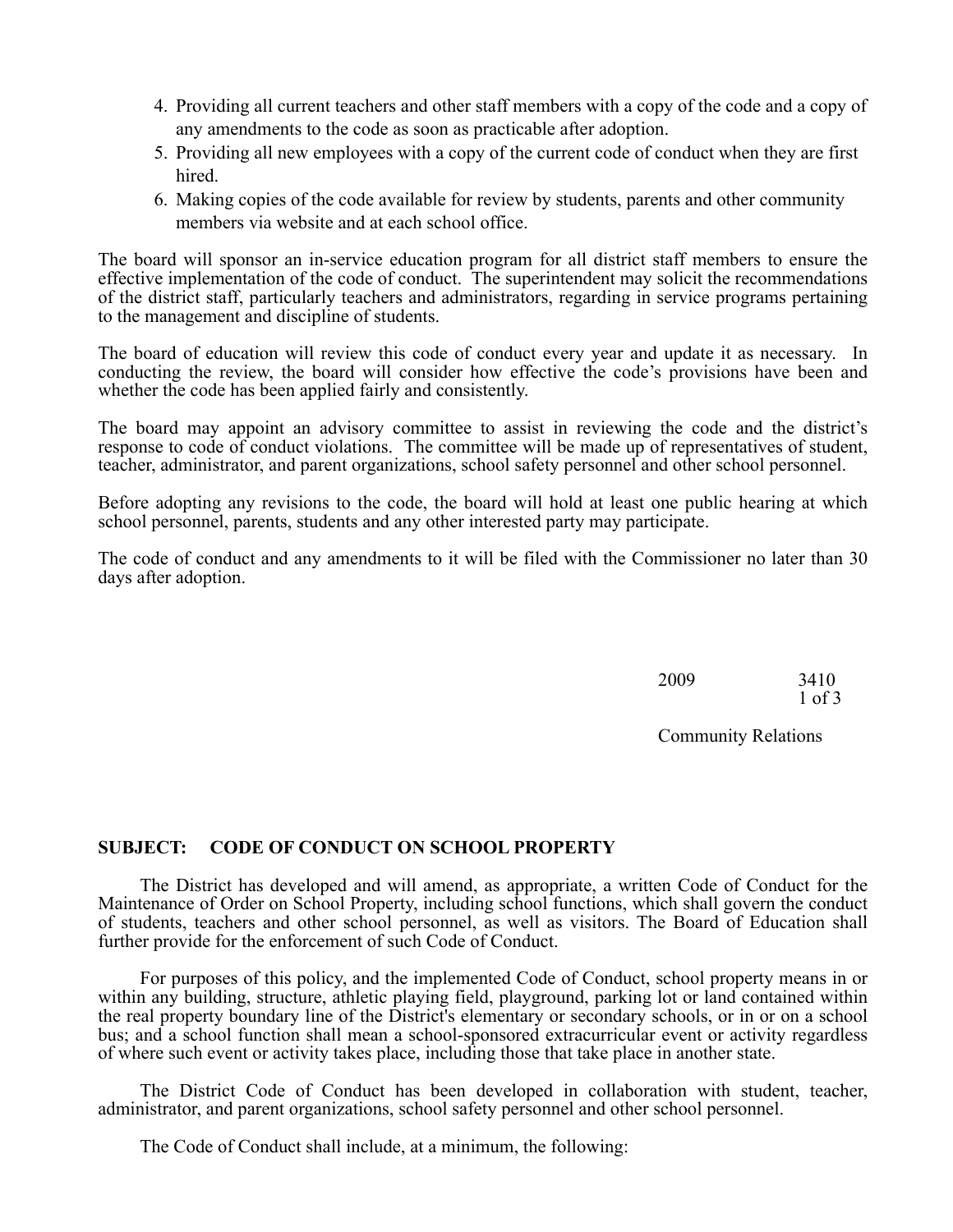- school property and at school functions, and conduct, dress and language deemed unacceptable and inappropriate on school property*;* provisions regarding acceptable civil and respectful treatment of teachers, school administrators, other school personnel, students and visitors on school property and at school functions; the appropriate range of disciplinary measures which may be imposed for violation of such Code; and the roles of a) Provisions regarding conduct, dress and language deemed appropriate and acceptable on teachers, administrators, other school personnel, the Board of Education and parents/ persons in parental relation to the student;
- b) Standards and procedures to assure security and safety of students and school personnel;
- c) Provisions for the removal from the classroom and from school property, including a school function, of students and other persons who violate the Code;
- d) Provisions prescribing the period for which a disruptive student may be removed from the classroom for each incident, provided that no such student shall return to the classroom until the Principal (or his/her designated School District administrator) makes a final determination pursuant to Education Law Section 3214(3-a)(c) or the period of removal expires, whichever is less;
- e) Disciplinary measures to be taken for incidents involving the possession or use of illegal substances or weapons, the use of physical force, vandalism, violation of another student's civil rights, harassment and threats of violence;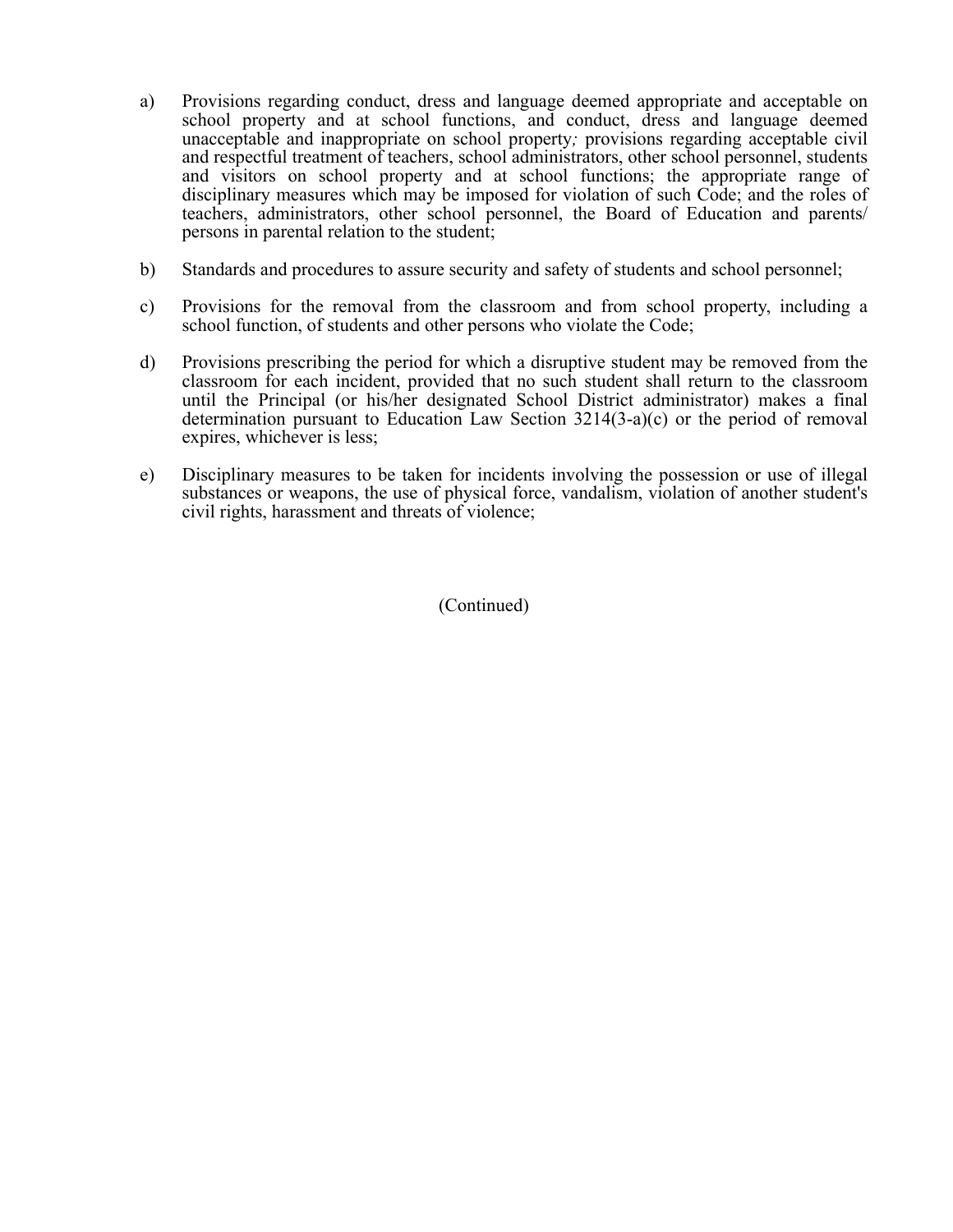2009 3410 2 of 3

Community Relations

## **SUBJECT: CODE OF CONDUCT ON SCHOOL PROPERTY (Cont'd.)**

- f) Provisions for detention, suspension and removal from the classroom of students, consistent with Education Law Section 3214 and other applicable federal, state and local laws, including provisions for school authorities to establish procedures to ensure the provision of continued educational programming and activities for students removed from the classroom, placed in detention, or suspended from school, which shall include alternative educational programs appropriate to individual student needs;
- g) Procedures by which violations are reported and determined, and the disciplinary measures imposed and carried out;
- h) Provisions ensuring the Code of Conduct and its enforcement are in compliance with state and federal laws relating to students with disabilities;
- i) Provisions setting forth the procedures by which local law enforcement agencies shall be notified of Code violations which constitute a crime;
- j) Provisions setting forth the circumstances under and procedures by which parents/persons in parental relation to the student shall be notified of Code violations;
- k) Provisions setting forth the circumstances under and procedures by which a complaint in criminal court, a juvenile delinquency petition or person in need of supervision ("PINS") petition will be filed;
- l) Circumstances under and procedures by which referral to appropriate human service agencies shall be made;
- m) A minimum suspension period for students who repeatedly are substantially disruptive of the educational process or substantially interfere with the teacher's authority over the classroom, provided that the suspending authority may reduce such period on a case-by- case basis to be consistent with any other state and federal law. For purposes of this disruptive of the educational process or substantially interferes with the teacher's authority over the classroom" shall mean engaging in conduct which results in the removal of the student from the classroom by teacher(s) pursuant to the provisions of Education Law Section 3214(3-a) and the provisions set forth in the Code of Conduct on four (4) or more requirement, as defined in Commissioner's Regulations, "repeatedly is substantially occasions during a semester, or three or more occasions during a trimester, as applicable;
- n) A minimum suspension period for acts that would qualify the student to be defined as a violent student pursuant to Education Law Section 3214(2-a)(a). However, the suspending authority may reduce the suspension period on a case-by-case basis consistent with any other state and federal law;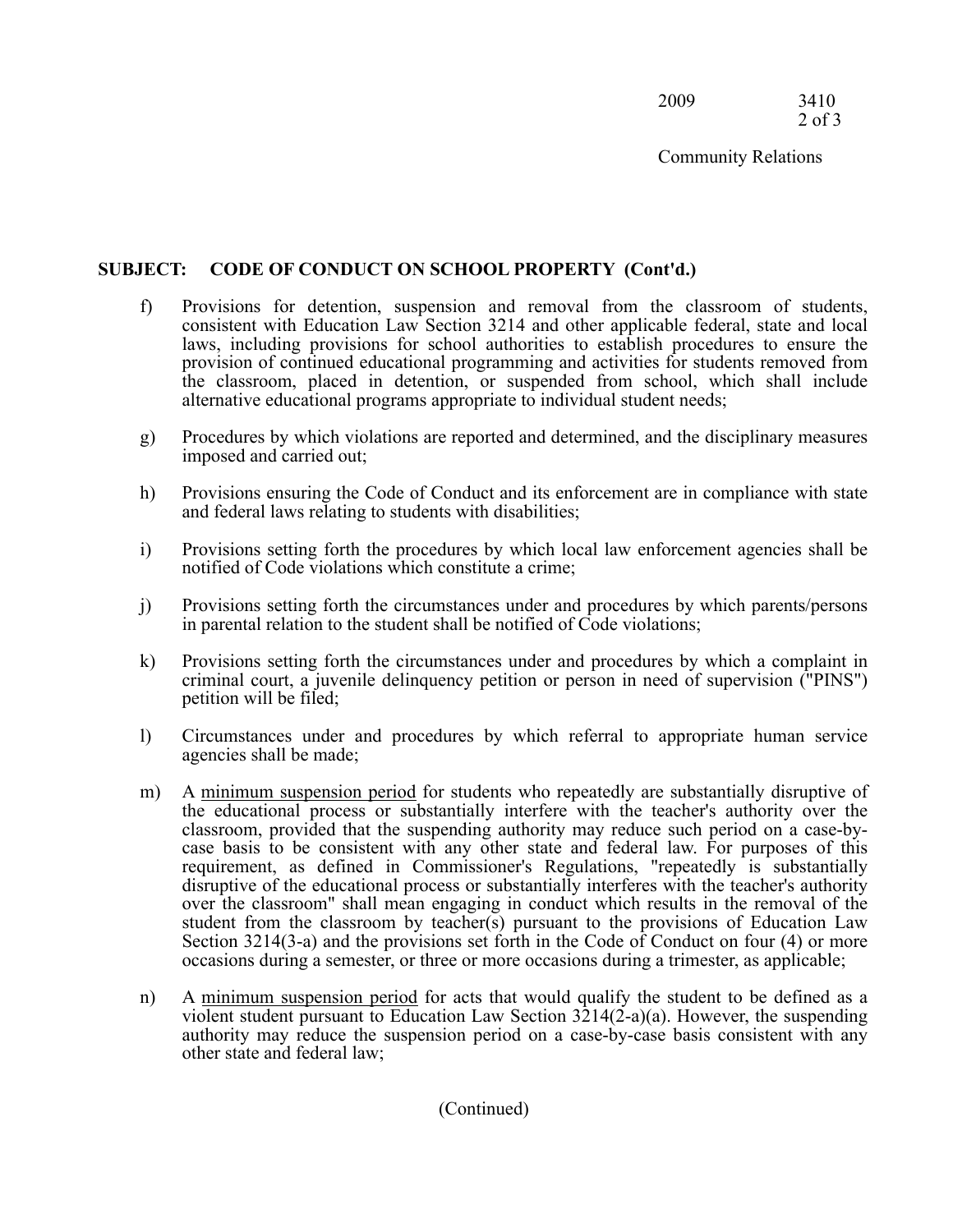2009 3410 3 of 3

Community Relations

#### **SUBJECT: CODE OF CONDUCT ON SCHOOL PROPERTY (Cont'd.)**

- o) A Bill of Rights and Responsibilities of Students which focuses upon positive student behavior, and which shall be publicized and explained to all students on an annual basis; and
- p) Guidelines and programs for in-service education programs for all District staff members to ensure effective implementation of school policy on school conduct and discipline.

 hearing that provided for the participation of school personnel, parents/persons in parental relation, students, and any other interested parties. Copies of the Code of Conduct shall be disseminated The Code of Conduct has been adopted by the Board of Education only after at least one public pursuant to law and Commissioner's Regulations.

 accordance with law. The School Board shall reapprove any updated Code of Conduct or adopt revisions only after at least one (1) public hearing that provides for the participation of school The District's Code of Conduct shall be reviewed on an annual basis, and updated as necessary in personnel, parents/persons in parental relation, students, and any other interested parties.

 1) The District shall file a copy of its Code of Conduct and all amendments to the Code with the Commissioner of Education no later than thirty (30) days after their respective adoptions.

#### **Privacy Rights**

 provided by the District for the use of staff and students, but the users do not have exclusive use of As part of any investigation, the District has the right to search all school property and equipment including District computers. Rooms, desks, cabinets, lockers, computers, etc. are these locations or equipment and should not expect that materials stored therein will be private.

> Family Court Act Articles 3 and 7 Education Law Sections 2801 and 3214 Vehicle and Traffic Law Section 142 8 New York Code of Rules and Regulations (NYCRR) Section 100.2(l)(2)

2)

NOTE: Refer also to Policy #7310 -- School Conduct and Discipline *District Code of Conduct on School Property*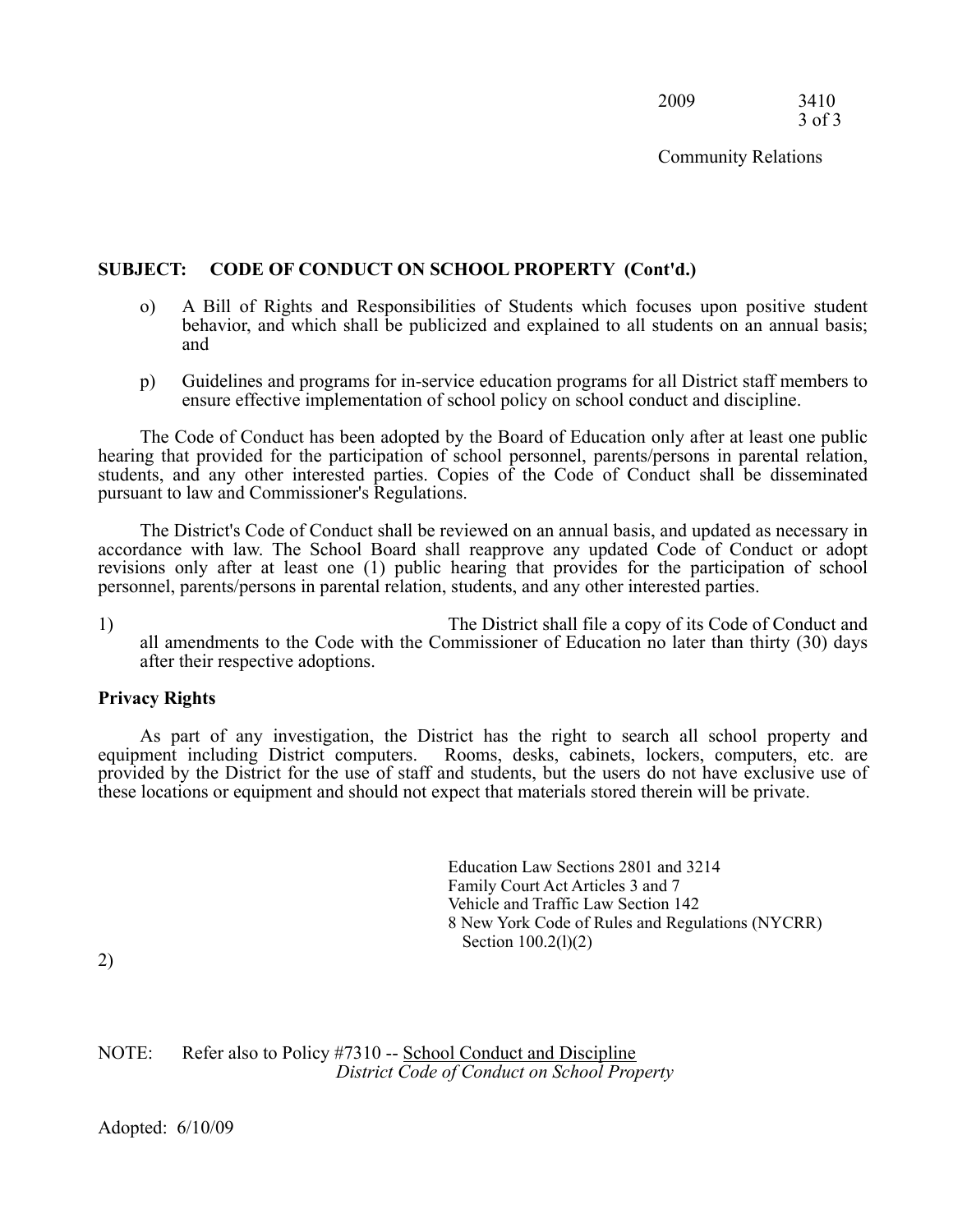Community Relations

#### <span id="page-51-0"></span> **SUBJECT: UNLAWFUL POSSESSION OF A WEAPON UPON SCHOOL GROUNDS**

 It shall be unlawful for any person to knowingly possess any air-gun, spring-gun or other instrument or weapon in which the propelling force is a spring, air, piston or CO2 cartridge upon school grounds or in any District building without the express written authorization of the Superintendent or his/her designee.

 Additionally, the possession of any weapon, as defined in the New York State Penal Code, on school property or in school buildings is prohibited, except by law enforcement personnel or upon written authorization of the Superintendent/designee.

 Unlawful possession of a weapon upon school grounds may be a violation of the New York State Penal Law, and is a violation of School District policy and the Code of Conduct.

Penal Law Sections 265.01-265.06

NOTE: Refer also to Policy #7360 -- Weapons in School and the Gun-Free Schools Act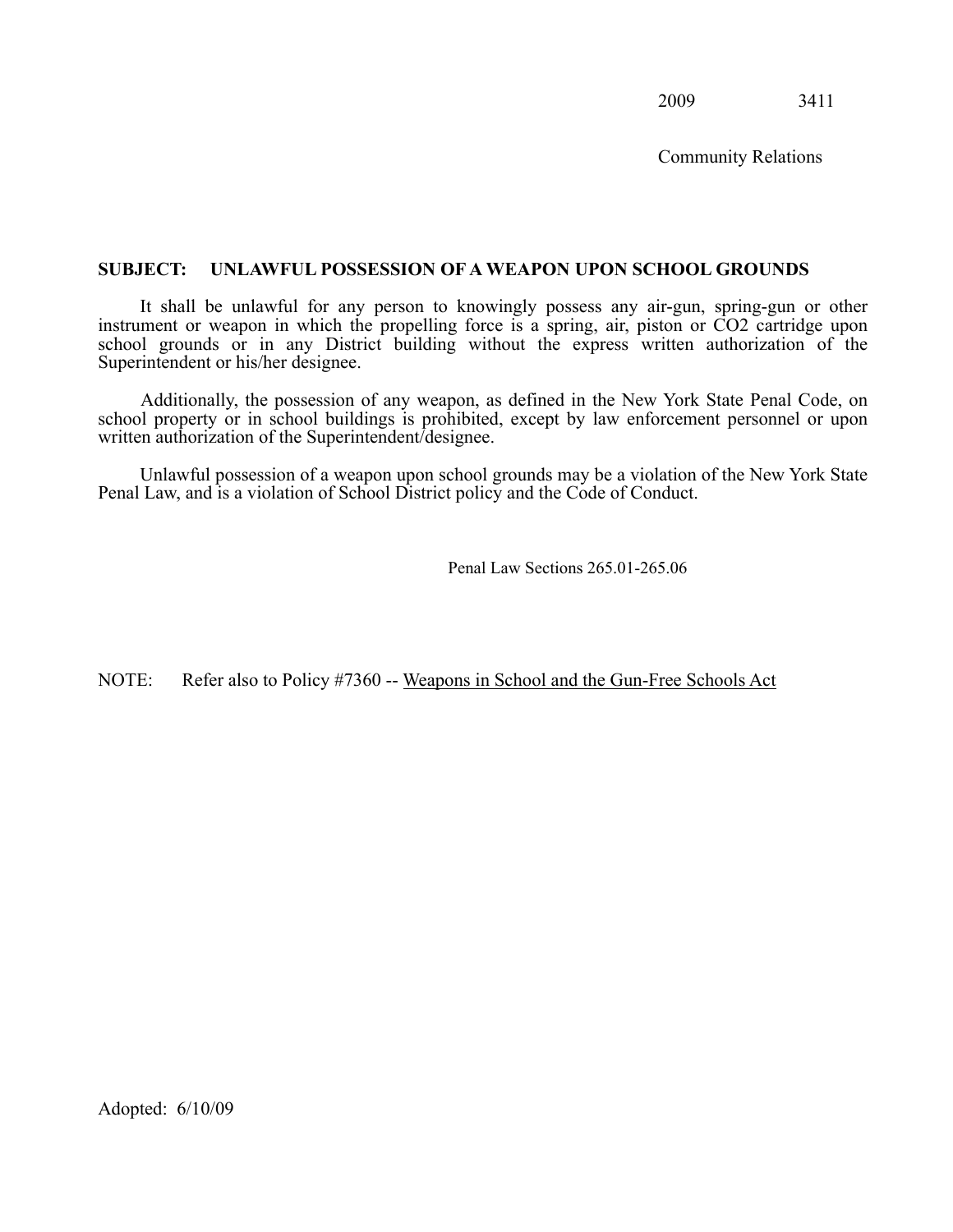Community Relations

#### <span id="page-52-0"></span>**SUBJECT: THREATS OF VIOLENCE IN SCHOOL**

 in the schools or at school activities whether such acts and/or threats of violence are made by students, staff, or others. Threats of violence against students, school personnel and/or school property will not The School District is committed to the prevention of violence against any individual or property be tolerated whether or not such threats occur on school grounds or during the school day.

 by e-mail, shall be subject to appropriate discipline in accordance with applicable law, District policies and regulations, as well as the *Code of Conduct for the Maintenance of Order on School Property* and Any acts and/or threats of violence, including bomb threats, whether made orally, in writing, or collective bargaining agreements, as may be necessary.

 rights, the District refuses to condone acts and/or threats of violence which threaten the safety and well being of staff, students and the school environment. Employees and students shall refrain from While acknowledging an individual's constitutional rights, including applicable due process engaging threats or physical actions which create a safety hazard for others.

 staff are to report such incidents to the Building Principal/designee, who shall report such occurrences to the Superintendent. Additionally, the Building Principal/designee will also report occurrences of violence, whether involving an actual confrontation or threat of potential violence, to the school psychologist and/or Director of Special Education if applicable. Local law enforcement agencies may All staff who are made aware of physical acts and/or threats of violence directed to students or be called as necessary upon the determination of the Superintendent/designee.

 Students are to report all acts and/or threats of violence, including threats of suicide, of which they are aware by reporting such incidents to the school hotline, a faculty member, or the Building Principal.

 guardian and/or student for any costs or damages which had been incurred by the District as a result of The District reserves the right to seek restitution, in accordance with law, from the parent/ the threats or acts of violence in the schools.

 collective bargaining agreements and the *Code of Conduct* as may be necessary. Additionally, this policy will be disseminated, as appropriate, to students, staff, and parents and will be available to the This policy will be enforced in accordance with applicable laws and regulations, as well as general public upon request.

 3) Appropriate sanctions for violations of this policy by students will be addressed in the *Code of Conduct*.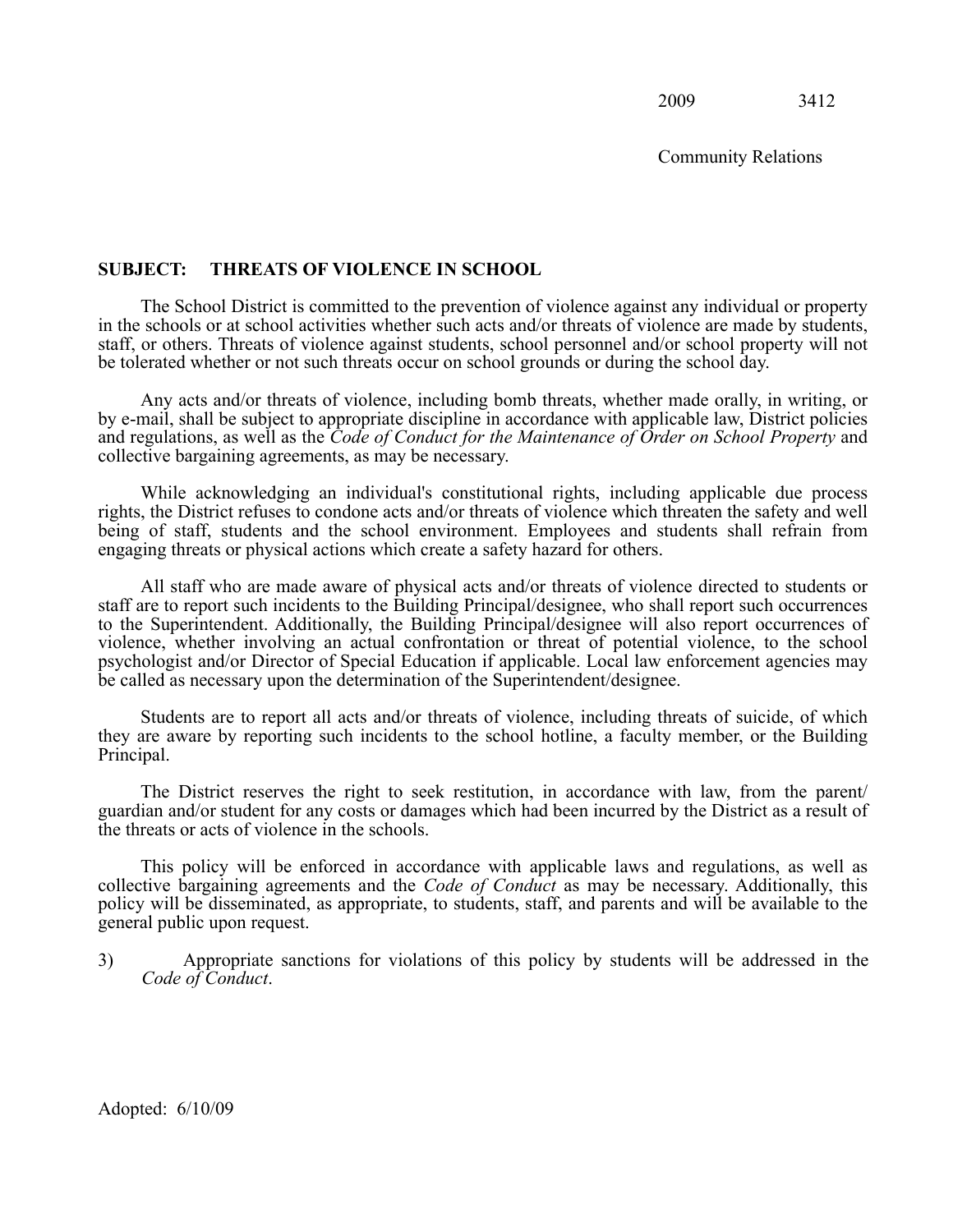2012 3420 1 of 5

Community Relations

#### **SUBJECT: NON-DISCRIMINATION AND ANTI-HARASSMENT IN THE SCHOOL DISTRICT**

 responsibility to provide an environment that is free of harassment and intimidation. Harassment is a violation of law and stands in direct opposition to District policy. Therefore, the Board prohibits and condemns all forms of harassment, actual or perceived, on the basis of race, color, national origin, non-employees such as contractors and vendors as well as any third parties who are participating in, The Board of Education affirms its commitment to nondiscrimination and recognizes its religion, marital status, military status, sex, age, sexual orientation, gender (identity, expression), disability, ethnic group, religious practice, or weight by employees, school volunteers, students, and observing, or otherwise engaging in activities subject to the supervision and control of the District.

Sexual orientation is defined as heterosexuality, homosexuality, bisexuality, or asexuality, whether actual or perceived.

 This policy of nondiscrimination and anti-harassment will be enforced on School District premises and in school buildings; and at all school-sponsored events, programs and activities, including those that The Board also prohibits harassment based on an individual's opposition to discrimination or participation in a related investigation or complaint proceeding under the anti-discrimination statutes. take place at locations off school premises and in another state.

 employees with students; students with students; employees/students with vendors/contractors and others who do business with the School District, as well as school volunteers, visitors, guests and other It is intended that this policy apply to the dealings between or among employees with employees; third parties. All of these persons are hereinafter referred to collectively as "the named group."

 For purposes of this policy, harassment shall mean communication (verbal, written or graphic) and/or physical conduct based on an individual's actual or perceived race, color, national origin, religion, marital status, military status, sex, age, sexual orientation, gender (identity, expression), disability, ethnic group, religious practice, or weight that:

- a) Has the purpose or effect of substantially or unreasonably interfering with an individual's work performance or is used as a basis for employment decisions (including terms and or offensive work environment; conditions of employment) affecting such individual; and/or creates an intimidating, hostile
- or offensive work environment;<br>
b) Has the purpose or effect of substantially or unreasonably interfering with a student's creates an intimidating, hostile or offensive learning environment; and/or effectively bars academic performance or participation in an educational or extracurricular activity, or the student's access to an educational opportunity or benefit;
- c) Otherwise adversely affects the employment and/or educational opportunities and benefits provided by the District.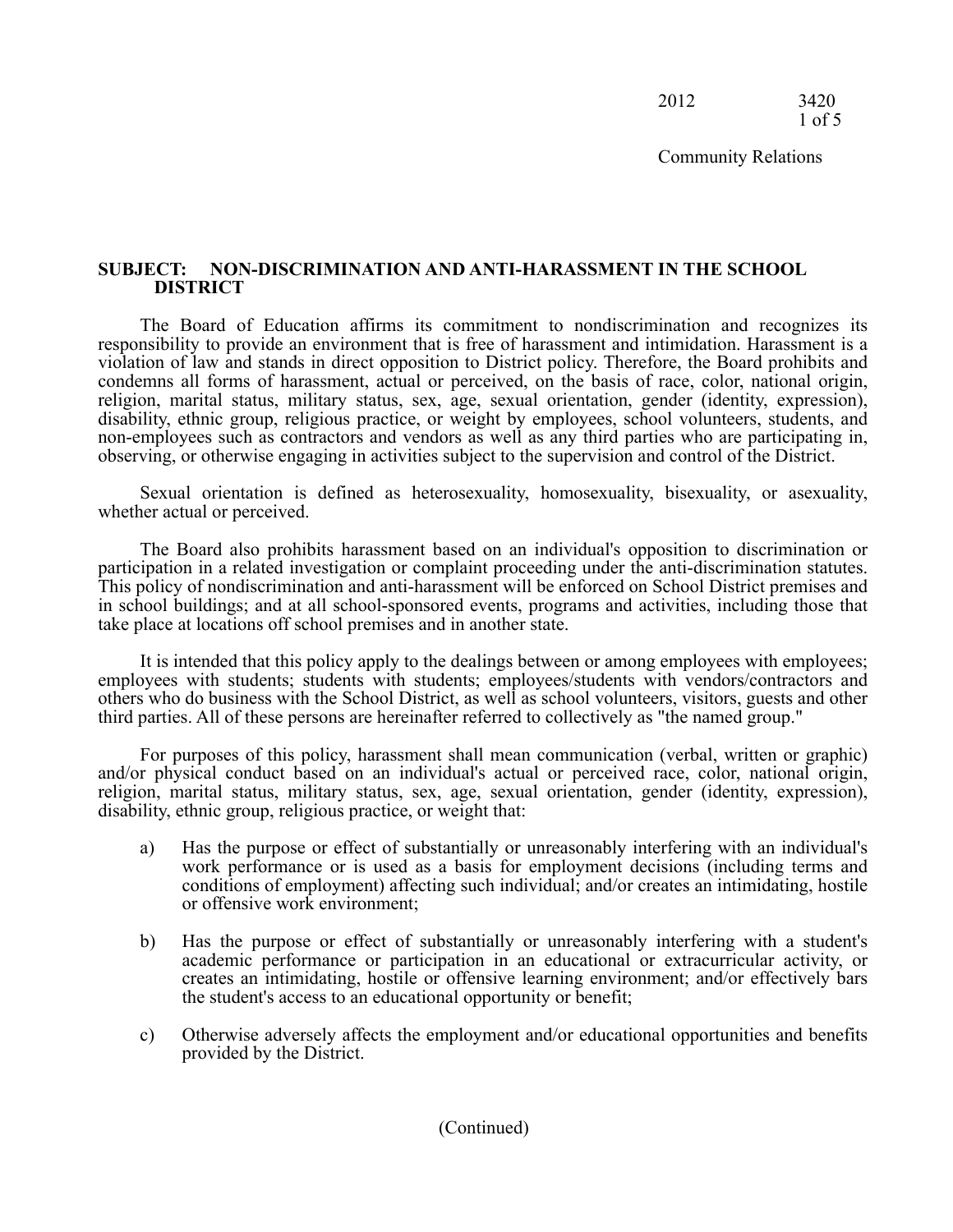2012 3420 2 of 5

Community Relations

#### **SUBJECT: NON-DISCRIMINATION AND ANTI-HARASSMENT IN THE SCHOOL DISTRICT (Cont'd.)**

 and will promptly take appropriate action to protect individuals from further harassment. The District The School District will act to promptly investigate all complaints, either verbal or written, formal or informal, of allegations of harassment based on any of the characteristics described above; will designate, at a minimum, two (2) Complaint Officers, one of each gender.

 In order for the Board to enforce this policy, and to take corrective measures as may be necessary, it is essential that any employee, student, or other member of the above named group who believes he/she has been a victim of harassment in the school environment and/or at programs, activities and events under the control and supervision of the District, as well as any individual who is aware of and/or who has knowledge of, or witnesses any possible occurrence of harassment, immediately report such alleged harassment; such report shall be directed to or forwarded to the District's designated Complaint Officer(s) through informal and/or formal complaint procedures as developed by the District. Such complaints are recommended to be in writing, although verbal complaints of alleged harassment will also be promptly investigated in accordance with the terms of this policy. In the event that the Complaint Officer is the alleged offender, the report will be directed to the next level of supervisory authority.

 Upon receipt of an informal/formal complaint, the District will conduct a thorough investigation of the charges. However, even in the absence of an informal/formal complaint, if the District has knowledge of any occurrence of harassment, the District will investigate such conduct promptly and thoroughly. To the extent possible, within legal constraints, all complaints will be treated as confidentially and privately as possible. However, disclosure may be necessary to complete a thorough investigation of the charges and/or to notify law enforcement officials as warranted, and any disclosure will be provided on a "need to know" basis.

 Based upon the results of this investigation, if the District determines that an employee and/or student has violated the terms of this policy and/or accompanying regulations, immediate corrective action will be taken as warranted. Should the offending individual be a student, appropriate disciplinary measures will be applied, up to and including suspension, in accordance with applicable laws and/or regulations, District policy and regulation, and the District Code of Conduct. Should the offending individual be a school employee, appropriate disciplinary measures will be applied, up to and including termination of the offender's employment, in accordance with legal guidelines, District policy and regulation, and the applicable collective bargaining agreement(s). Third parties (such as regulations and/or the Code of Conduct, will be subject to appropriate sanctions as warranted and in compliance with law. The application of such disciplinary measures by the District does not preclude school volunteers, vendors, etc.) who are found to have violated this policy and/or accompanying the filing of civil and/or criminal charges as may be warranted.

 and/or any other individuals who participated in the investigation of a complaint of harassment. Follow-up inquiries shall be made to ensure that harassment has not resumed and that all those The Board prohibits any retaliatory behavior directed against complainants, victims, witnesses, involved in the investigation of the harassment complaint have not suffered retaliation.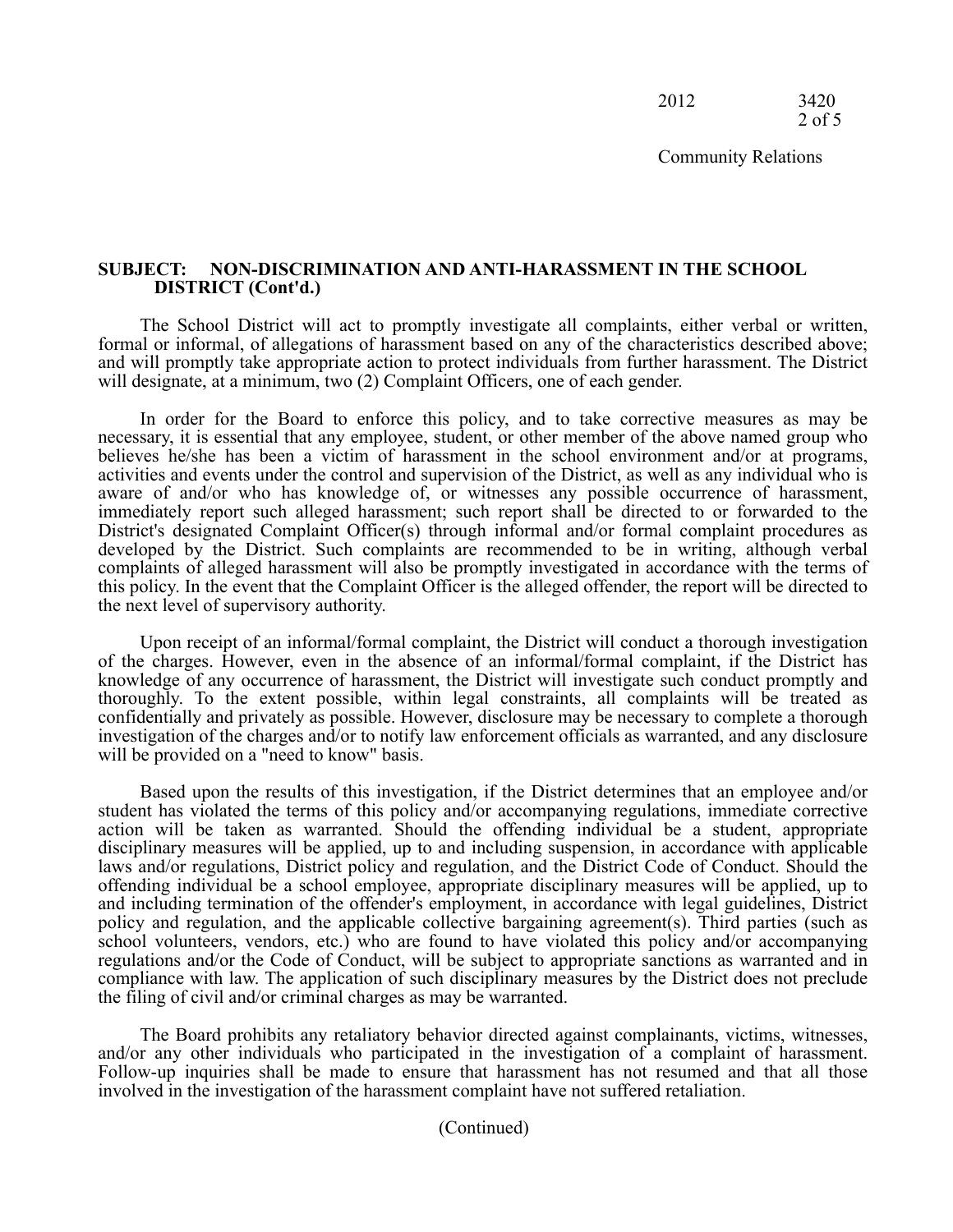2012 3420 3 of 5

Community Relations

#### **SUBJECT: NON-DISCRIMINATION AND ANTI-HARASSMENT IN THE SCHOOL DISTRICT (Cont'd.)**

#### **Finding That Harassment Did Not Occur**

 harassment did not occur, the Complaint Officer will so notify the complainant, the alleged offender and the Superintendent of this determination. Such a finding does not preclude the complainant from filing an appeal pursuant to District policy or regulation and/or pursuing other legal avenues of At any level/stage of investigation of alleged harassment, if a determination is made that recourse.

 However, even if a determination is made that harassment did not occur, the Superintendent/ designee reserves the right to initiate staff awareness and training, as applicable, to help ensure that the school community is not conducive to fostering harassment in the workplace.

In all cases, the Superintendent will inform the Board of Education of the results of each investigation involving a finding that harassment did not occur.

#### **Knowingly Makes False Accusations**

 Employees and/or students who *knowingly* make false accusations against another individual as to allegations of harassment may also face appropriate disciplinary action.

#### **Privacy Rights**

 by the District for the use of staff and students, but the users do not have exclusive use of these As part of any investigation, the District has the right to search all school property and equipment including District computers. Rooms, desks, cabinets, lockers, computers, etc. are provided locations or equipment and should not expect that materials stored therein will be private.

#### **Development and Dissemination of Administrative Regulations**

 Regulations will be developed for reporting, investigating, and remedying allegations of harassment based on the characteristics described above. An appeal procedure will also be provided to address any unresolved complaints and/or unsatisfactory prior determinations by the applicable Complaint Officer(s). Such regulations will be developed in accordance with federal and state law as well as any applicable collective bargaining agreement(s).

 employees and students, express the District's condemnation of such conduct, and explain the harassment in the schools, and to disseminate preventative measures to help reduce such incidents of prohibited conduct. Furthermore, special training will be provided for designated supervisors and The Superintendent/designee(s) will affirmatively discuss the topic of harassment with all sanctions for such harassment. Appropriate training and/or "awareness" programs will be established for staff and students to help ensure knowledge of and familiarity with the issues pertaining to managerial employees, as may be necessary, for the investigation of harassment complaints.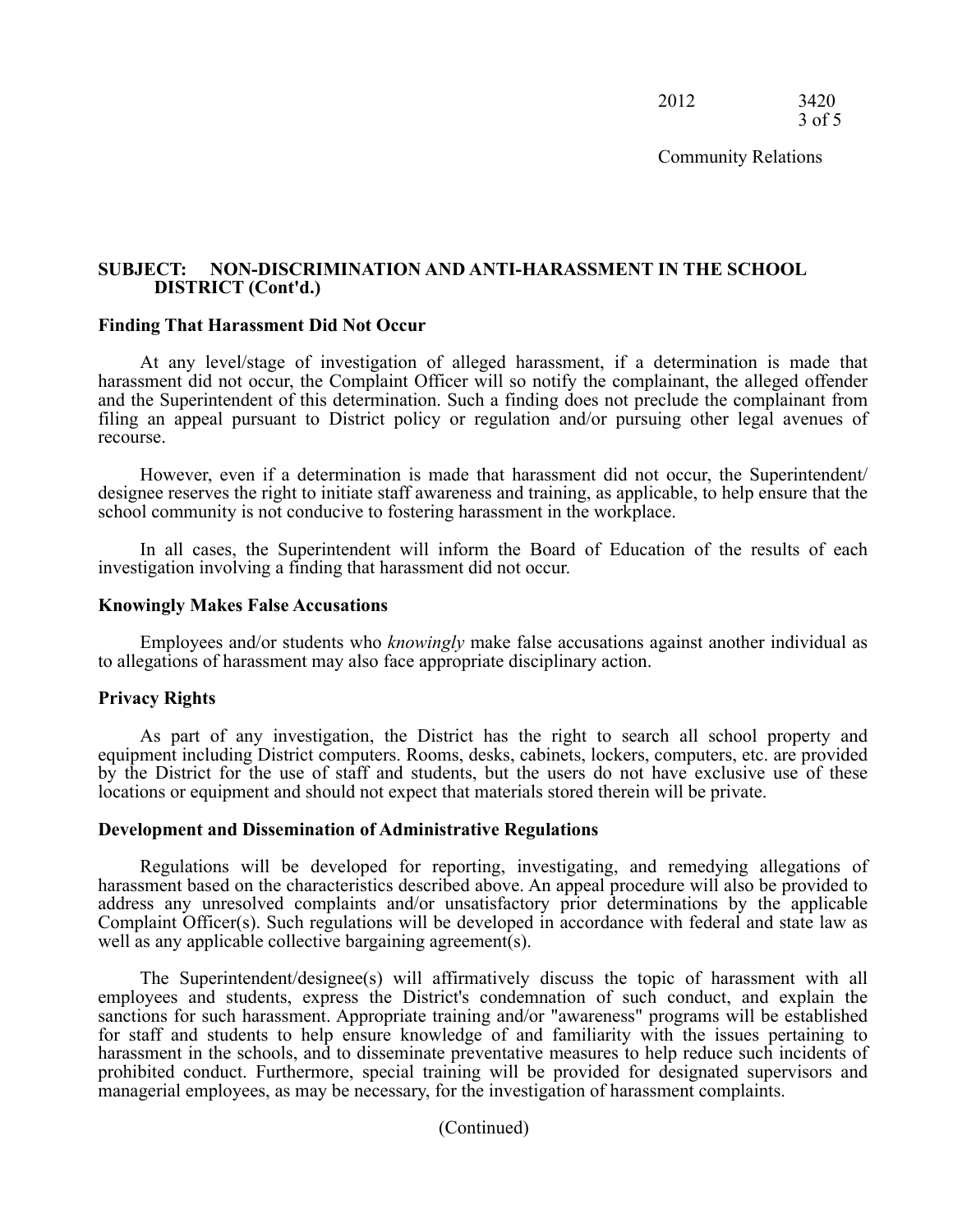Community Relations

#### **SUBJECT: NON-DISCRIMINATION AND ANTI-HARASSMENT IN THE SCHOOL DISTRICT (Cont'd.)**

 be posted at various locations in each school building. The District's policy and regulations on anti- harassment will be published in appropriate school publications such as teacher/employee handbooks, A copy of this policy and its accompanying regulations will be available upon request and may student handbooks, and/or school calendars.

 District Code of Conduct prohibiting other forms of unlawful discrimination, inappropriate behavior, and/or hate crimes within this District. It is the intent of the District that all such policies and/or regulations be read consistently to provide the highest level of protection from unlawful discrimination in the provision of employment/educational services and opportunities. However, different treatment of any member of the above named group which has a legitimate, legal and nondiscriminatory reason This policy should not be read to abrogate other District policies and/or regulations or the shall not be considered a violation of District policy.

|                  | Age Discrimination in Employment Act,                        |  |
|------------------|--------------------------------------------------------------|--|
|                  | 29 United States Code (USC) Section 621                      |  |
|                  | Americans With Disabilities Act,                             |  |
|                  | 42 United States Code (USC) Section 12101 et seq.            |  |
|                  | Prohibits discrimination on the basis of disability.         |  |
|                  | Section 504 of the Rehabilitation Act of 1973,               |  |
|                  | 29 United States Code (USC) Section 794 et seq.              |  |
|                  | Prohibits discrimination on the basis of disability.         |  |
|                  | Title VI of the Civil Rights Act of 1964,                    |  |
|                  | 42 United States Code (USC) Section 2000d et seq.            |  |
|                  | Prohibits discrimination on the basis of race, color or      |  |
| national origin. |                                                              |  |
|                  | Title VII of the Civil Rights Act of 1964,                   |  |
|                  | 42 United States Code (USC) Section 2000e et seq.            |  |
|                  | Prohibits discrimination on the basis of race, color,        |  |
|                  | religion, sex or national origin.                            |  |
|                  | Title IX of the Education Amendments of 1972,                |  |
|                  | 20 United States Code (USC) Section 1681 et seq.             |  |
|                  | Prohibits discrimination on the basis of sex.                |  |
|                  | Civil Rights Law Section 40-c                                |  |
|                  | Prohibits discrimination on the basis of race, creed, color, |  |
|                  | national origin, sex, sexual orientation, marital status or  |  |
| disability.      |                                                              |  |
|                  | Education Law Section 2801(1)                                |  |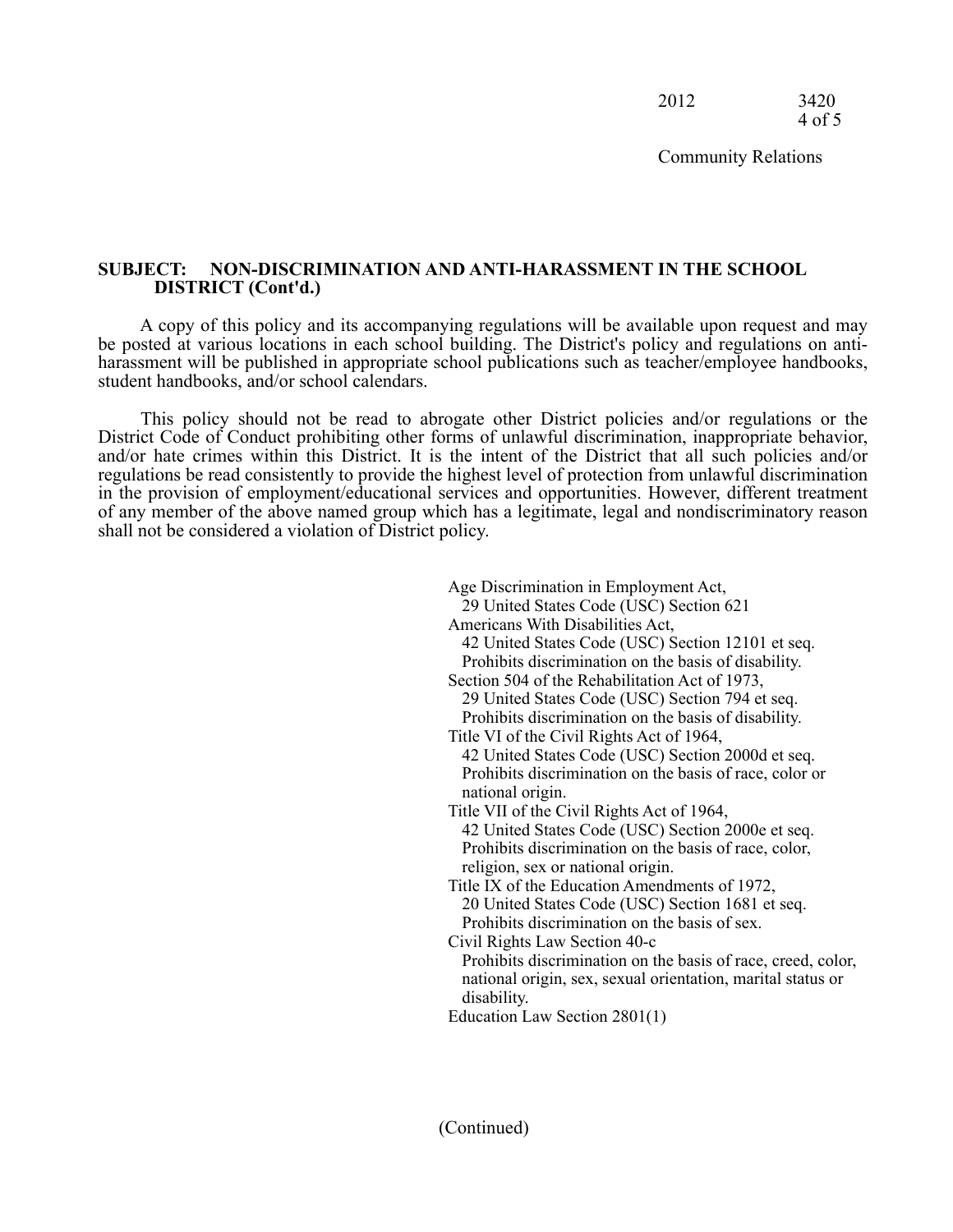Community Relations

#### **SUBJECT: NON-DISCRIMINATION AND ANTI-HARASSMENT IN THE SCHOOL DISTRICT (Cont'd.)**

Executive Law Section 290 et seq.

Prohibits discrimination on the basis of age, race, creed, color, national origin, sex, sexual orientation, disability, military status, or marital status. Military Law Sections 242 and 243

NOTE: Refer also to Policies #6121 -- Sexual Harassment of District Personnel

#6122 -- Complaints and Grievances by Employees

#7550 -- Complaints and Grievances by Students

#7551 -- Sexual Harassment of Students

#7552 -- Bullying/Harassment Prevention and Intervention

Adopted June 23, 2012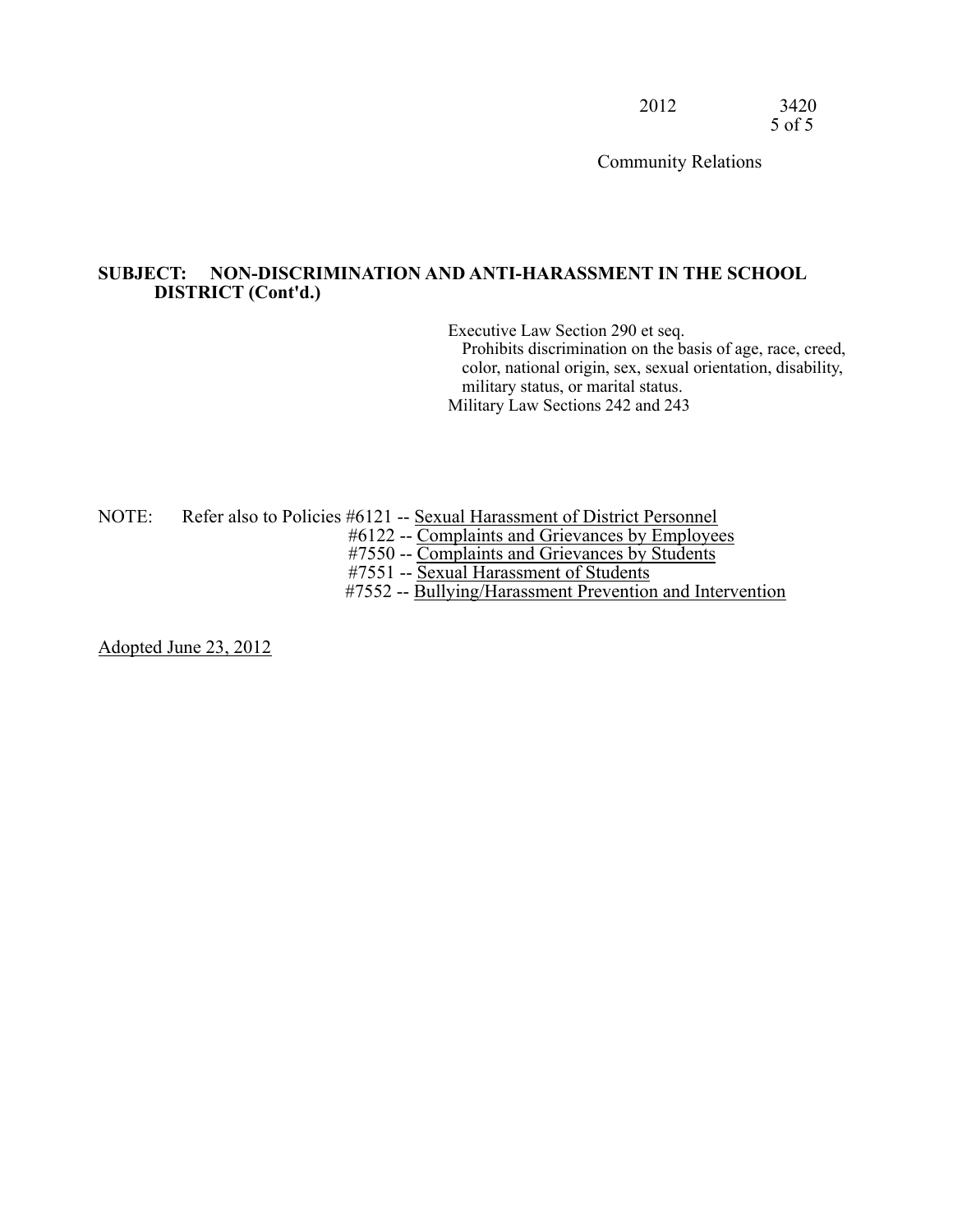## **REPORT FORM FOR REPORTS OR COMPLAINTS OF SEXUAL HARASSMENT, AND HARASSMENT BECAUSE OF RACE, NATIONAL ORIGIN, RELIGION AND DISABILITY**

| Home Address:<br>and the control of the control of the control of the control of the control of the control of the control of the<br>and the control of the control of the control of the control of the control of the control of the control of the       |  |
|-------------------------------------------------------------------------------------------------------------------------------------------------------------------------------------------------------------------------------------------------------------|--|
| <b>Work Address:</b>                                                                                                                                                                                                                                        |  |
| Home Phone:<br><u> 1989 - Johann Stoff, deutscher Stoffen und der Stoffen und der Stoffen und der Stoffen und der Stoffen und d</u>                                                                                                                         |  |
| Work Phone:                                                                                                                                                                                                                                                 |  |
|                                                                                                                                                                                                                                                             |  |
| Did the incidents involve:<br>sexual racial national origin disability religion                                                                                                                                                                             |  |
| Name of person(s) you believe harassed you or another person:<br>,我们也不会有什么。""我们的人,我们也不会有什么?""我们的人,我们也不会有什么?""我们的人,我们也不会有什么?""我们的人,我们也不会有什么?""我们的人                                                                                                           |  |
| If the alleged harassment was toward another person, identify that other person                                                                                                                                                                             |  |
| Describe the incident as clearly as possible, including such things as what force, if any, was used, any<br>verbal statements (i.e. threats, requests, demands, etc.), what, if any physical contact was involved.<br>Attach additional pages as necessary. |  |
|                                                                                                                                                                                                                                                             |  |
|                                                                                                                                                                                                                                                             |  |
|                                                                                                                                                                                                                                                             |  |

When and where did the incident occur?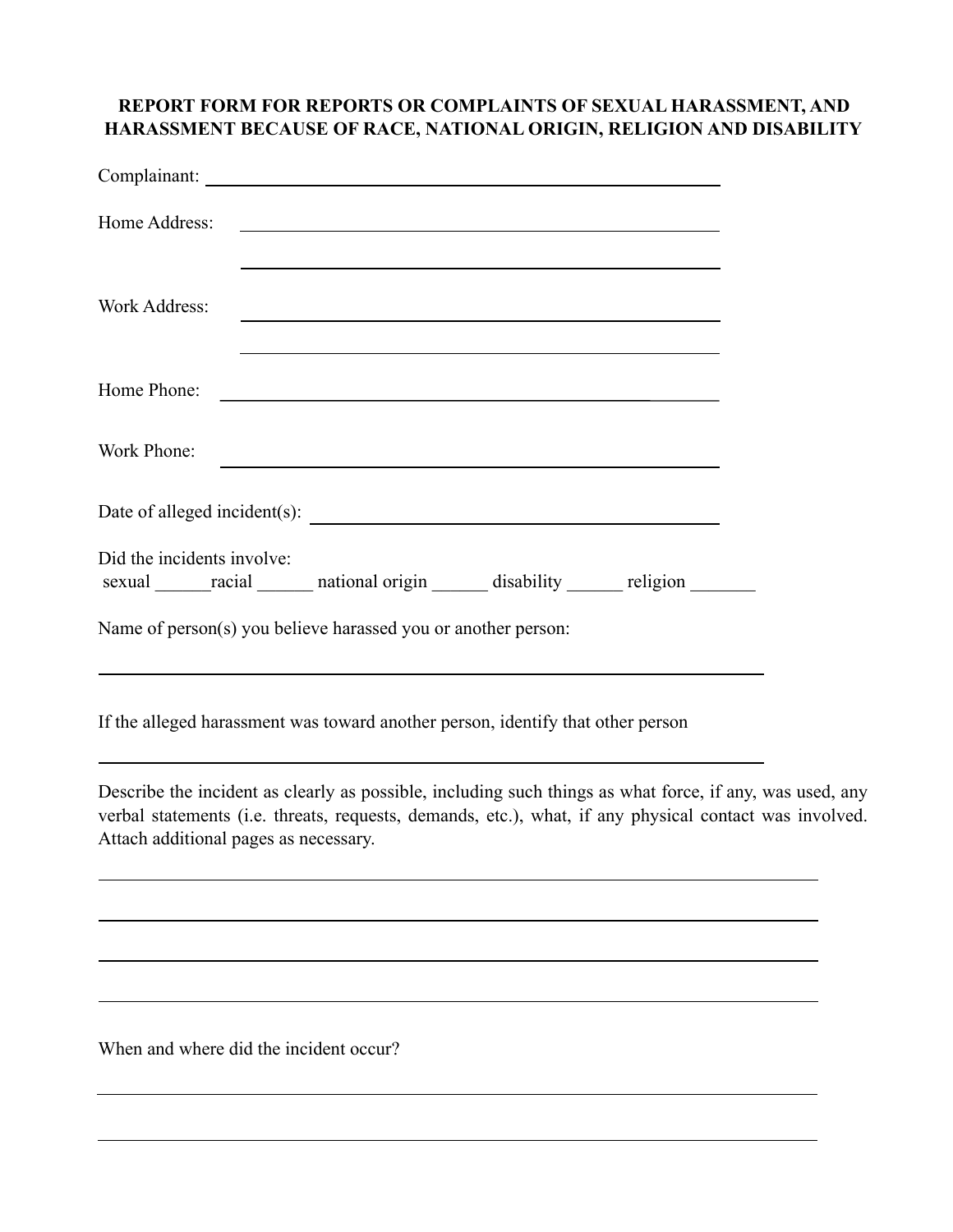List any witnesses who were present:

This complaint is based upon my honest belief that another person. I hereby certify that the information I have provided in this complaint is true, correct List any witnesses who were present: This complaint is based upon my honest belief that \_\_\_\_\_\_\_\_\_\_\_\_\_\_\_\_\_\_\_\_\_\_\_\_\_ has harassed me or and complete to the best of my knowledge.

Complainant's signature Date

\_\_\_\_\_\_\_\_\_\_\_\_\_\_\_\_\_\_\_\_\_\_\_\_\_\_\_\_\_\_\_\_\_\_\_\_\_\_\_

\_\_\_\_\_\_\_\_\_\_\_\_\_\_\_\_\_\_\_\_\_\_\_\_\_\_\_\_\_\_\_\_\_\_\_\_\_\_\_ Received by Date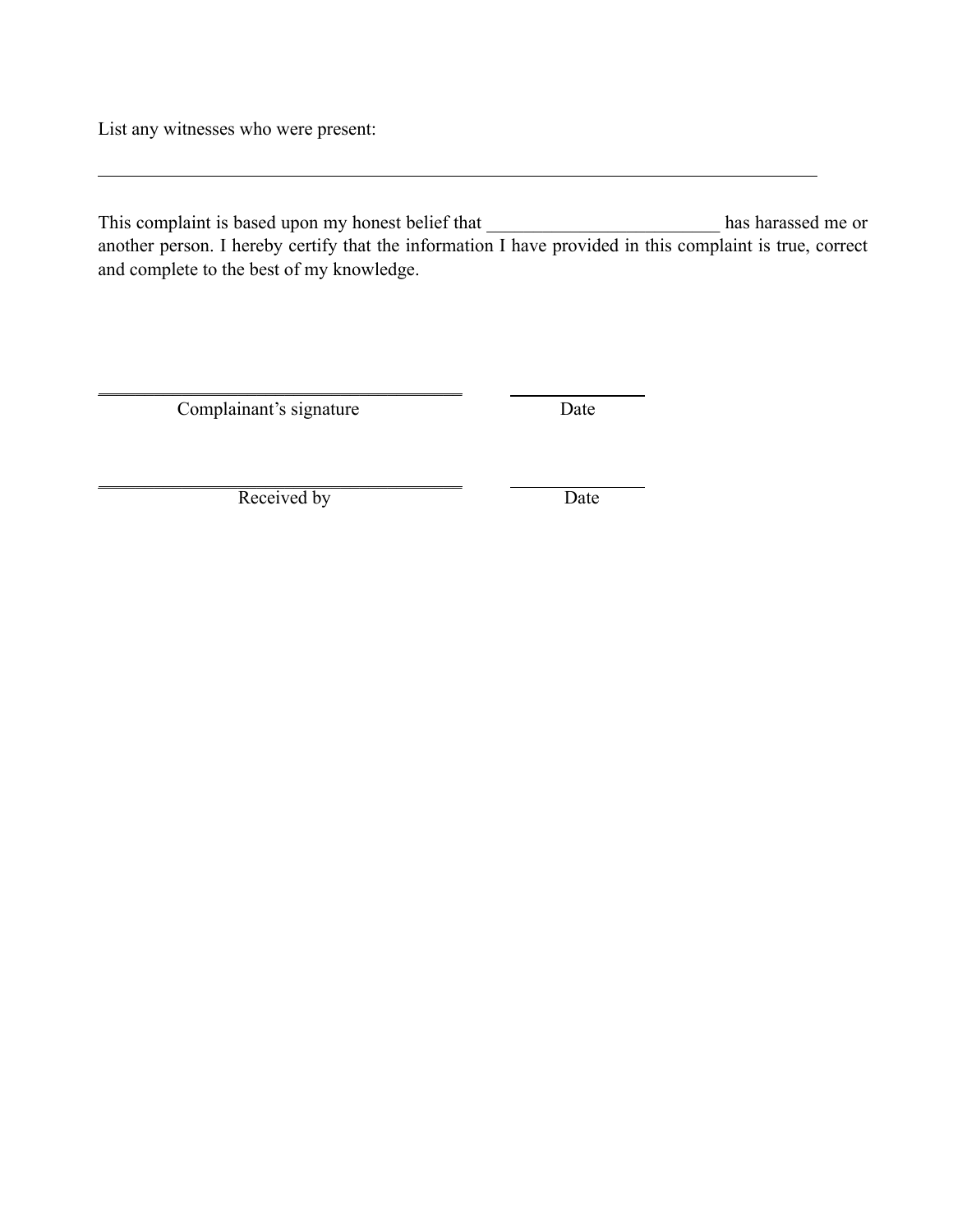2014 3421 1 of 2

Community Relations

## **SUBJECT: COMPLAINTS CONCERNING SCHOOL PERSONNEL**

 General complaints or inquiries concerning school personnel shall be referred to the department or school to which the matter pertains.

 Normally, such complaints or inquiries shall be referred to the immediate supervisor who will make initial inquiries and investigations, and if unable to resolve the matter satisfactorily shall refer the matter to the next appropriate level. If necessary the matter will be referred through successive levels of authority to the Superintendent of Schools.

All administrators will process such complaints in a thorough and expeditious manner.

 Complaints against personnel will be discussed by supervisors only with superiors or with those persons directly involved in the matter.

 Applicable provisions of all contracts with negotiating units, in addition to federal and state laws and Board of Education policies pertaining to Rights of Privacy, will be strictly observed in the processing of complaints and inquiries about Otselic Valley School District employees.

#### **Discrimination or Harassment Complaints**

 Any type of discrimination or harassment allegedly occurring within the District shall be investigated promptly, equitably and thoroughly by the appropriate official in accordance with District policy, regulations and procedures as outlined in Policy #3420. All reports of alleged discrimination or harassment will be held confidential to the extent possible consistent with the District's legal obligations in conducting a thorough investigation and/or taking appropriate disciplinary measures.

 Refer to appropriate regulations and sample complaint form as noted in Policy #3420 for specific guidelines to be utilized in the reporting, investigation and resolution of discrimination, general harassment or sexual harassment complaints.

#### **Civil Rights Compliance Officer**

 The Civil Rights Compliance Officer is the Superintendent of Schools*.* The Civil Rights Compliance Officer shall be appointed by the Board and shall be responsible for providing Americans with Disabilities Act of 1990, etc.) for any student, parent, employee or employment information, including complaint procedures, and for handling complaints relative to civil rights (e.g., Title IX of the Education Amendments of 1972, Section 504 of the Rehabilitation Act of 1973, and the applicant.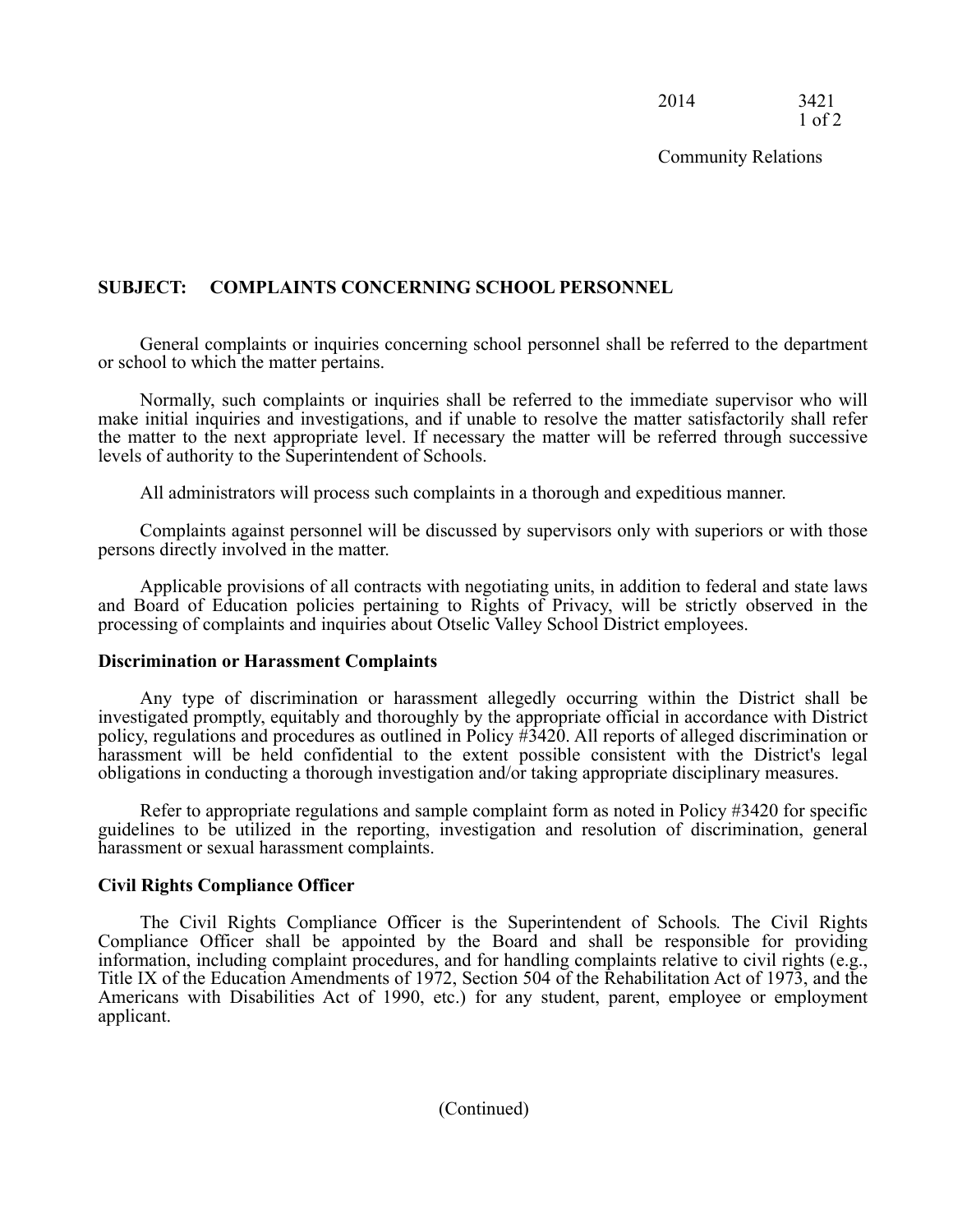2014 3421 2 of 2

Community Relations

#### **SUBJECT: COMPLAINTS CONCERNING SCHOOL PERSONNEL (Cont'd.)**

#### NOTE: Refer also to Policies #3420 -- Nondiscrimination and Anti-Harassment in the School District

#6121 -- Sexual Harassment of District Personnel

#6122 -- Complaints and Grievances by Employees

#7550 -- Complaints and Grievances by Students

#7551 -- Sexual Harassment of Students

#7552 -- Bullying/Harassment Prevention and Intervention

First Reading: 2/19/2014 Second Reading: 3/19/2014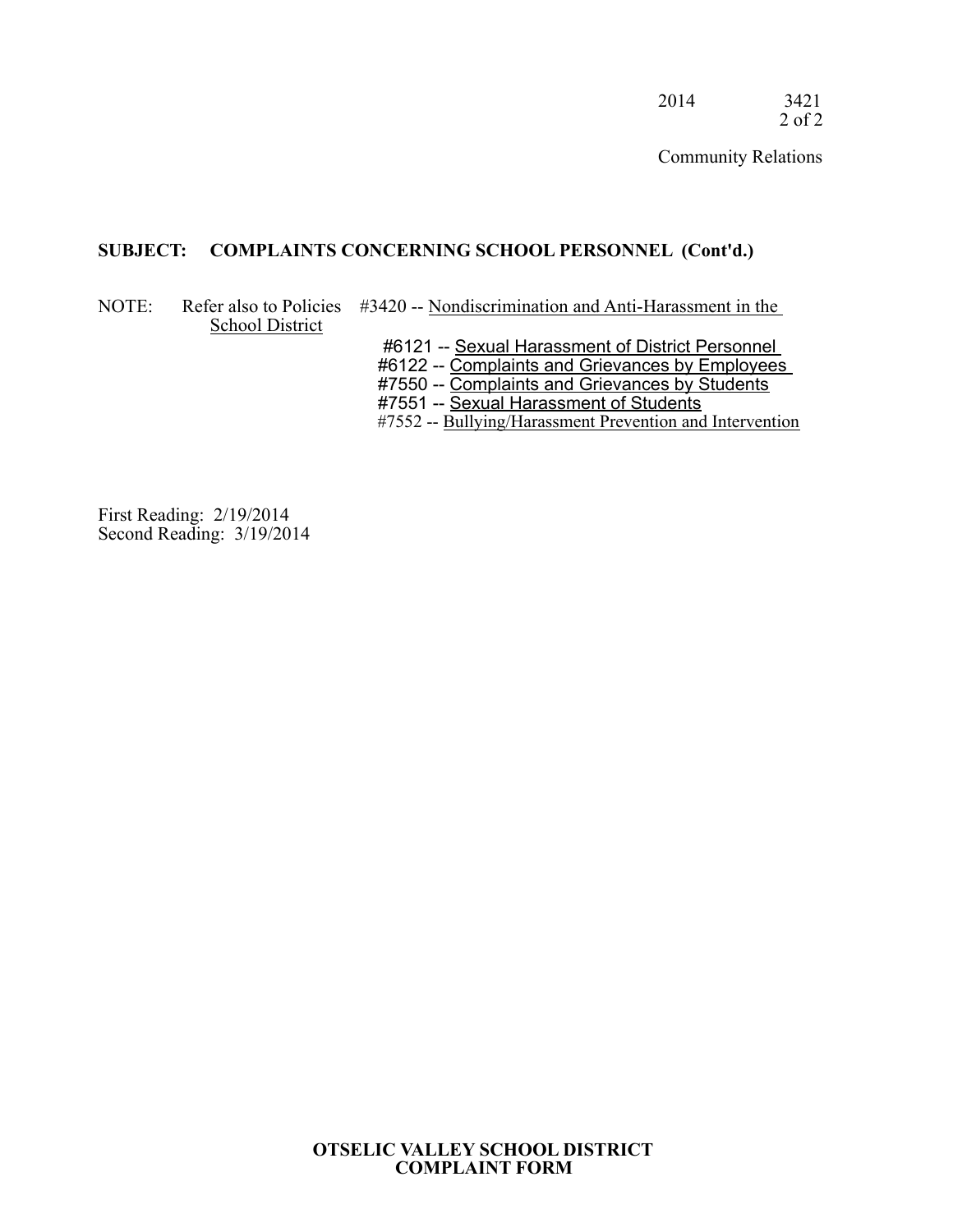| The complainant is: (check all that apply):<br>an employee, holding the position of<br>a student, grade a parent or community member<br>a parent or community member<br>defined by the contract of the District of the District of the District of the District of the District of |                                                                                                                                                                                                           |                          |                                                                                                      |
|------------------------------------------------------------------------------------------------------------------------------------------------------------------------------------------------------------------------------------------------------------------------------------|-----------------------------------------------------------------------------------------------------------------------------------------------------------------------------------------------------------|--------------------------|------------------------------------------------------------------------------------------------------|
| Basis of this complaint/grievance (Please explain):                                                                                                                                                                                                                                | <u> 1999 - Johann Stoff, deutscher Stoffen und der Stoffen und der Stoffen und der Stoffen und der Stoffen und der S</u>                                                                                  |                          |                                                                                                      |
|                                                                                                                                                                                                                                                                                    | <u> 2000 - 2000 - 2000 - 2000 - 2000 - 2000 - 2000 - 2000 - 2000 - 2000 - 2000 - 2000 - 2000 - 2000 - 2000 - 200</u><br>Name and/or description of accused person(s): ___________________________________ |                          |                                                                                                      |
|                                                                                                                                                                                                                                                                                    | Description of Incident:                                                                                                                                                                                  |                          |                                                                                                      |
|                                                                                                                                                                                                                                                                                    | <u> 1999 - Johann John Barn, fransk politik (f. 1989)</u>                                                                                                                                                 |                          |                                                                                                      |
|                                                                                                                                                                                                                                                                                    |                                                                                                                                                                                                           |                          |                                                                                                      |
|                                                                                                                                                                                                                                                                                    | including contact information for each:                                                                                                                                                                   |                          | Witnesses, if any, or others who should be contacted with knowledge important to this investigation, |
| for each:                                                                                                                                                                                                                                                                          |                                                                                                                                                                                                           |                          | Others you may have discussed this complaint/grievance/incident with, including contact information  |
|                                                                                                                                                                                                                                                                                    | Has this incident/discrimination been previously reported? [ ]Y [ ]N If yes, when and to whom?                                                                                                            |                          |                                                                                                      |
| Describe remedy sought by Complainant:                                                                                                                                                                                                                                             |                                                                                                                                                                                                           |                          |                                                                                                      |
| Date                                                                                                                                                                                                                                                                               |                                                                                                                                                                                                           | Signature of Complainant |                                                                                                      |

*(This form is to be used for all complaints within the Otselic Valley School District, except incidents of alleged discrimination or harassment)*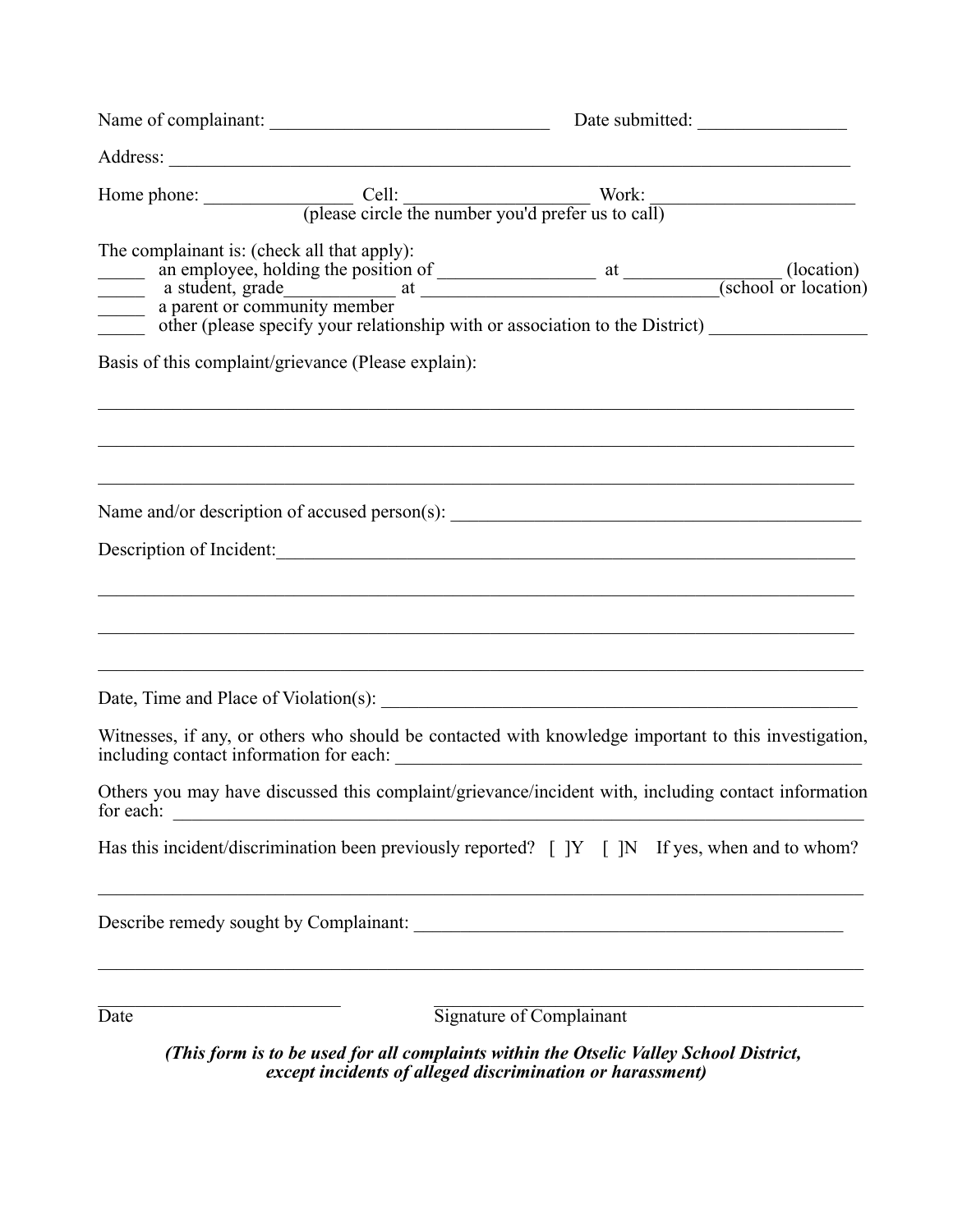# **OTSELIC VALLEY SCHOOL DISTRICT<br>DISTRICT RESPONSE TO COMPLAINT FORM**<br>(To Be Completed by Various District Personnel)

Decision of Principal or Supervisor and Action Taken

| Other Comments |                                      |
|----------------|--------------------------------------|
|                |                                      |
|                |                                      |
|                |                                      |
|                |                                      |
|                |                                      |
|                |                                      |
| Date           | Signature of Principal or Supervisor |
| Date           | Signature of Superintendent          |
|                |                                      |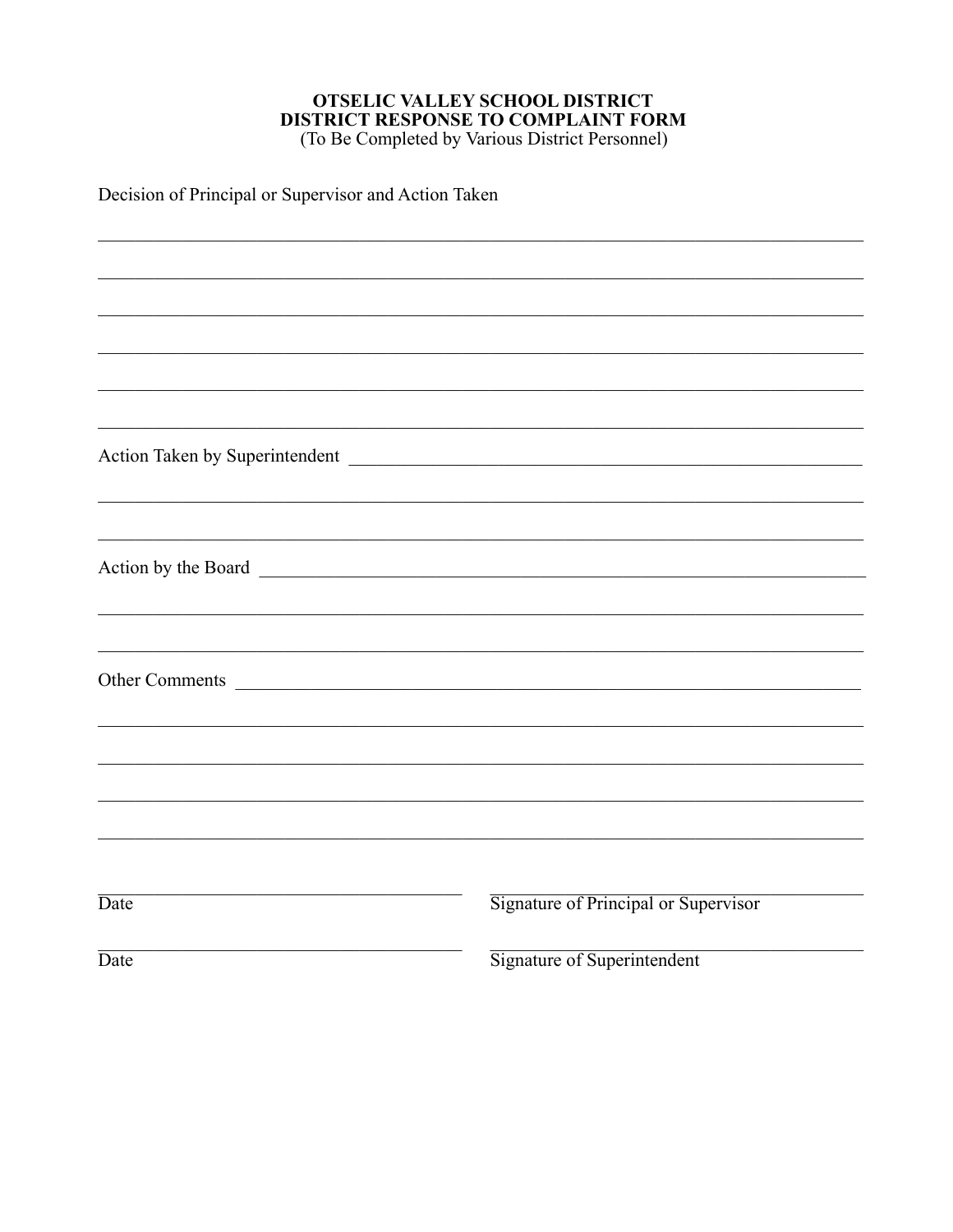#### **OTSELIC VALLEY SCHOOL DISTRICT APPEAL FORM** (if applicable)

Name and Position of Complainant:

Date Appeal Filed:

Date Original Complaint Filed:

Have There Been Any Prior Appeals Filed Related to this Complaint?

If Yes, When and to Whom?

Describe the Decision Being Appealed and Why: